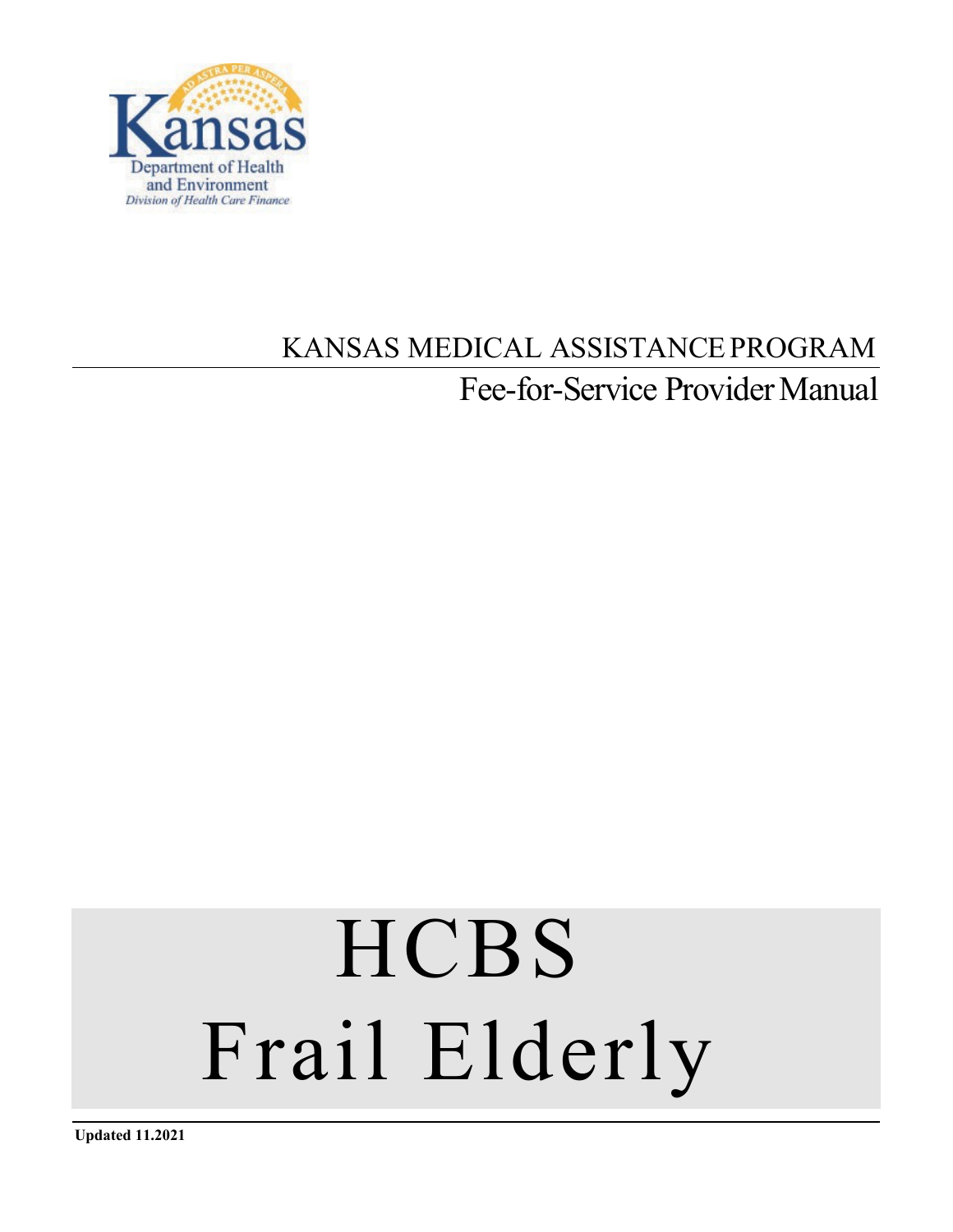#### **PART II HCBS FE FEE-FOR-SERVICE PROVIDER MANUAL**

| <b>Section</b> | <b>BILLING INSTRUCTIONS</b>     | Page     |
|----------------|---------------------------------|----------|
| 7000           |                                 | $7 - 1$  |
| 7010           |                                 | $7 - 2$  |
|                | <b>BENEFITS AND LIMITATIONS</b> |          |
| 8400           |                                 | $8-1$    |
|                |                                 | $8-1$    |
|                |                                 | $8 - 3$  |
|                |                                 | $8 - 5$  |
|                |                                 | $8 - 14$ |
|                |                                 | $8 - 17$ |
|                |                                 | $8 - 21$ |
|                |                                 | $8-22$   |
|                |                                 | $8 - 25$ |
|                |                                 | $8 - 27$ |
|                |                                 | $8 - 33$ |
|                |                                 | $8 - 35$ |
|                |                                 |          |
|                |                                 |          |

**FORMS** All forms pertaining to this provider manual can be found on the *public* website and on the [secure](https://www.kmap-state-ks.us/provider/security/logon.asp) website under Pricing and Limitations. Sample forms may be used to document HCBS FE services. Use of these forms is not required, but they can be duplicated for your use.

**DISCLAIMER:** This manual and all related materials are for the traditional Medicaid fee-for-service program only. For provider resources available through the KanCare managed care organizations (MCOs), reference the [KanCare](http://www.kancare.ks.gov/index.htm) website. Contact the specific health plan for managed care assistance.

*CPT® codes, descriptors, and other data only are copyright 2021 American Medical Association (or such other date of publication of CPT). All rights reserved. Applicable FARS/DFARS apply. Information is available on the [American Medical Association](http://www.ama-assn.org/) website*.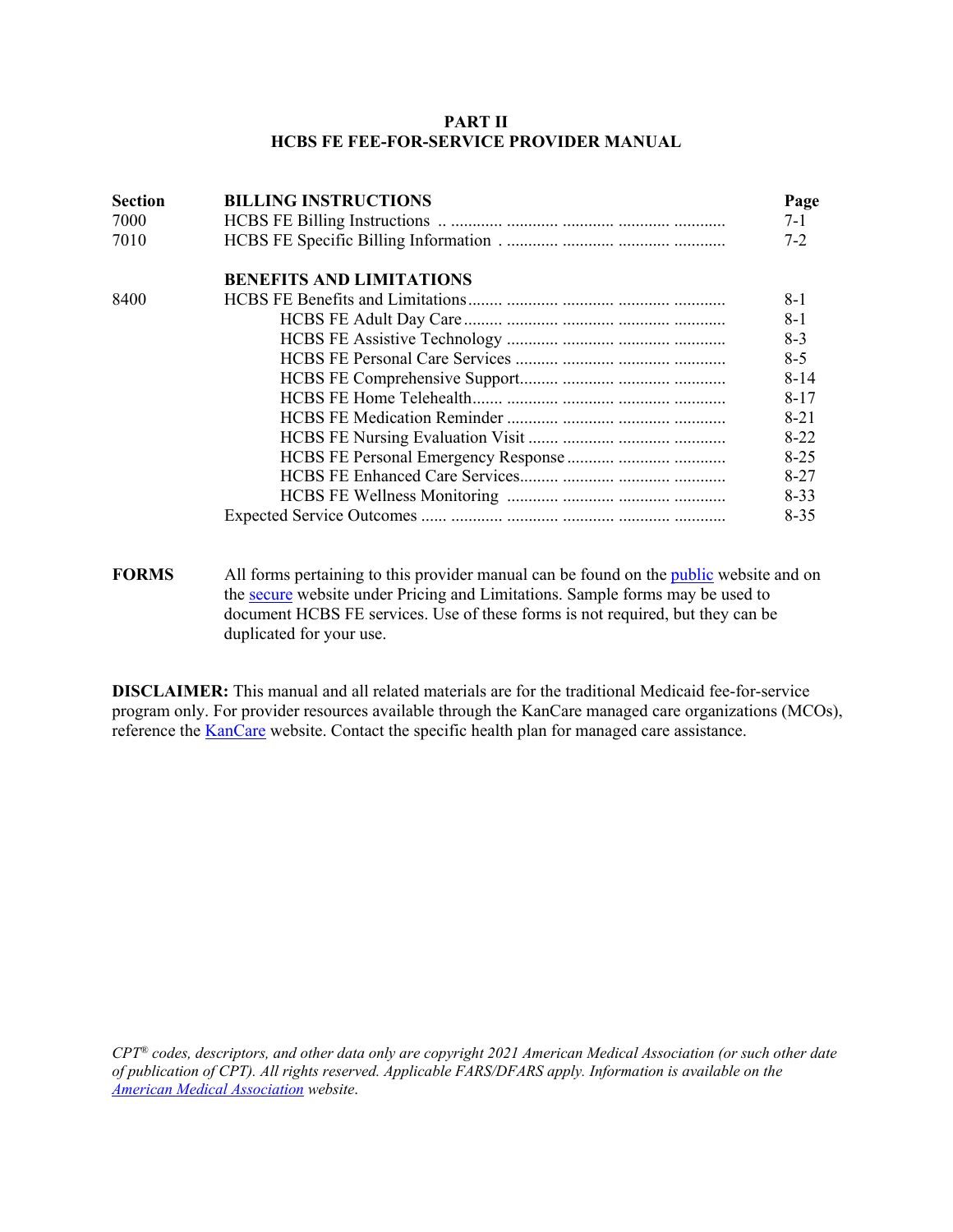# **INTRODUCTION TO THE HCBS FE PROGRAM**

# **Updated 03/19**

The Home and Community Based Services for the Frail Elderly (HCBS FE) waiver program is designed to meet the needs of participants 65 years of age and older who would be institutionalized without these services. The variety of services are designed to provide the most integrated means for maintaining the overall physical and mental condition of those participants with the desire to live outside of an institution.

- Adult Day Care
- Assistive Technology
- Personal Care Services
- Comprehensive Support
- Financial Management Services *Note:* Refer to the *HCBS Financial Management Services Fee-for-Service Provider Manual* for criteria and information.
- Home Telehealth
- Medication Reminder
- Nursing Evaluation Visit
- Oral health services *Note:* Refer to the *Dental Provider Manual* for criteria and information.
- Personal Emergency Response
- Enhanced Care Services
- Wellness Monitoring

All HCBS FE waiver services require prior authorization through the plan of care (POC) process.

# **Enrollment**

All HCBS FE providers must enroll and receive a provider number for HCBS FE services. Contact the fiscal agent to enroll.

#### **Miscellaneous Documentation**

With the transition to an Electronic Verification and Monitoring (EV&M) system through AuthentiCare® Kansas, recoupments are no longer identified solely based on the lack of meeting documentation requirements for dates of service from January 1 to April 30, 2012.

#### **Notes in AuthentiCare Kansas**

Providers are expected to use the "notes" field in the AuthentiCare Kansas web application every time adjustments are made (time in/out or activity codes, for example). At a minimum, the following information needs to be included in the note:

- The person requesting the adjustment
- Specifically what is being adjusted (clock in at 10:35 a.m. added, activity codes for bathing added and toileting removed, etc.)
- Reason for the adjustment (started shopping outside of home, forgot to clock in/out, etc.)
- If the adjustment was confirmed with the participant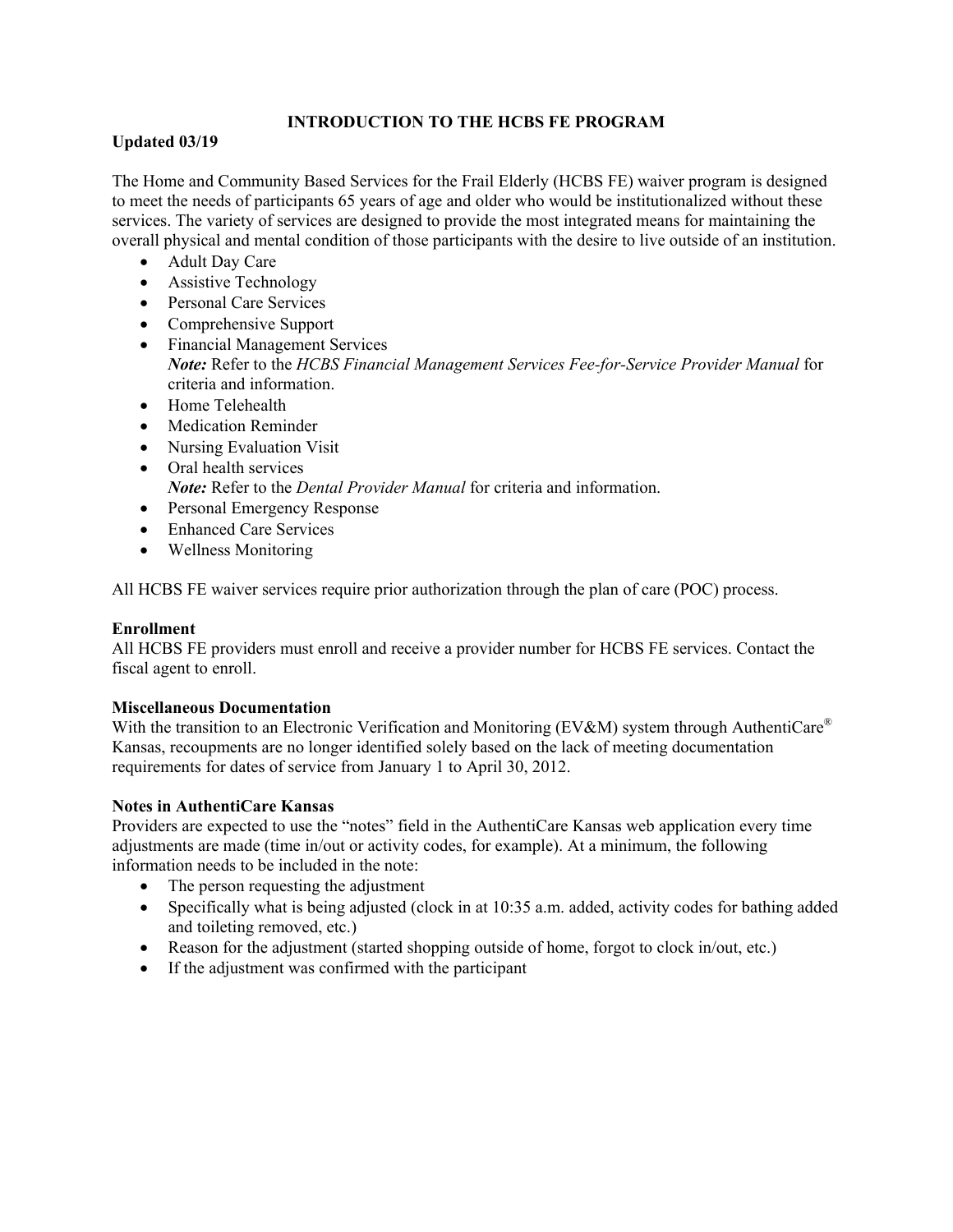#### **INTRODUCTION TO THE HCBS FE PROGRAM**

# **Updated 12/16**

#### **Signature Limitations for All FE Services**

In all situations, the expectation is that the participant provides oversight and accountability for people providing services for them. Signature options are provided in recognition that a participant's limitations make it necessary that they be assisted in carrying out this function. A designated signatory may be anyone who is aware services were provided. The individual providing the services **cannot** sign the time sheet on behalf of the participant.

Each time sheet must contain the signature of the participant or designated signatory verifying that the participant received the services and that the time recorded on the time sheet is accurate. The approved signing options include:

- Participant's signature
- Participant making a distinct mark representing his or her signature
- Participant using his or her signature stamp
- Designated signatory

In situations where there is no one to serve as designated signatory, the billing provider establishes, documents, and monitors a plan based on the first three concepts above.

Participants who refuse to sign accurate time sheets when there is no legitimate reason should be advised that the personal care services worker's time may not be paid or money may be taken back. Time sheets that do not reflect time and services accurately should not be signed. Unsigned time sheets are a matter for the billing provider to address.

#### **HIPAA Compliance**

As a participant in KMAP, providers are required to comply with compliance reviews and complaint investigations conducted by the Secretary of the Department of Health and Human Services as part of the Health Insurance Portability and Accountability Act (HIPAA) in accordance with section 45 of the code of regulations parts 160 and 164. Providers are required to furnish the Department of Health and Human Services all information required during its review and investigation. The provider is required to provide access to records to the Medicaid Fraud and Abuse Division of the Kansas attorney general's office upon request from such office as required by K.S.A. 21-3853 and amendments thereto.

A provider who receives such a request for access to or inspection of documents and records must promptly and reasonably comply with access to the records and facility at reasonable times and places. A provider must not obstruct any audit, review or investigation, including the relevant questioning of employees of the provider. The provider must not charge a fee for retrieving and copying documents and records related to compliance reviews and complaint investigations.

#### **KMAP Audit Protocols**

The [KMAP Audit Protocols](https://www.kmap-state-ks.us/Documents/Content/Provider/Audit_Protocols.pdf) are available on the [Provider](https://www.kmap-state-ks.us/Public/provider.asp) page of the KMAP website under the *Helpful Information* heading.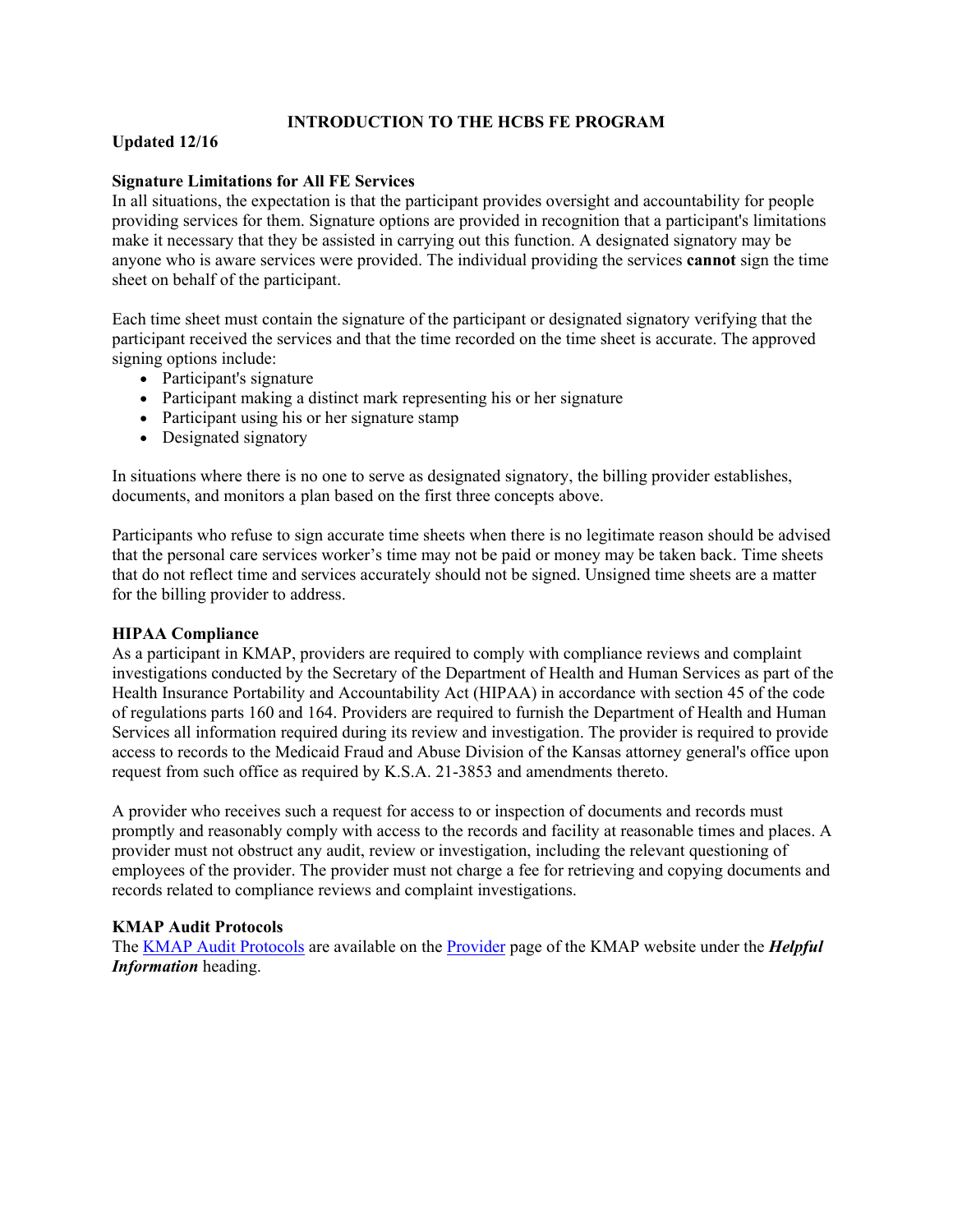#### **7000. HCBS FE BILLING INSTRUCTIONS Updated 10/17**

#### **Introduction to the CMS 1500 Claim Form**

Providers must use the CMS 1500 paper or equivalent electronic claim form when requesting payment for medical services provided under KMAP. Claims can be submitted on the KMAP secure website, through Provider Electronic Solutions (PES), or by paper. When a paper form is required, it must be submitted on an original, red claim form and completed as indicated or it will be returned to the provider. The Kansas MMIS uses electronic imaging and optical character recognition (OCR) equipment. Therefore, information is not recognized unless submitted in the correct fields as instructed.

Any of the following billing errors may cause a CMS 1500 claim to deny or be sent back to the provider:

- Sending a CMS 1500 Claim Form carbon copy.
- Sending a KanCare paper claim to KMAP.
- Using a PO Box in the Service Facility Location Information field.

An example of the CMS 1500 Claims Form and instructions are available on the KMAP [public](https://www.kmap-state-ks.us/Public/forms.asp) and [secure](https://www.kmap-state-ks.us/provider/security/logon.asp) websites on the [Forms page](https://www.kmap-state-ks.us/Public/forms.asp) under the Claims (Sample Forms and Instructions) heading.

The fiscal agent does not furnish the CMS 1500 Claim Form to providers. Refer to **Section 1100** of the *General Introduction Fee-for-Service Provider Manual*.

#### **Submission of Claim**

Send completed claim and any necessary attachments to: KMAP Office of the Fiscal Agent PO Box 3571 Topeka, Kansas 66601-3571

All claims for HCBS FE services, with the exception of oral health services, provided outside of licensed nursing, assisted living, residential health care, home plus, or boarding care facilities must be submitted through the EV&M system, AuthentiCare Kansas, web application.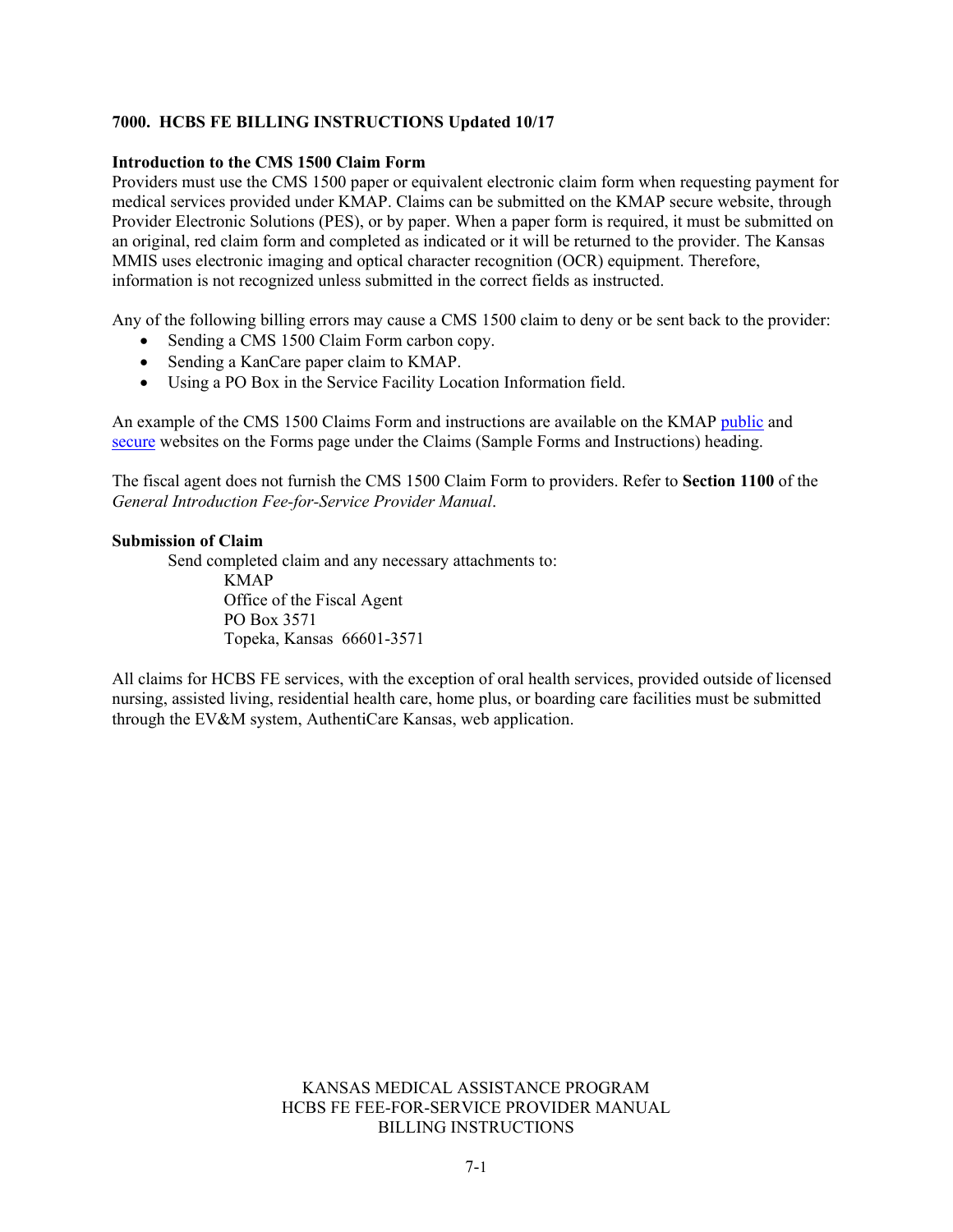# **7010. HCBS FE SPECIFIC BILLING INSTRUCTIONS Updated 01/16**

# **ADULT DAY CARE**

For dates of service prior to October 1, 2015, enter diagnosis code 78099 in Field 21 of the CMS 1500. For dates of service on and after October 1, 2015, enter diagnosis code R6889 in Field 21 of the CMS 1500.

#### **Adult Day Care, half day**

Enter procedure code S5101 in Field 24D of the CMS 1500. **One unit equals one to five hours and is limited to one unit per day.**

#### **Adult Day Care, per diem**

Enter procedure code S5102 in Field 24D of the CMS 1500. **One unit equals more than five hours and is limited to one unit per day.**

#### **Only one Adult Day Care service (either S5101 or S5102) can be billed on the same day by the same provider.**

#### **ASSISTIVE TECHNOLOGY**

For dates of service prior to October 1, 2015, enter diagnosis code 78099 in Field 21 of the CMS 1500. For dates of service on and after October 1, 2015, enter diagnosis code R6889 in Field 21 of the CMS 1500.

Enter procedure code T2029 in Field 24D of the CMS 1500. **One unit equals one purchase.**

#### **PERSONAL CARE SERVICES**

For dates of service prior to October 1, 2015, enter diagnosis code 78099 in Field 21 of the CMS 1500. For dates of service on and after October 1, 2015, enter diagnosis code R6889 in Field 21 of the CMS 1500.

#### **Provider-Directed Personal Care Services**

Level One - Enter procedure code S5130 in Field 24D of the CMS 1500. Level Two - Enter procedure code S5125 in Field 24D of the CMS 1500. Level Three - Enter procedure code with modifier S5125UA in Field 24D of the CMS 1500. **One unit equals 15 minutes.**

**Self-Directed Personal Care Services**

Enter procedure code with the modifier, S5125UD, in Field 24D of the CMS 1500. **One unit equals 15 minutes.**

#### **COMPREHENSIVE SUPPORT**

For dates of service prior to October 1, 2015, enter diagnosis code 78099 in Field 21 of the CMS 1500. For dates of service on and after October 1, 2015, enter diagnosis code R6889 in Field 21 of the CMS 1500.

**Provider-Directed Comprehensive Support** Enter procedure code S5135 in Field 24D of the CMS 1500. **One unit equals 15 minutes.**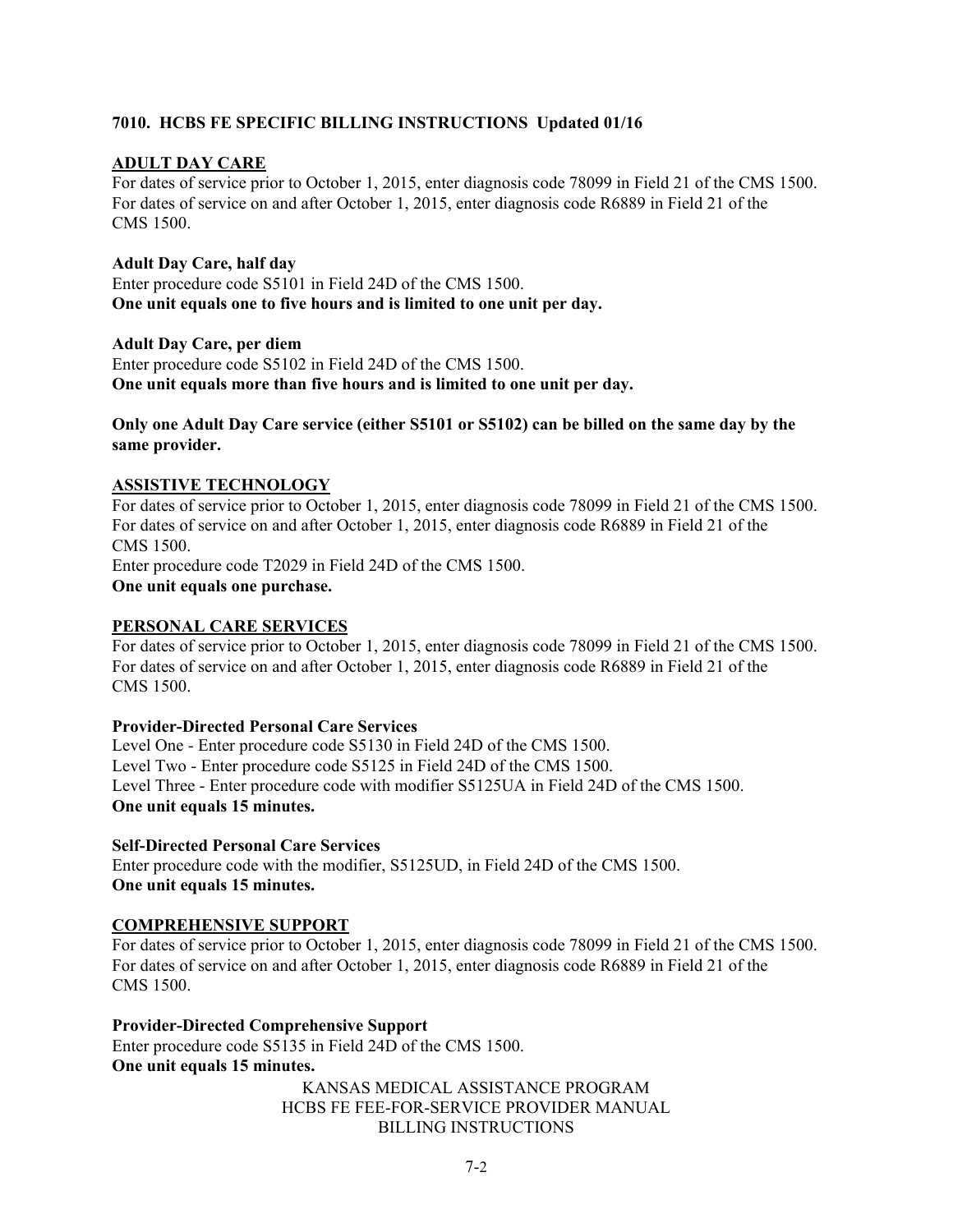# **7010. HCBS FE SPECIFIC BILLING INSTRUCTIONS Updated 10/17**

# **Self-Directed Comprehensive Support**

Enter procedure code with modifier, S5135UD, in Field 24D of the CMS 1500. **One unit equals 15 minutes.**

# **HOME TELEHEALTH**

Enter procedure code S0317 in Field 24D of the CMS 1500.

For dates of service prior to October 1, 2015, enter diagnosis code 78099 in Field 21 of the CMS 1500. For dates of service on and after October 1, 2015, enter diagnosis code R6889 in Field 21 of the CMS 1500.

#### **One unit equals one day.**

**Installation** of Home Telehealth equipment and training – Enter procedure code S0315 in Field 24D of the CMS 1500.

**Installation is covered up to twice per calendar year.**

# **MEDICATION REMINDER**

Enter procedure code S5185 in Field 24D of the CMS 1500.

For dates of service prior to October 1, 2015, enter diagnosis code 78099 in Field 21 of the CMS 1500. For dates of service on and after October 1, 2015, enter diagnosis code R6889 in Field 21 of the CMS 1500.

#### **One unit equals one month.**

# **NURSING EVALUATION VISIT**

For dates of service prior to October 1, 2015, enter diagnosis code 78099 in Field 21 of the CMS 1500. For dates of service on and after October 1, 2015, enter diagnosis code R6889 in Field 21 of the CMS 1500.

Enter procedure code T1001 in Field 24D of the CMS 1500. **One unit equals one face-to-face visit.**

# **PERSONAL EMERGENCY RESPONSE**

For dates of service prior to October 1, 2015, enter diagnosis code 78099 in Field 21 of the CMS 1500. For dates of service on and after October 1, 2015, enter diagnosis code R6889 in Field 21 of the CMS 1500.

**Rental** of Personal Emergency Response - Enter procedure code S5161 in Field 24D of the CMS 1500. **One unit equals one month.**

**Installation** of Personal Emergency Response - Enter procedure code S5160 in Field 24D of the CMS 1500.

**Installation is covered up to twice per calendar year.**

# **ENHANCED CARE SERVICES**

For dates of service prior to October 1, 2015, enter diagnosis code 78099 in Field 21 of the CMS 1500. For dates of service on and after October 1, 2015, enter diagnosis code R6889 in Field 21 of the CMS 1500.

Enter procedure code T2025 in Field 24D of the CMS 1500.

**One unit equals a minimum of six hours. Only one unit is allowed within a 24-hour period of time.**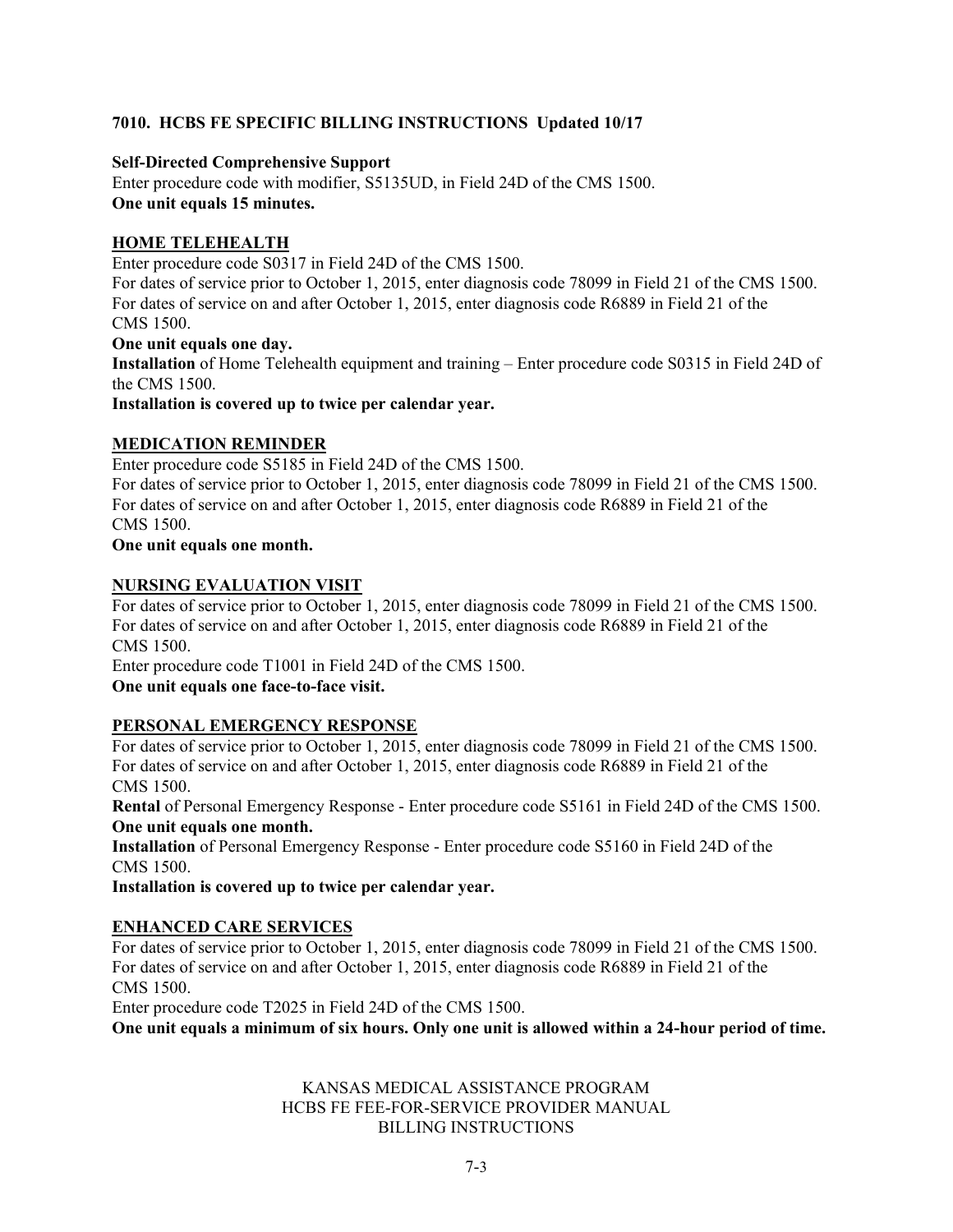#### **7010. HCBS FE SPECIFIC BILLING INSTRUCTIONS Updated 10/17**

#### **WELLNESS MONITORING**

For dates of service prior to October 1, 2015, enter diagnosis code 78099 in Field 21 of the CMS 1500. For dates of service on and after October 1, 2015, enter diagnosis code R6889 in Field 21 of the CMS 1500.

Enter procedure code S5190 in Field 24D of the CMS 1500. **One unit equals one face-to-face visit.**

*Note:* Although for billing purposes the system POC is authorized on a monthly basis, the total hours for a participant cannot exceed the daily or weekly approved amount as specified in the Customer Service Worksheet, if applicable, written POC, and the Notice of Action.

#### **Client Obligation**

If a case manager has assigned a client obligation to a particular provider and informed this provider that they are to collect this portion of the cost of service from the client, the provider will not reduce the billed amount on the claim by the client obligation because the liability will automatically be deducted as claims are processed.

#### **Overlapping Dates of Service**

The dates of service on the claim must match the dates approved on the POC and cannot overlap. **Example**

An electronic POC has two detail line items: the first line ends on the 15th of the month and the second line begins on the 16th with an increase of units. A claim with a line item for services dated the 8th through the 16th will deny because it conflicts with the dates that have been approved on the electronic POC. At this time, the claims system is unable to read two different lines on the POC for one line on a claim. For the first detail line item listed above (up to the 15th of the month), any service dates that fall between the 1st and the 15th of that month will be accepted by the system and not deny because of a conflict in the dates of service. Services for multiple months should be separated out and each month submitted on a separate claim.

#### **Same Day Service**

For certain situations, HCBS services approved on a POC and provided the same day a participant is hospitalized or in a nursing facility may be allowed. Situations are limited to:

- HCBS services provided the date of admission, if provided PRIOR to participant being admitted
- HCBS services provided the date of discharge, if provided FOLLOWING the participant's discharge
- Emergency Response Services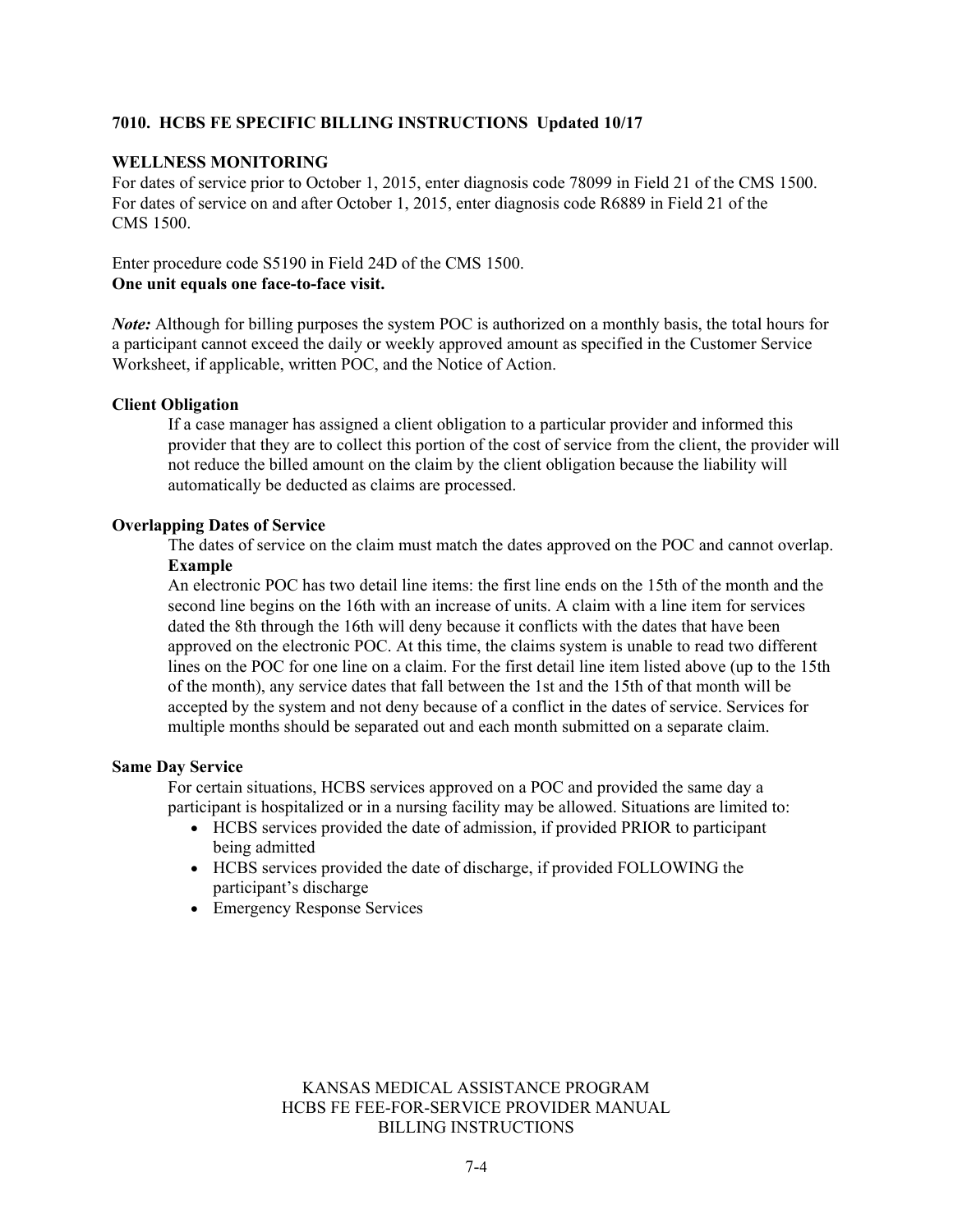# **ADULT DAY CARE**

This service is designed to maintain optimal physical and social functioning for HCBS participants. This service provides a balance of activities to meet the interrelated needs and interests (for example, social, intellectual, cultural, economic, emotional, and physical) of HCBS participants.

#### **This service includes:**

- Basic nursing care as delegated or provided by a licensed nurse and as identified in the service plan
- Daily supervision/physical assistance with certain activities of daily living limited to eating, mobility, and may include transfer, bathing, and dressing as identified in the Customer Service Worksheet (CSW).

This service shall not duplicate other waiver services.

# **ADULT DAY CARE LIMITATIONS**

- Service may not be provided in the participant's own residence.
- Participants living in an assisted living facility, residential health care facility, or home plus facility are not eligible for this service.
- Service is limited to a maximum of two units of service per day, one or more days per week.
- A registered nurse (RN) must be available on-call as needed.
- Special dietary needs are not required but may be provided as negotiated on an individual basis between the participant and the provider. No more than two meals per day may be provided.
- Transfer, bathing, toileting, and dressing are not required but may be provided as negotiated on an individual basis between the participant and the provider as identified in the individual's POC and if the provider is capable of this scope of service.
- Therapies (physical, occupational, and speech) and transportation are not covered under this service but may be covered through regular Medicaid.

#### **ADULT DAY CARE ENROLLMENT**

Providers must be licensed by the Kansas Department for Aging and Disability Services (KDADS). Licensed entities include free-standing adult day care facilities, nursing facilities, assisted living facilities, residential health care facilities, and home plus facilities.

#### **ADULT DAY CARE REIMBURSEMENT**

#### **Adult Day Care, half day**

One unit equals one to five hours and is limited to one unit per day. Maximum unit cost equals \$21.93. Procedure code is S5101.

#### **Adult Day Care, per diem**

One unit equals more than five hours and is limited to one unit per day. Maximum unit cost equals \$43.86. Procedure code is S5102.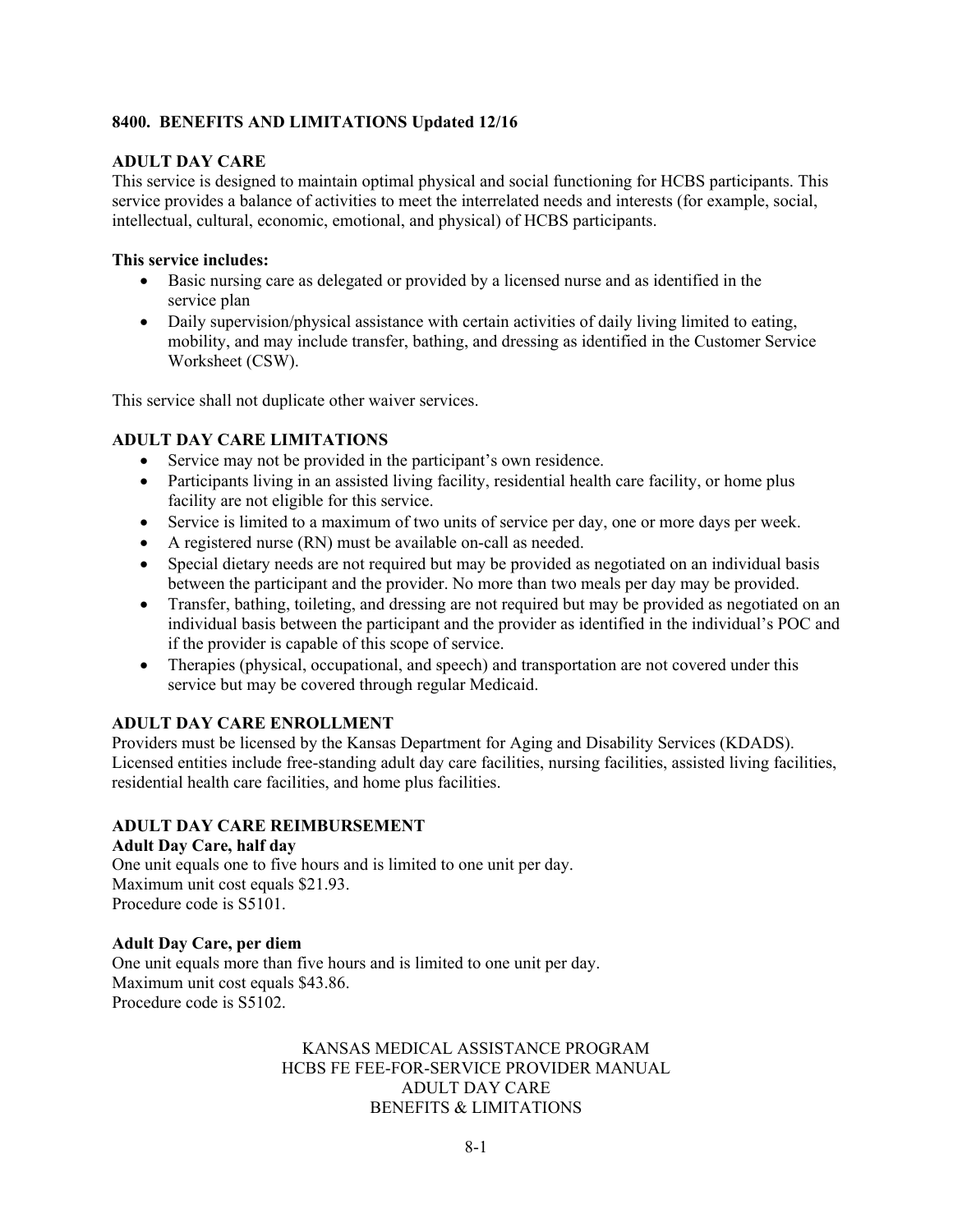# **ADULT DAY CARE continued**

The reimbursement for this service is defined as a range to allow flexibility and efficiency in service delivery, provide consistency with other Medicaid services such as home health aide visits, and meet participant preferences in providers and service delivery methods. The participant will be monitored through case management. This will ensure providers deliver the necessary scope of service as agreed and defined in the POC regardless of the length of time needed to deliver service.

# **ADULT DAY CARE DOCUMENTATION REQUIREMENTS**

For a service provided within a licensed nursing, assisted living, residential health care, or home plus facility, written documentation is required for services provided and billed to KMAP. Documentation, at a minimum, must consist of an attendance record. This record must include the following:

- Identify the waiver service being provided (Adult Day Care)
- Participant's initials each visit if using an attendance record covering more than one day
- Participant's name (first and last) and signature, at a minimum each week
- Name and signature of authorized staff member
- Date of service (MM/DD/YY)
- Start time for each visit, include AM/PM or use 2400 clock hours
- Stop time for each visit, include AM/PM or use 2400 clock hours

This record must be generated and maintained during the time frame covered by the document. Generating documentation after-the-fact is not acceptable. A sample of the HCBS FE Adult Day Care Log is on the KMAP [public](https://www.kmap-state-ks.us/Public/forms.asp) and [secure](https://www.kmap-state-ks.us/provider/security/logon.asp) websites and may be used to document HCBS FE services. Use of this specific form is not required, but it may be duplicated for your use.

Documentation must be clearly written and self-explanatory, or reimbursement may be subject to recoupment.

For a service provided in a licensed free-standing adult day care facility, documentation is required for services provided and billed to KMAP and must be collected using the EV&M system, AuthentiCare Kansas. Electronic visit verification documentation must, at a minimum, include the following:

- Identification of the waiver service being provided (Adult Day Care)
- Identification of the participant receiving the service (first and last name)
- Identification of the authorized staff member
- Date of service (MM/DD/YY)
- Start time for each visit, include AM/PM or use 2400 clock hours
- Stop time for each visit, include AM/PM or use 2400 clock hours

*Note:* For participants who have been notified by their MCO to receive services under Expedited Service Delivery (ESD), the services must be documented following the written documentation requirements until the Medicaid determination is made. Upon determination of Medicaid and HCBS FE eligibility notification, services must immediately be documented through the EV&M system, AuthentiCare Kansas. Claims for services previously rendered must be manually entered into AuthentiCare Kansas to be confirmed and processed for payment.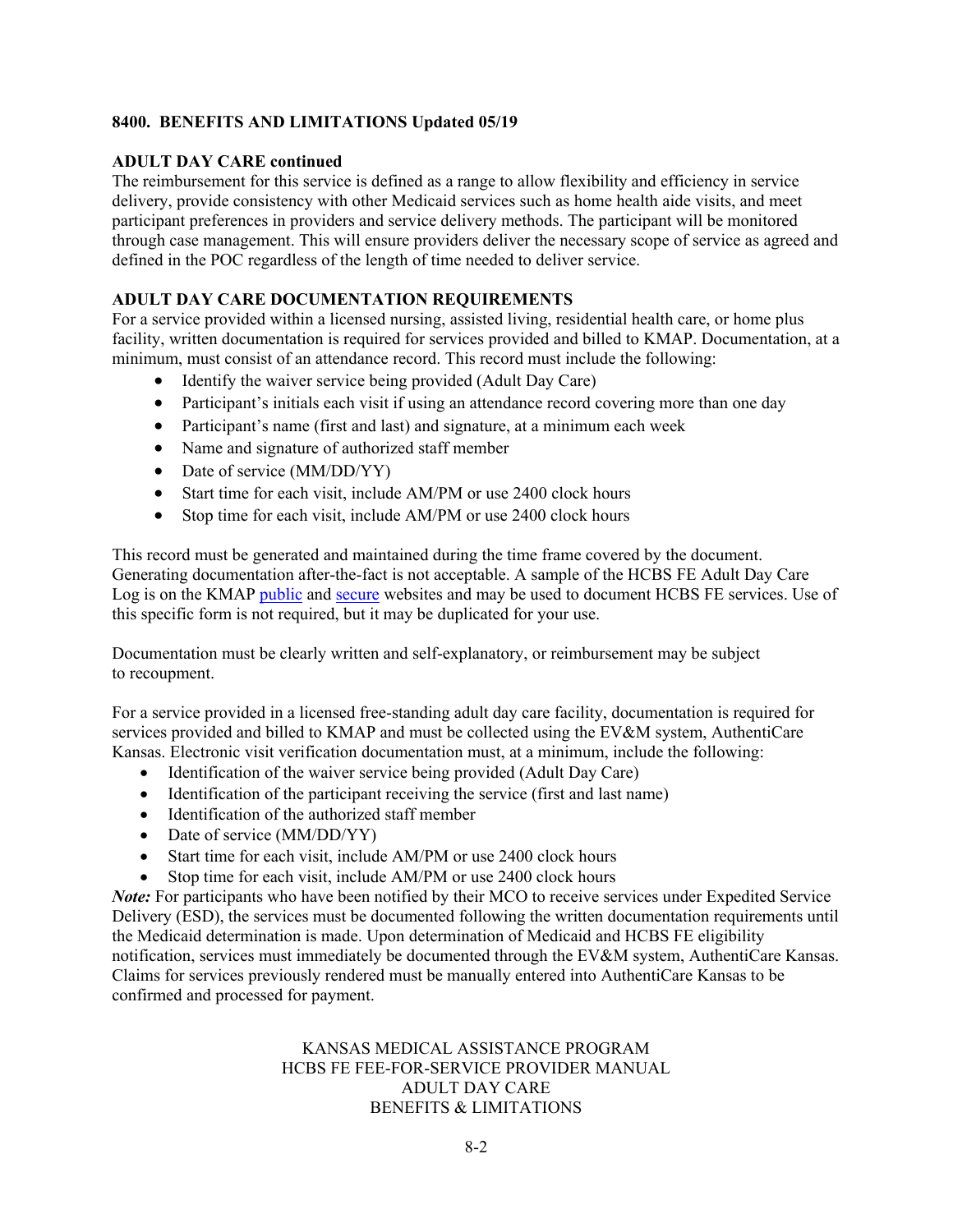#### **ASSISTIVE TECHNOLOGY**

Assistive technology (AT) consists of either one of the following:

- Purchase of an item or piece of equipment that improves or assists with functional capabilities including, but not limited to, grab bars, bath benches, toilet risers, and lift chairs
- Purchase and installation of home modifications that improve mobility including, but not limited to, ramps, widening of doorways, bathroom modifications, and railings

#### **ASSISTIVE TECHNOLOGY LIMITATIONS**

- AT is limited to the participant's assessed level of service need, as specified in the participant's POC, subject to an exception process established by the State. All participants are held to the same criteria when qualifying for an exception in accordance with the established KDADS policies and guidelines.
- All AT purchases require prior authorization from KDADS.
- This service must be cost-effective and appropriate to the participant's needs.
- This service is limited to a lifetime maximum of \$7,500.
- AT funded by other waiver programs is calculated into the lifetime maximum.
- Payment is for the item or modification and does not include administrative costs.
- Repairs or maintenance are not allowed for home modifications or assistive items.
- Home modification includes only those adaptations that are necessary to accommodate the mobility of the participant.
- Replacements and duplicate items shall not be covered for the first twelve months after the purchase date of the item.
- For home modifications to be authorized in a home not owned by the participant, the owner/landlord must agree, in writing, to maintain the modifications for the time period in which the HCBS FE participant resides there.
- Adaptations that add to the total square footage of the home are excluded from this benefit except when necessary to complete an adaptation.
- External modifications (such as, porches, decks, and landings) will only be allowed to the extent required to complete the approved request.
- Home accessibility adaptations cannot be furnished to adapt living arrangements that are owned or leased by providers of waiver services.
- If Medicare covers an AT item but denies authorization, HCBS FE will cover only the difference between the standardized Medicare portion of the item and the actual purchase price.

#### **ASSISTIVE TECHNOLOGY ENROLLMENT**

Any business, agency, or company that furnishes AT items or services is eligible to enroll. Companies chosen to provide adaptations to housing structures must be licensed or certified by the county or city and must perform all work according to existing building codes. If the company is not licensed or certified, then a letter from the county or city must be provided stating licensure or certification is not required.

#### **ASSISTIVE TECHNOLOGY REIMBURSEMENT**

One unit equals one purchase. Procedure code is T2029.

> KANSAS MEDICAL ASSISTANCE PROGRAM HCBS FE FEE-FOR-SERVICE PROVIDER MANUAL ASSISTIVE TECHNOLOGY BENEFITS & LIMITATIONS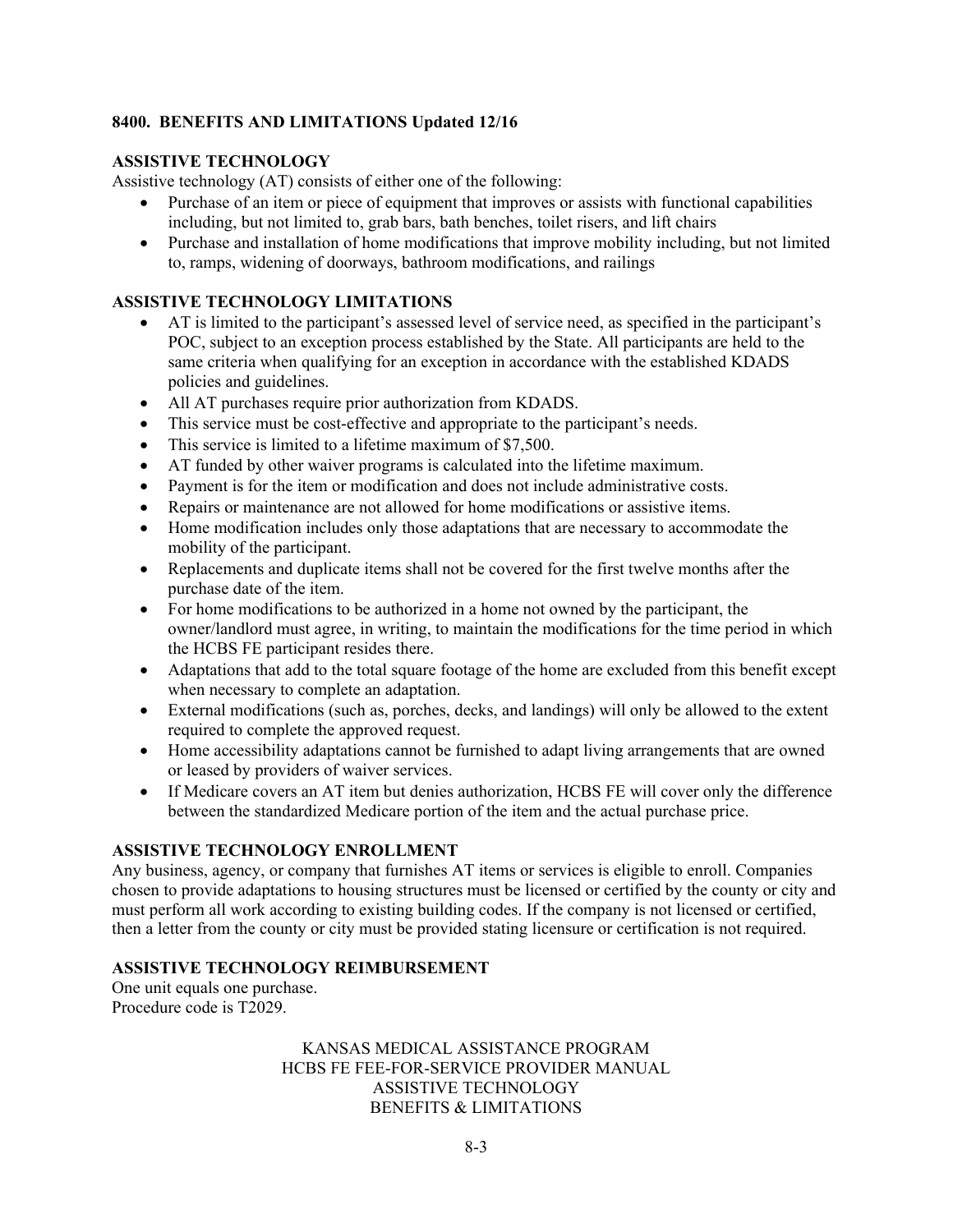#### **ASSISTIVE TECHNOLOGY continued**

#### **ASSISTIVE TECHNOLOGY DOCUMENTATION REQUIREMENTS**

Written documentation is required for services provided and billed to KMAP. Documentation must include the following:

- The provider must maintain a copy of the receipt identifying that the service was provided. The receipt must include:
	- o Name of the provider
	- o Identification of item or technology being provided
	- o Date of service (MM/DD/YY)
	- o Amount of purchase
	- o Participant's name (first and last) and signature
- Documentation must be generated at the time of purchase. Generating documentation after-the-fact is not acceptable. A sample of the HCBS FE Assistive Technology Receipt is on the KMAP [public](https://www.kmap-state-ks.us/Public/forms.asp) and [secure](https://www.kmap-state-ks.us/provider/security/logon.asp) websites and can be used to document HCBS FE services. Use of this specific form is not required, but it may be duplicated for your use.
- Documentation must be clearly written and self-explanatory, or reimbursement may be subject to recoupment.

#### KANSAS MEDICAL ASSISTANCE PROGRAM HCBS FE FEE-FOR-SERVICE PROVIDER MANUAL ASSISTIVE TECHNOLOGY BENEFITS & LIMITATIONS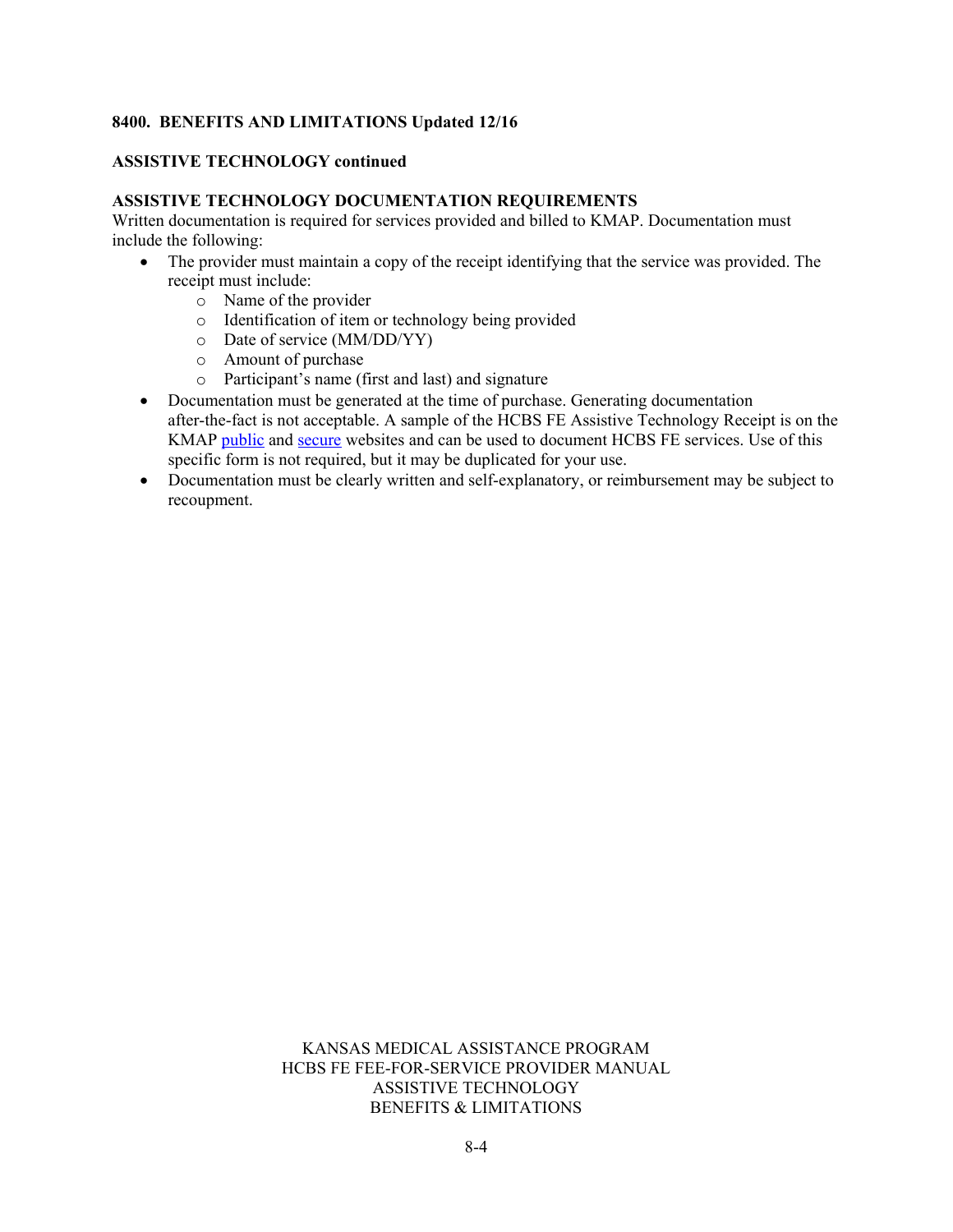#### **PERSONAL CARE SERVICES**

There are two methods of providing Personal Care Services, provider-directed and self-directed. Participants are given the option to self-direct their Personal Care Services. A combination of service providers and types of Personal Care Services, either provider-directed and/or self-directed, may be used to meet the approved POC.

#### **PROVIDER-DIRECTED PERSONAL CARE SERVICES**

Personal Care Services provide supervision and/or physical assistance with instrumental activities of daily living (IADLs) and activities of daily living (ADLs) for participants who are unable to perform one or more activities independently (K.S.A. 65-6201). Personal Care Services may be provided in the participant's choice of housing, including temporary arrangements. This service shall not duplicate other waiver services.

There are three levels of provider-directed Personal Care Services, which are referred to as Level I, Level II, and Level III. A combination of Level I (Services A & B) and Level II (Services C & D) can be used in the development of the POC. If a combination of Level I and Level II services are included in the POC, the Level II rate shall be paid if both levels of care are provided by the same provider. Level III will be used in the development of the POC for those participants residing in adult care homes. For boarding care homes, the tasks authorized on the POC must fall within the licensing regulations.

| <b>Service A</b>                                                                                      | <b>Service B</b>                                                                                                                                                                                                                                              |  |  |  |  |
|-------------------------------------------------------------------------------------------------------|---------------------------------------------------------------------------------------------------------------------------------------------------------------------------------------------------------------------------------------------------------------|--|--|--|--|
| Home management of IADLs<br>$\bullet$ Shopping<br>• House cleaning<br>• Meal preparation<br>• Laundry | <b>IADLs</b><br>Medication set up, cueing, and reminding<br>$\bullet$<br>(supervision only)                                                                                                                                                                   |  |  |  |  |
|                                                                                                       | ADLs-personal care services worker supervises the<br>participant<br>Bathing<br>Transferring<br>Walking/Mobility<br>Grooming<br>$\bullet$<br>$\bullet$<br>Dressing<br>Eating<br>$\bullet$<br>Accompanying to obtain<br>Toileting<br>necessary medical services |  |  |  |  |

**Level I**

#### **Enrollment**

# **For Service A only**

- Nonmedical resident care facilities licensed by the Kansas Department for Children and Families (DCF)
- Entities not licensed by DCF, KDADS, or the Kansas Department of Health and Environment (KDHE) must provide the following:
	- o A certified copy of its Articles of Incorporation or Articles of Organization *Note:* If a corporation or limited liability company is organized in a jurisdiction outside the state of Kansas, the entity shall provide written proof that it is authorized to do business in the state of Kansas.
	- o Written proof of liability insurance or a surety bond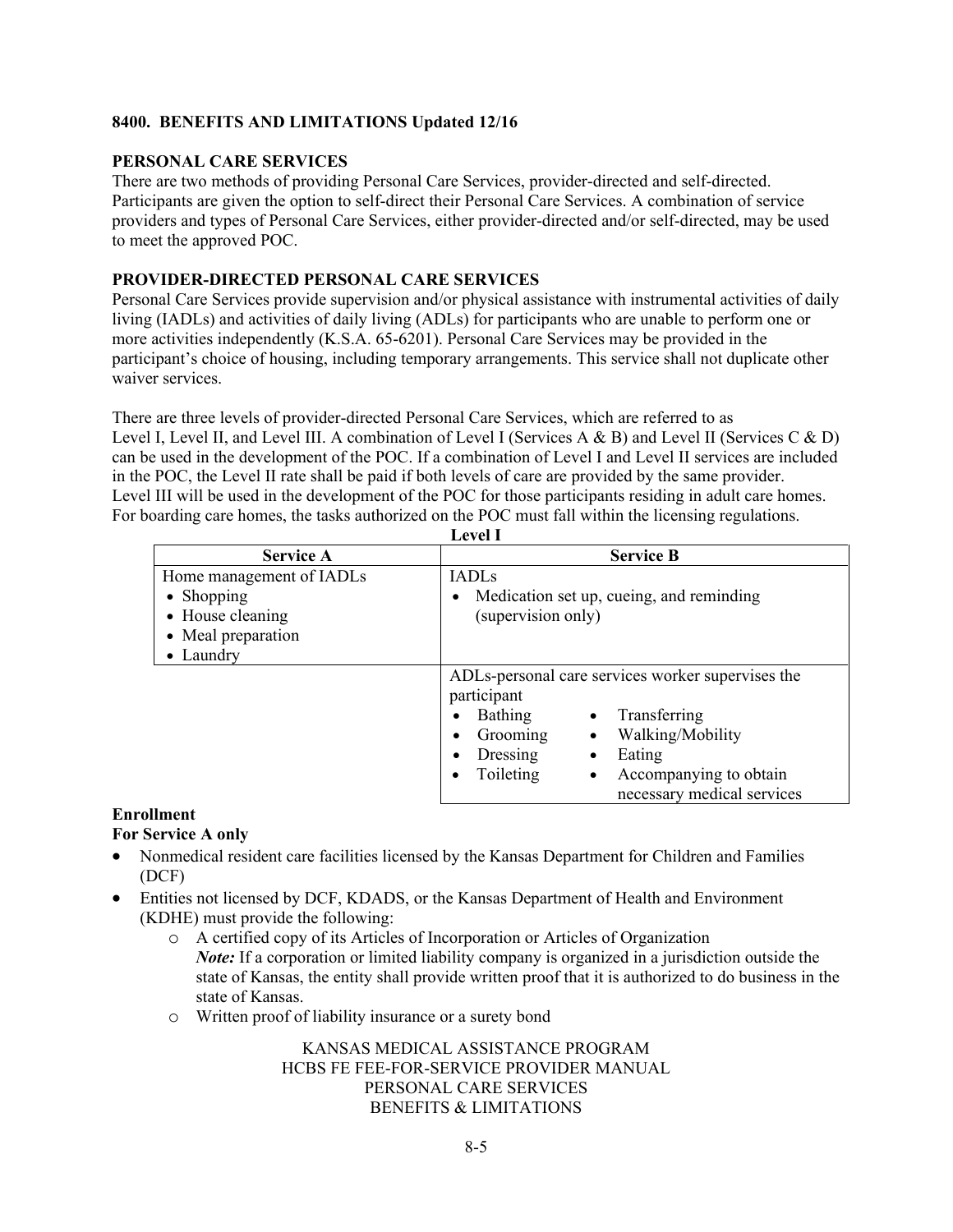#### **PERSONAL CARE SERVICES continued**

# **Level I**

#### **For Services A or B**

#### • County health departments

- The following entities licensed by KDHE:
	- o Medicare-certified home health agencies
	- o State-licensed home health agencies
- The following entity licensed by KDADS: o Boarding care homes

#### **Reimbursement**

One unit equals fifteen minutes. Maximum unit cost for Level I A or B equals \$3.38. Procedure code is S5130.

| An initial RN evaluation visit is necessary.            |                                                               |  |  |  |
|---------------------------------------------------------|---------------------------------------------------------------|--|--|--|
| <b>Service C</b>                                        | <b>Service D</b>                                              |  |  |  |
| ADLs-physical assistance or total support               | Health maintenance activities                                 |  |  |  |
| Bathing                                                 | Monitoring vital signs                                        |  |  |  |
| Grooming                                                | Supervision and/or training of nursing procedures             |  |  |  |
| Dressing                                                | Ostomy care                                                   |  |  |  |
| Toileting                                               | Catheter care                                                 |  |  |  |
| Transferring                                            | Enteral nutrition                                             |  |  |  |
| Walking/Mobility                                        | Wound care                                                    |  |  |  |
| Eating                                                  | Range of motion                                               |  |  |  |
| Accompanying to obtain                                  | Reporting changes in functions or condition                   |  |  |  |
| necessary medical services                              | Medication administration and assistance                      |  |  |  |
| A personal care services worker who is a certified home |                                                               |  |  |  |
|                                                         | health aide or a certified nurse aide must not perform any    |  |  |  |
|                                                         | health maintenance activities without delegation by a         |  |  |  |
| licensed nurse.                                         |                                                               |  |  |  |
|                                                         | A certified home health aide or certified nurse aide must not |  |  |  |
|                                                         | perform acts beyond the scope of their curriculum without     |  |  |  |
|                                                         | delegation by a licensed nurse.                               |  |  |  |

| <b>Level II</b>                            |  |  |  |  |  |  |
|--------------------------------------------|--|--|--|--|--|--|
| n initial DN evaluation vigit is necessary |  |  |  |  |  |  |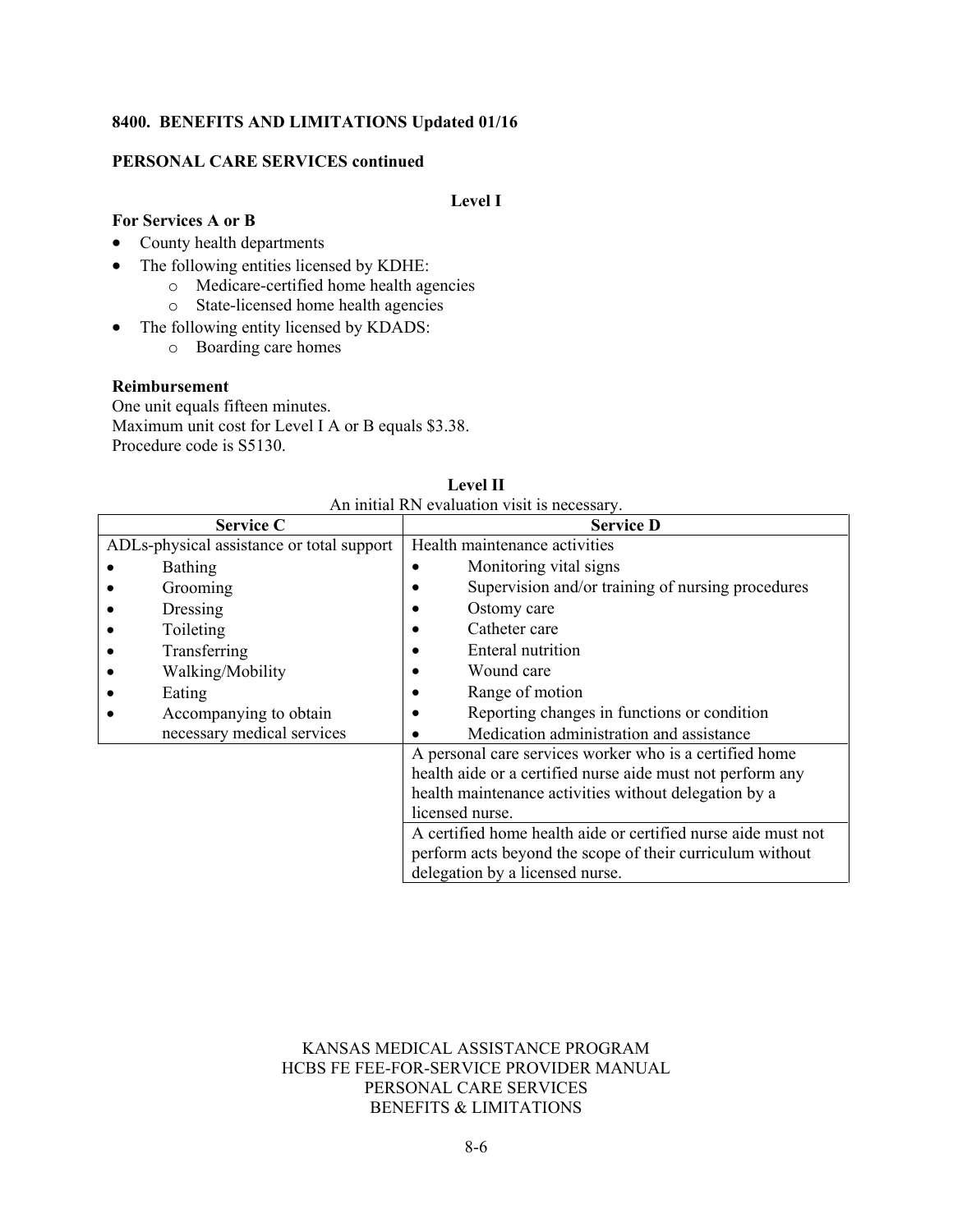#### **PERSONAL CARE SERVICES continued**

| <b>Level III</b>                     |                                                                                                                        |                                                                                                                                                                                                                |  |  |
|--------------------------------------|------------------------------------------------------------------------------------------------------------------------|----------------------------------------------------------------------------------------------------------------------------------------------------------------------------------------------------------------|--|--|
|                                      | <b>IADLs</b>                                                                                                           | ADLs – Supervision, physical assistance, or total support                                                                                                                                                      |  |  |
| $\bullet$<br>٠<br>٠<br>$\bullet$     | Shopping<br>House cleaning<br>Meal preparation<br>Laundry<br>Medication set up, cueing or<br>reminding, and treatments | Bathing<br>Transferring<br>$\bullet$<br>Walking/Mobility<br>Grooming<br>$\bullet$<br>٠<br>Dressing<br>Eating<br>Toileting<br>Accompanying to obtain<br>$\bullet$<br>$\bullet$<br>necessary medical<br>services |  |  |
| <b>HEALTH MAINTENANCE ACTIVITIES</b> |                                                                                                                        |                                                                                                                                                                                                                |  |  |
|                                      | Monitoring vital signs                                                                                                 | Wound care                                                                                                                                                                                                     |  |  |
|                                      | Ostomy care                                                                                                            | Range of motion                                                                                                                                                                                                |  |  |
|                                      | Catheter care                                                                                                          | Reporting changes in functions or condition                                                                                                                                                                    |  |  |
|                                      | Enteral nutrition                                                                                                      | Medication administration and assistance                                                                                                                                                                       |  |  |
|                                      |                                                                                                                        | Supervision and/or training of nursing procedures                                                                                                                                                              |  |  |

A personal care services worker who is a certified home health aide or a certified nurse aide must not perform any health maintenance activities without delegation by a licensed nurse.

A certified home health aide or certified nurse aide must not perform acts beyond the scope of their curriculum without delegation by a licensed nurse.

#### **Enrollment for Level II Services C or D**

- County health departments
- The following entities licensed by KDHE
	- o Medicare-certified home health agencies
	- o State-licensed home health agencies

#### **Reimbursement**

- One unit equals fifteen minutes.
- Maximum unit cost for Level II C or D equals \$3.73.
- Procedure code is S5125.

#### **Enrollment for Level III Services**

- The following entities licensed by KDADS:
	- o Home plus facilities
	- o Assisted living facilities
	- o Residential health care facilities

#### **Reimbursement**

- One unit equals fifteen minutes.
- Maximum unit cost for Level III equals \$4.12.
- Procedure code is S5125UA.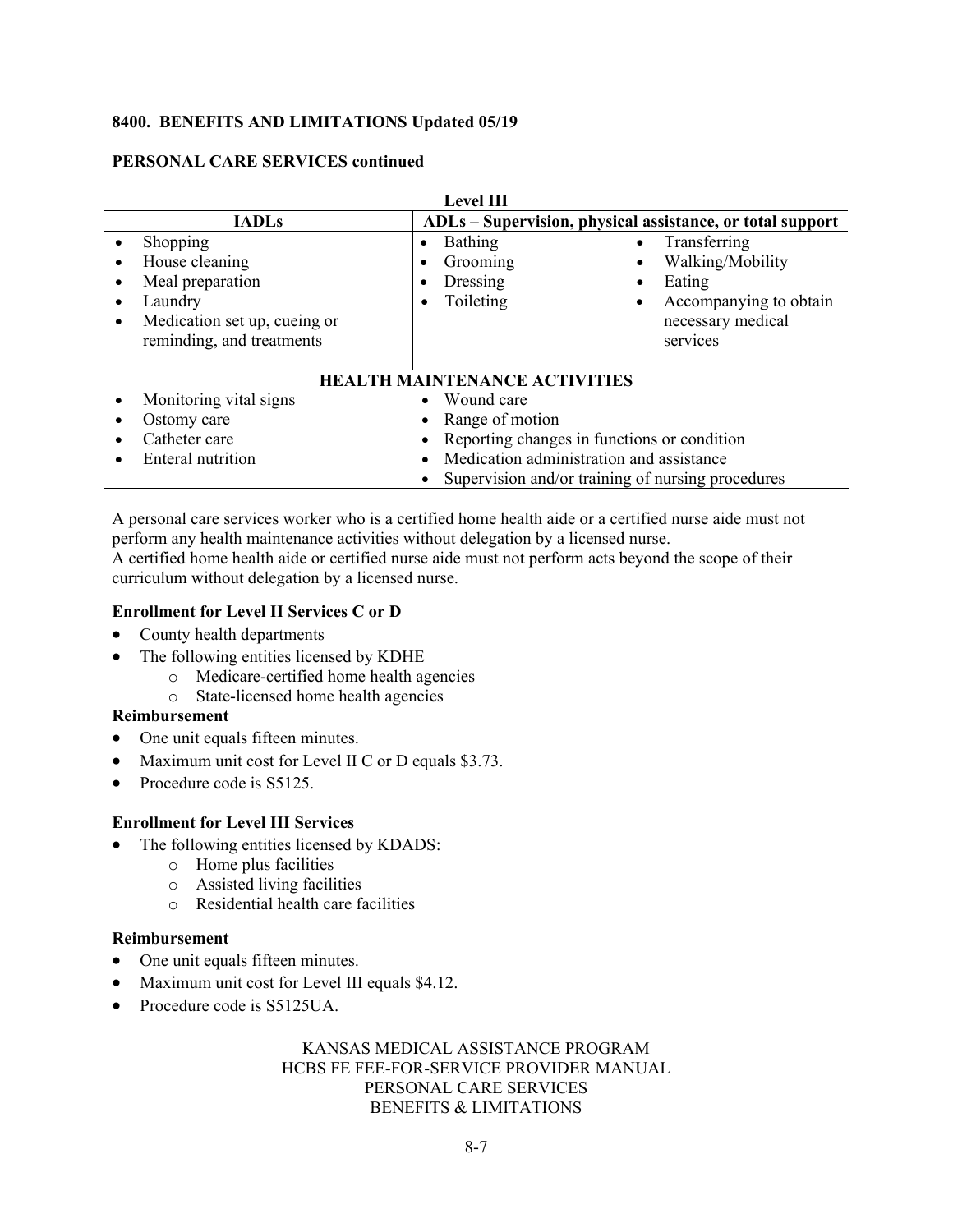#### **PERSONAL CARE SERVICES continued**

#### **Medication Administration/Assistance in Licensed Facilities**

(K.A.R. 26-41-205 and K.A.R. 26-42-205)

- Any resident can self-administer and manage medications independently or by using a medication container or syringe prefilled by a licensed nurse or pharmacist or by a family member or friend providing this service gratuitously, if a licensed nurse has performed an assessment and determined that the resident can perform this function safely and accurately without staff assistance.
- Any resident who self-administers medication can select some medications to be administered by a licensed nurse or medication aide. The negotiated service agreement shall reflect this service and identify who is responsible for the administration and management of selected medications.
- If a facility is responsible for the administration of a resident's medications, the administrator or operator shall ensure that all medications and biologicals are administered to that resident in accordance with a medical care provider's written order, professional standards of practice, and each manufacturer's recommendations.

#### **Medication Administration Assistance in a Private Residence** (K.A.R. 28-51-108)

- A KDHE-licensed or Medicare-certified home health agency can provide nursing delegation to aides with sufficient training.
- The nurse delegation and training must be specific to the particular participant and his or her health needs.
- The qualified nurse retains overall responsibility.

# **PERSONAL CARE SERVICES DOCUMENTATION REQUIREMENTS**

Documentation is required for services provided and billed to KMAP. Documentation must be generated at the time of the visit. Generating documentation after this time is not acceptable. Written documentation must be clearly written and self-explanatory, or reimbursement may be subject to recoupment.

#### **In Home Care**

For a service provided outside of a licensed adult care home, documentation must be collected by using the EV&M system, AuthentiCare Kansas. Electronic visit verification documentation must, at a minimum, include the following:

- Identification of the waiver service being provided (Personal Care Services, Level I or II)
- Identification of the participant receiving the service (first and last name)
- Identification of the personal care service worker providing the tasks
- Date of service (MM/DD/YY)
- Start time for each visit, include AM/PM or use 2400 clock hours
- Stop time for each visit, include AM/PM or use 2400 clock hours
- Identification of activities performed during each visit

For a postpayment review, reimbursement will be recouped if documentation is not complete.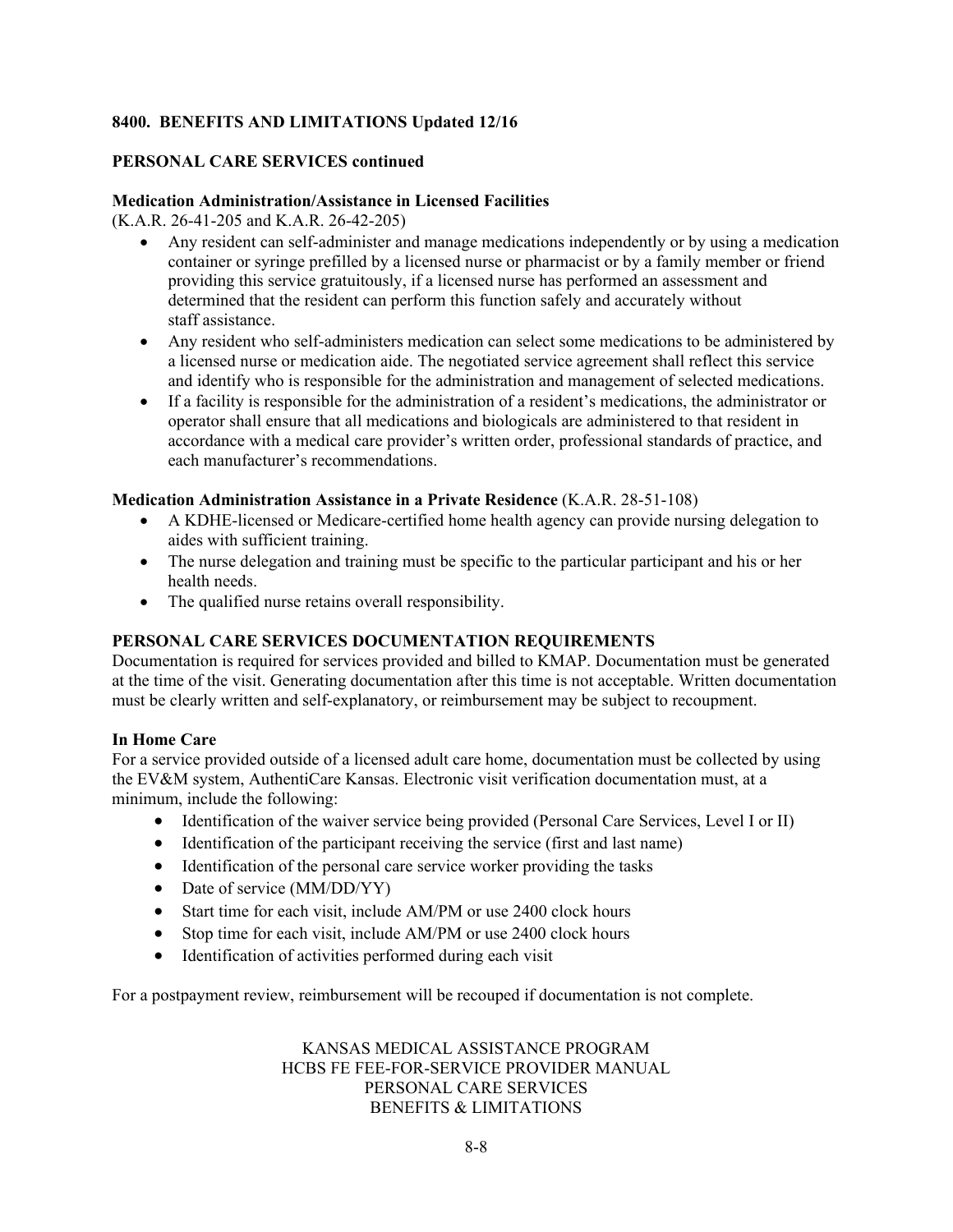#### **PERSONAL CARE SERVICES continued**

#### **In Home Care**

For those limited instances where the participant does not have telephone (landline or cell) access, written documentation must, at a minimum, include the following:

- Identification of the waiver service being provided (Personal Care Services, Level I or II)
- Participant's name (first and last) and signature on each page of documentation
- Personal care services worker's name and signature on each page of documentation
- Date of service (MM/DD/YY)
- Start time for each visit, including AM/PM or using 2400 clock hours
- Stop time for each visit, including AM/PM or using 2400 clock hours
- Identification of activities performed during each visit
- Time totaled by actual minutes and hours worked

*Note:* Billing staff may round the total to the quarter hour at the end of a billing cycle.

For a postpayment review, reimbursement will be recouped if documentation is not complete.

*Note:* For participants who have been notified by their MCO to receive Personal Care Services Level I or II under ESD, the services must be documented following the written documentation requirements until the Medicaid determination is made. Upon determination of Medicaid and HCBS FE eligibility notification, services must immediately be documented through the EV&M system, AuthentiCare Kansas. Claims for services previously rendered must be manually entered into AuthentiCare Kansas to be confirmed and processed for payment.

#### **Assisted Living Facilities, Residential Health Care Facilities, Home Plus Facilities, and Boarding Care Homes:**

Written documentation must, at a minimum, include the following:

- Identification of the waiver service being provided (Personal Care Services, Level III)
- Participant's name (first and last) and signature must be on each page of documentation
- Personal care services worker's name and signature must be on each page of documentation
- Date of service (MM/DD/YY)
- Time spent daily for services rendered
- Identify activities performed during each contact
- Time totaled by actual minutes and hours worked

*Note:* Billing staff may round the total to the quarter hour at the end of the billing cycle.

For a postpayment review, reimbursement will be recouped if documentation is not complete.

#### **Limitations (Levels I, II, and III)**

- Personal care services workers must be 18 years of age or older.
- Covered ADL and IADL services are limited as defined within the CSW and approved POC.
- Personal Care Services is limited to a maximum of 48 units (12 hours) per day of any combination of provider-directed Level I, provider-directed Level II, and self-directed.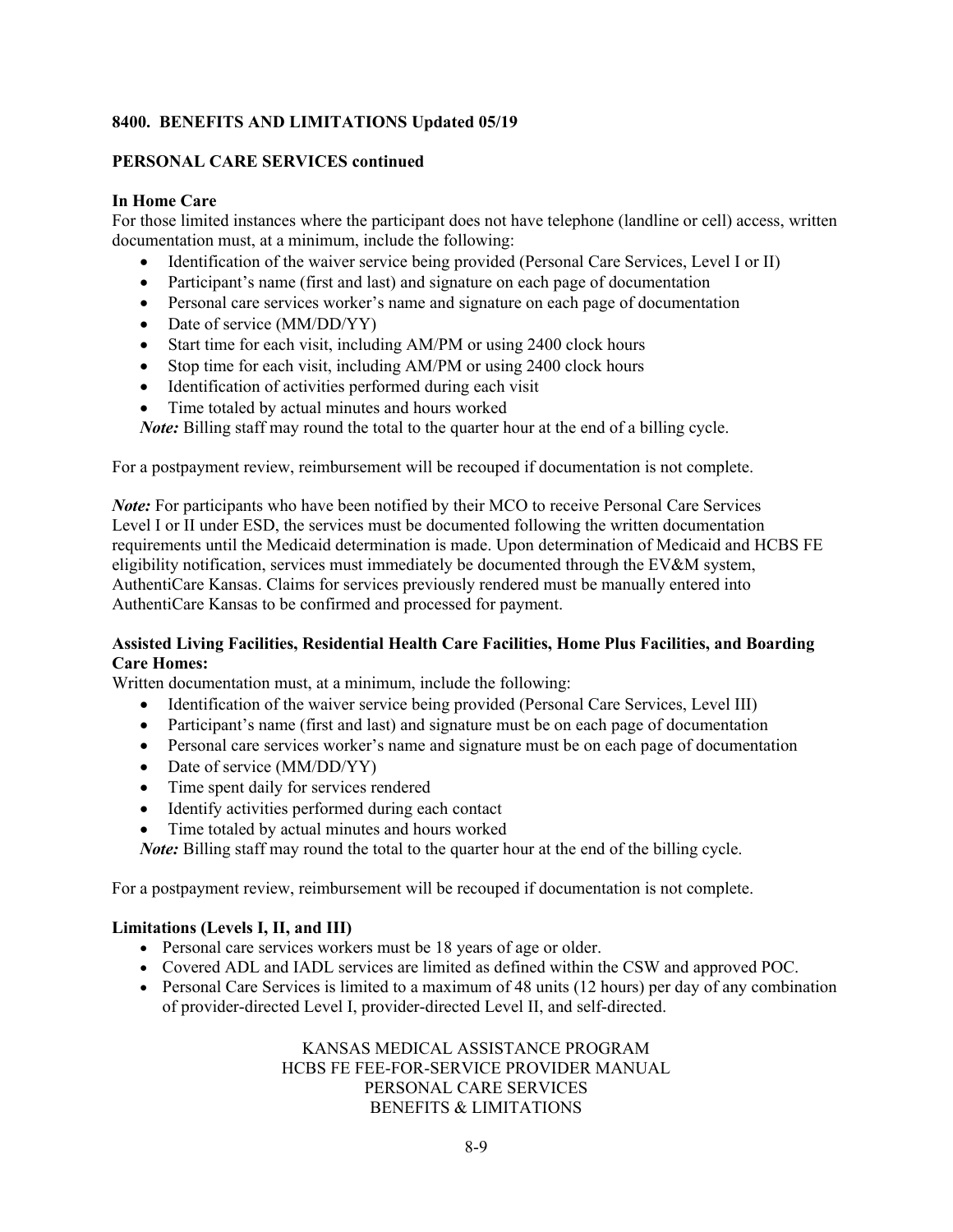#### **PERSONAL CARE SERVICES continued**

- Personal Care Services is limited to a maximum of 48 units (12 hours) per day for providerdirected Level III.
- Transportation is not covered with this service, but, if medically necessary, it may be covered through regular Medicaid.
- A participant's spouse, guardian, conservator, person authorized as an activated durable power of attorney (DPOA) for health care decisions, or an individual acting on behalf of a participant shall not be paid to provide Personal Care Services for the participant. The only exception to this policy will be a relative who is an employee of an assisted living facility, residential health care facility, or home plus facility in which the participant resides and the relative's relationship is within the second degree of the participant. (See K.A.R. 26-41-101 and K.A.R. 26-42-101 for regulatory requirements.)
- The service will not be paid while the participant is hospitalized, in a nursing home, or in any other situation where the participant is not available to receive the service.
- More than one personal care services worker will not be paid for services at any given time of the day; the only exception is when justification is documented on the Customer Service Worksheet and the case log by the case manager, for example, two-man lift for safety issues.
- Personal care services workers are not allowed to work and be paid for multiple HCBS participants at the same date and time.

# **SELF-DIRECTED PERSONAL CARE SERVICES**

Personal Care Services provide supervision and/or physical assistance with instrumental activities of daily living (IADLs) and activities of daily living (ADLs) for participants who are unable to perform one or more activities independently (K.S.A. 65-6201). Personal Care Services may be provided in the participant's choice of housing, including temporary arrangements. This service shall not duplicate other waiver services.

|           | <b>IADLs</b>                                |  |                                             | <b>ADLs</b> |                        |
|-----------|---------------------------------------------|--|---------------------------------------------|-------------|------------------------|
| $\bullet$ | Shopping                                    |  | Bathing                                     | $\bullet$   | Transferring           |
| $\bullet$ | House cleaning                              |  | Grooming                                    | $\bullet$   | Walking/Mobility       |
|           | Meal preparation                            |  | Dressing                                    |             | Eating                 |
| $\bullet$ | Laundry                                     |  | Toileting                                   | $\bullet$   | Accompanying to obtain |
| ٠         | Medication set up, cueing or reminding, and |  |                                             |             | necessary medical      |
|           | treatments                                  |  |                                             |             | services               |
|           | <b>HEALTH MAINTENANCE ACTIVITIES</b>        |  |                                             |             |                        |
|           | Monitoring vital signs                      |  | Wound care                                  |             |                        |
| ٠         | Supervision and/or training of nursing      |  | Range of motion                             |             |                        |
|           | procedures                                  |  | Reporting changes in functions or condition |             |                        |
|           | Ostomy care                                 |  | • Medication administration and assistance  |             |                        |
|           | Catheter care                               |  |                                             |             |                        |
|           | Enteral nutrition                           |  |                                             |             |                        |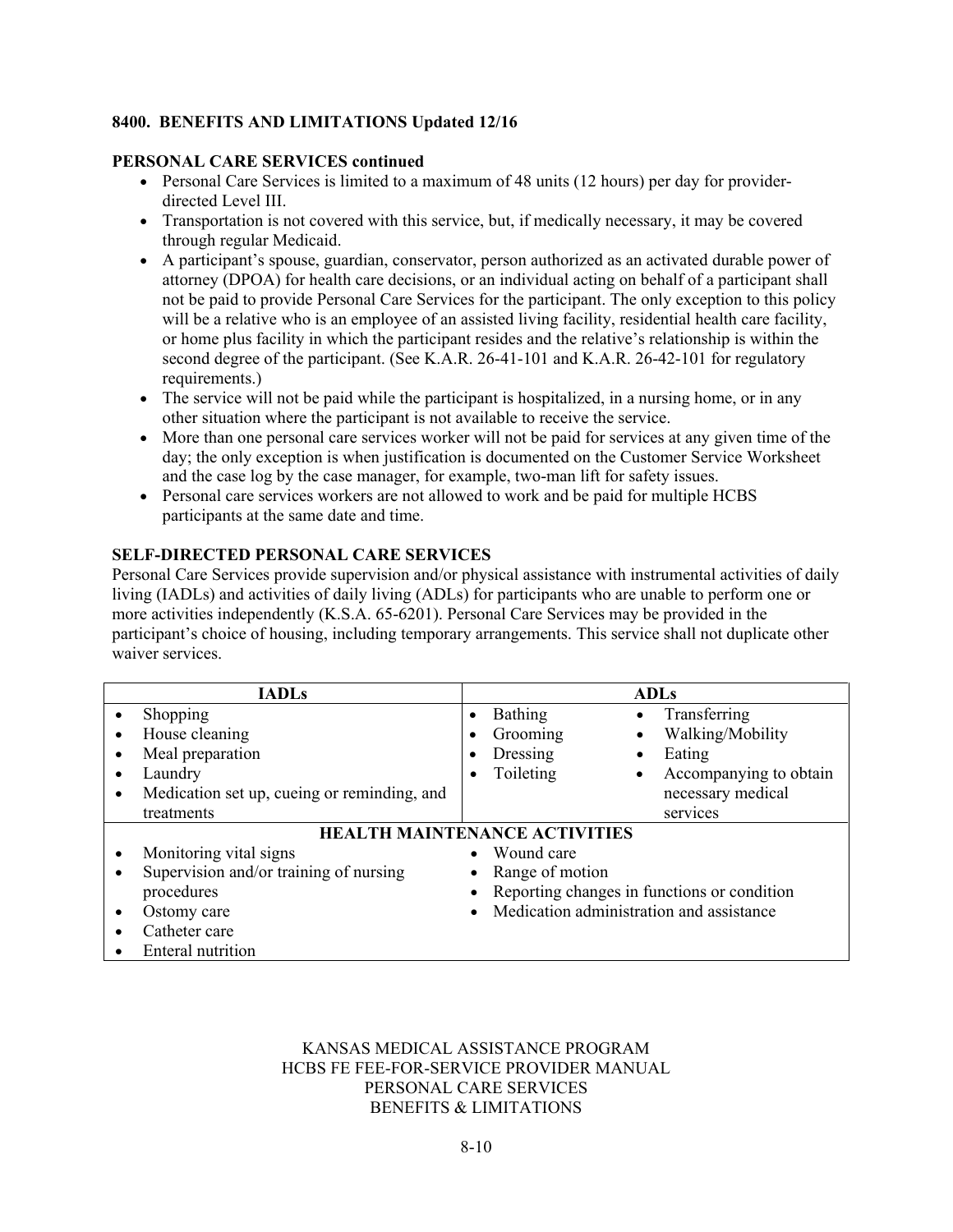#### **PERSONAL CARE SERVICES continued**

Participants or their representatives are given the option to self-direct their Personal Care Services. The participant's representative may be an individual acting on behalf of the participant, an activated DPOA for health care decisions, or a guardian and/or conservator. If the participant or representative chooses to self-direct Personal Care Services, he or she is responsible for making choices about Personal Care Services including referring for hire, supervising, and terminating the employment of Personal Care Service workers; understanding the impact of those choices; and assuming responsibility for the results. Self-directed Personal Care Services is subject to the same quality assurance standards as other Personal Care Service providers including, but not limited to, completion of the tasks identified on the Customer Service Worksheet.

Refer to the *HCBS Financial Management Service Fee-for-Service Provider Manual* for additional information on responsibilities.

According to K.S.A. 65-1124(I), a participant who chooses to self-direct care is not required to have Personal Care Services supervised by a nurse. Furthermore, K.S.A. 65-6201(d) states that health maintenance activities can be provided ". . . if such activities in the opinion of the attending physician or licensed professional nurse may be performed by the individual if the individual were physically capable, and the procedure may be safely performed in the home." Health maintenance activities and medication set up must be authorized, in writing, by a physician or licensed professional nurse.

#### **Enrollment**

To enroll, providers must meet the provider requirements for Financial Management Services (FMS). Personal Care Services workers must be referred to the enrolled FMS provider of the participant's choice for completion of required human resources and payroll documentation.

#### **Documentation Requirements**

Documentation is required for services provided and billed to KMAP. Documentation must be generated at the time of the visit. Generating documentation after this time is not acceptable**.** Written documentation must be clearly written and self-explanatory, or reimbursement may be subject to recoupment.

Documentation must be collected by using the EV&M system, AuthentiCare Kansas. Electronic visit verification documentation must, at a minimum, include the following:

- Identification of the waiver service being provided (Self-Directed Personal Care Services)
- Identification of the participant receiving the service (first and last name)
- Identification of the personal care services worker providing the tasks
- Date of service (MM/DD/YY)
- Start time for each visit, including AM/PM or using 2400 clock hours
- Stop time for each visit, including AM/PM or using 2400 clock hours
- Identification of activities performed during each visit

For a postpayment review, reimbursement will be recouped if documentation is not complete.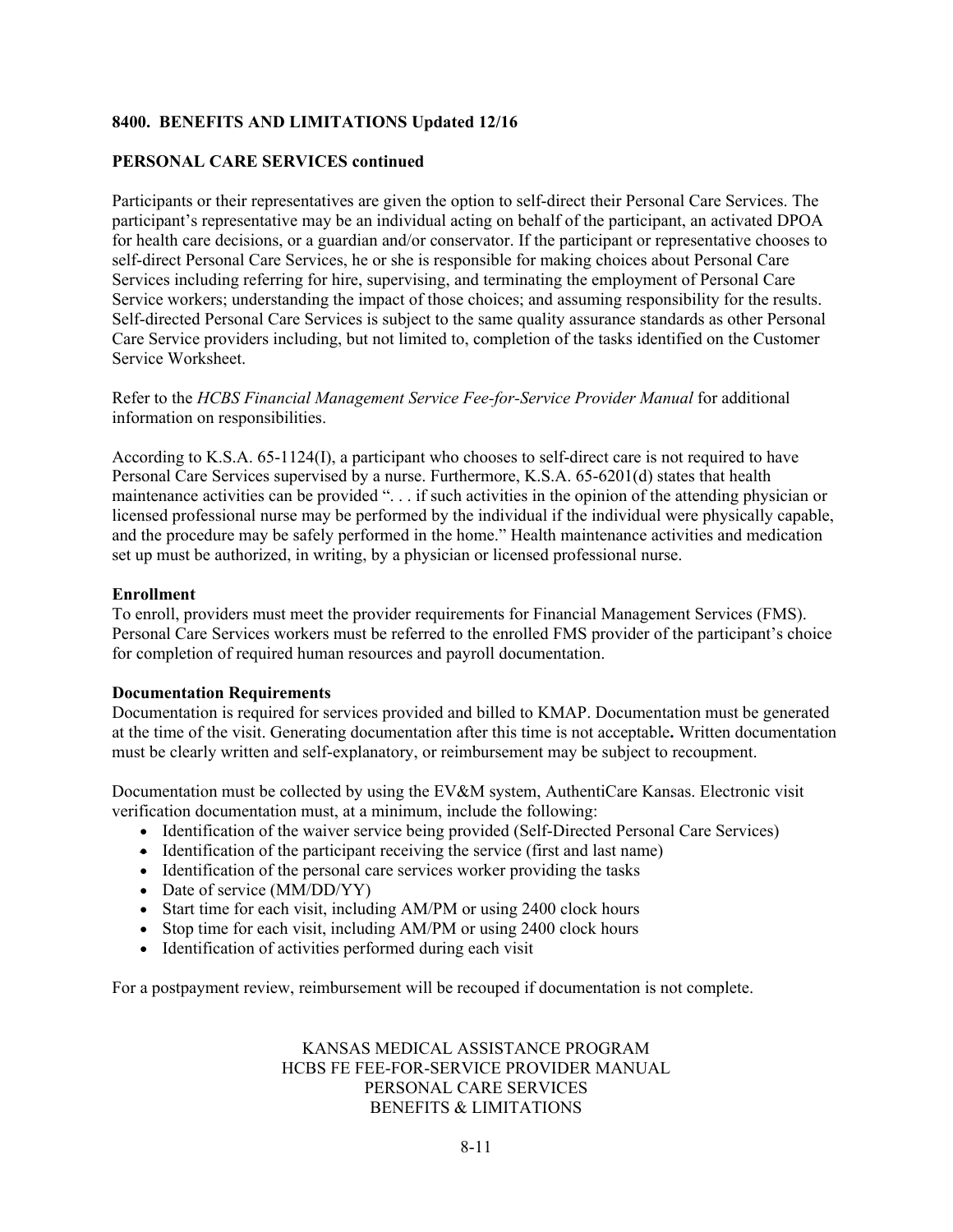#### **SELF-DIRECTED PERSONAL CARE SERVICES continued**

For those limited instances where the participant does not have telephone (landline or cell) access, written documentation must, at a minimum, include the following:

- Identification of the waiver service being provided (Self-Directed Personal Care Services)
- Participant's name (first and last) and signature on each page of documentation
- Personal care services worker's name and signature on each page of documentation
- Date of service (MM/DD/YY)
- Start time for each visit, including AM/PM or using 2400 clock hours
- Stop time for each visit, including AM/PM or using 2400 clock hours
- Identification of activities performed during each visit
- Time totaled by actual minutes and hours worked

*Note:* Billing staff may round the total to the quarter hour at the end of a billing cycle.

For a postpayment review, reimbursement will be recouped if documentation is not complete.

*Note:* For participants who have been notified by their MCO to receive services under ESD, the services must be documented following the written documentation requirements until the Medicaid determination is made. Upon determination of Medicaid and HCBS FE eligibility notification, services must immediately be documented through the EV&M system, AuthentiCare Kansas. Claims for services previously rendered must be manually entered into AuthentiCare Kansas to be confirmed and processed for payment.

#### **Reimbursement**

One unit equals 15 minutes. Maximum unit cost equals \$2.71. Procedure code with modifier is S5125UD.

#### **Limitations**

- Personal care services workers must be 18 years of age or older.
- A participant who has a guardian and/or conservator cannot choose to self-direct his or her Personal Care Services; however, a guardian and/or conservator can make that choice on the ward's behalf.
- A guardian, conservator, person authorized as an activated DPOA for health care decisions, or individual acting on behalf of the participant cannot choose himself or herself as the paid personal care services worker. If the designation of the appointed representative is withdrawn, the individual may become the participant's paid personal care services worker after the next annual review or a significant change in the participant's needs occurs prompting a reassessment.

**EXCEPTION to this limitation:** Participants who were active on any HCBS waiver prior to July 1, 2000, and have had the same representative continually directing their care during that time, are exempt from this limitation. The MCO shall complete a home visit at least every three months to ensure that the selected personal care services worker is performing the necessary services.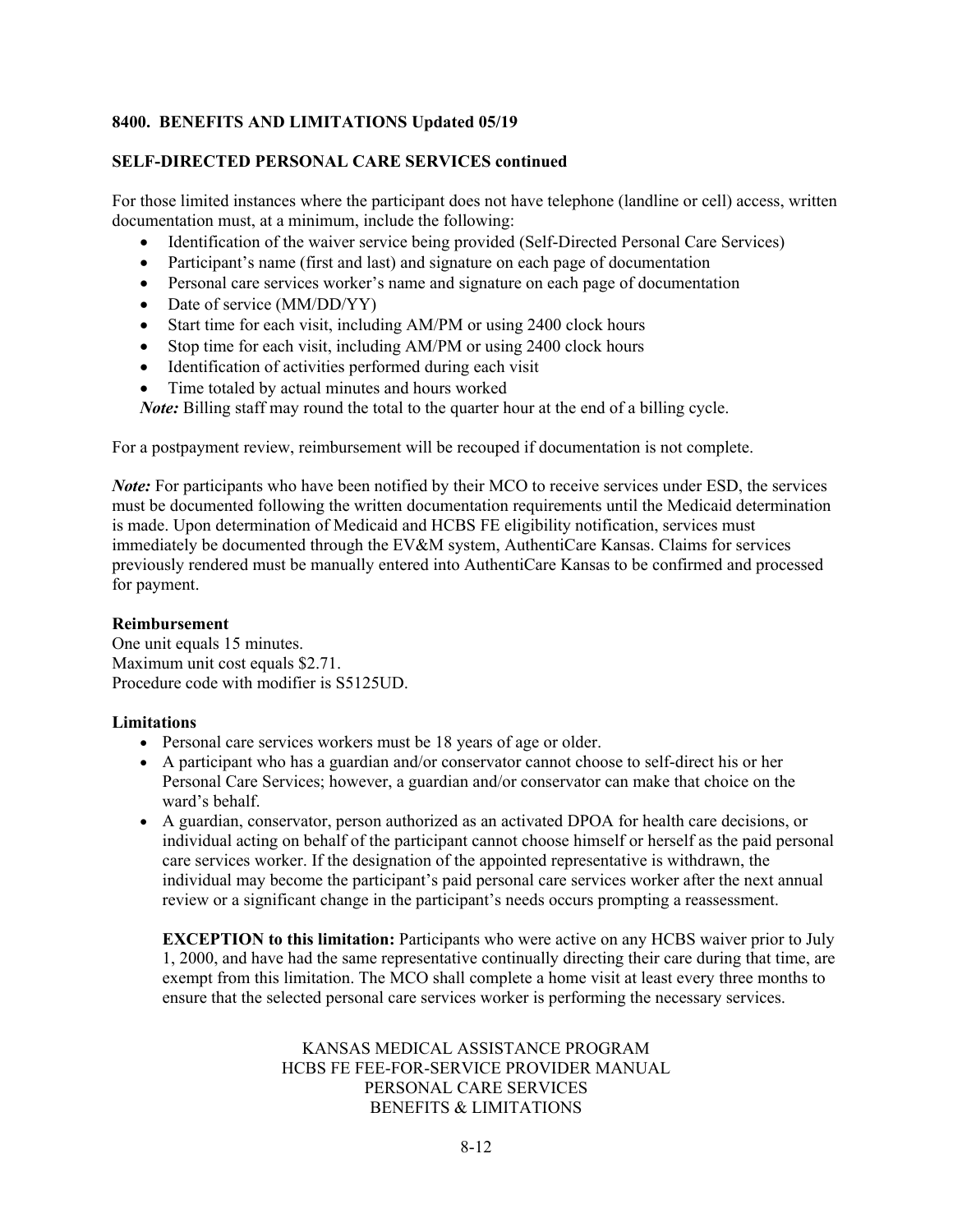#### **PERSONAL CARE SERVICES continued**

#### **SELF-DIRECTED PERSONAL CARE SERVICES**

- While a family member may be paid to provide Personal Care Services, a participant's spouse will not be paid to provide Personal Care Services unless one of the following criteria from K.A.R. 30-5-307 are met and prior approval received from the KDADS TCM program manager:
	- o Three HCBS provider agencies furnish written documentation that the participant's residence is so remote or rural that HCBS services are otherwise completely unavailable.
	- o Two health care professionals, including the attending physician, furnish written documentation that the participant's health, safety, or social well-being would be jeopardized. (Documentation must contain how or in what way the participant's health, well-being, safety, or social well-being would be jeopardized.)
	- o The attending physician furnishes written documentation that, due to the advancement of chronic disease, the participant's means of communication can be understood only by the spouse.
	- o Three HCBS providers furnish written documentation that delivery of HCBS services to the participant poses serious health or safety issues for the provider, thereby rendering HCBS services otherwise unavailable.
- The MCO and the participant or his or her representative will use discretion in determining if the selected personal care services worker can perform the needed services.
- Covered ADL and IADL services are limited as defined within the CSW and approved POC.
- Personal Care Services is limited to a maximum of 48 units (12 hours) per day of any combination of provider-directed Level I, provider-directed Level II and self-directed.
- Transportation is not covered with this service, but, if medically necessary, it may be covered through regular Medicaid.
- This service will not be paid while the participant is hospitalized, in a nursing home, or in any other situation where the participant is not available to receive the service.
- More than one personal care services worker will not be paid for services at any given time of the day; the only exception is when justification is documented on the Customer Service Worksheet and case log by the case manager, such as two-man lift for safety issues.
- Personal care services workers are not allowed to work and be paid for multiple HCBS participants at the same date and time.
- A participant residing in an assisted living facility (ALF), residential health care facility (RHCF), home plus facility, or boarding care home has chosen that provider as his or her selected caregiver. These housing choices supersede the self-directed care choice.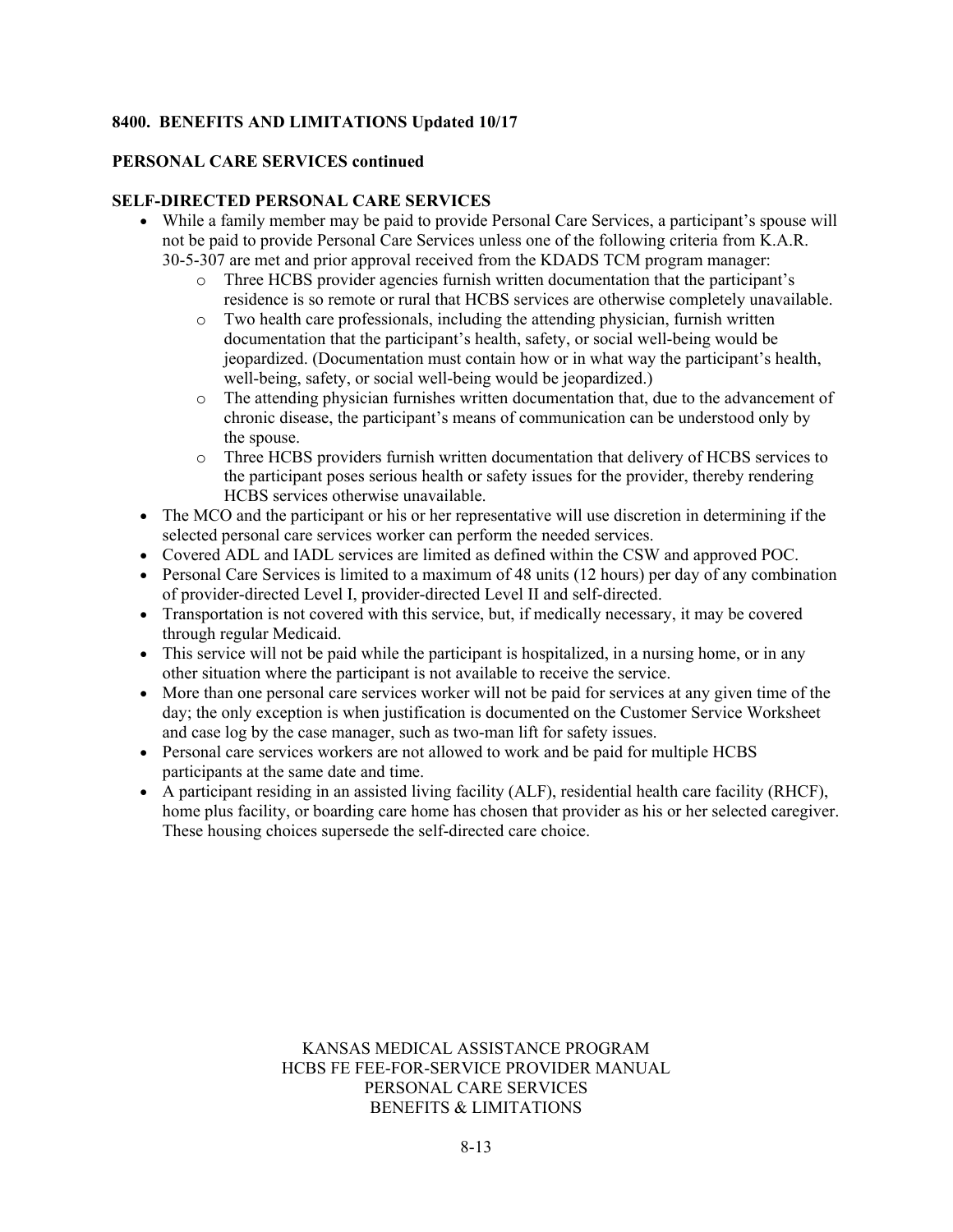#### **COMPREHENSIVE SUPPORT**

Comprehensive Support is one-on-one, nonmedical assistance, observation, and supervision provided for a cognitively impaired adult to meet his or her health and welfare needs. The provision of comprehensive support does not entail hands-on nursing care: the primary focus is supportive supervision.

The worker is present to supervise the participant and to assist with incidental care as needed, as opposed to personal care services which is task specific. Leisure activities (for example, reading mail, books, and magazines or writing letters) may also be provided.

Comprehensive Support may be provided in the participant's choice of housing, including temporary arrangements.

This service shall not duplicate other waiver services.

There are two methods of providing Comprehensive Support, provider-directed and self-directed. Participants are given the option to self-direct their comprehensive support. A combination of service providers, either provider-directed and/or self-directed, can be used to meet the approved POC.

The participant's representative is given the option to self-direct the participant's Comprehensive Support. He or she may be an individual acting on behalf of the participant, a person authorized as an activated DPOA for health care decisions, a guardian, or a conservator. If the representative chooses to self-direct comprehensive support, he or she is responsible for making choices about Comprehensive Support, including referring for hire, supervising and terminating the employment of personal care services workers; understanding the impact of those choices; and assuming responsibility for the results of those choices.

Refer to the *HCBS Financial Management Services Fee-for-Service Provider Manual* for additional information on responsibilities.

#### **COMPREHENSIVE SUPPORT LIMITATIONS**

- Comprehensive Support is limited to the participant's assessed level of service need, as specified in the participant's POC, not to exceed 12 hours per 24-hour time period, subject to an exception process established by the State. All participants are held to the same criteria when qualifying for an exception, in accordance with the established KDADS policies and guidelines.
- Personal care services workers must be 18 years of age.
- Comprehensive Support is limited to a maximum of 48 units (12 hours) a day to occur during the participant's normal waking hours. Comprehensive Support in combination with other FE waiver services cannot exceed 24 hours a day.
- A participant who has a guardian and/or conservator cannot choose to self-direct his or her Comprehensive Support; however, a guardian and/or conservator can make that choice on the participant's behalf.
- Under no circumstances shall a participant's spouse, guardian, conservator, person authorized as an activated DPOA for health care decisions, or an individual acting on behalf of a participant be paid to provide Comprehensive Support for the participant.

KANSAS MEDICAL ASSISTANCE PROGRAM HCBS FE FEE-FOR-SERVICE PROVIDER MANUAL COMPREHENSIVE SUPPORT BENEFITS & LIMITATIONS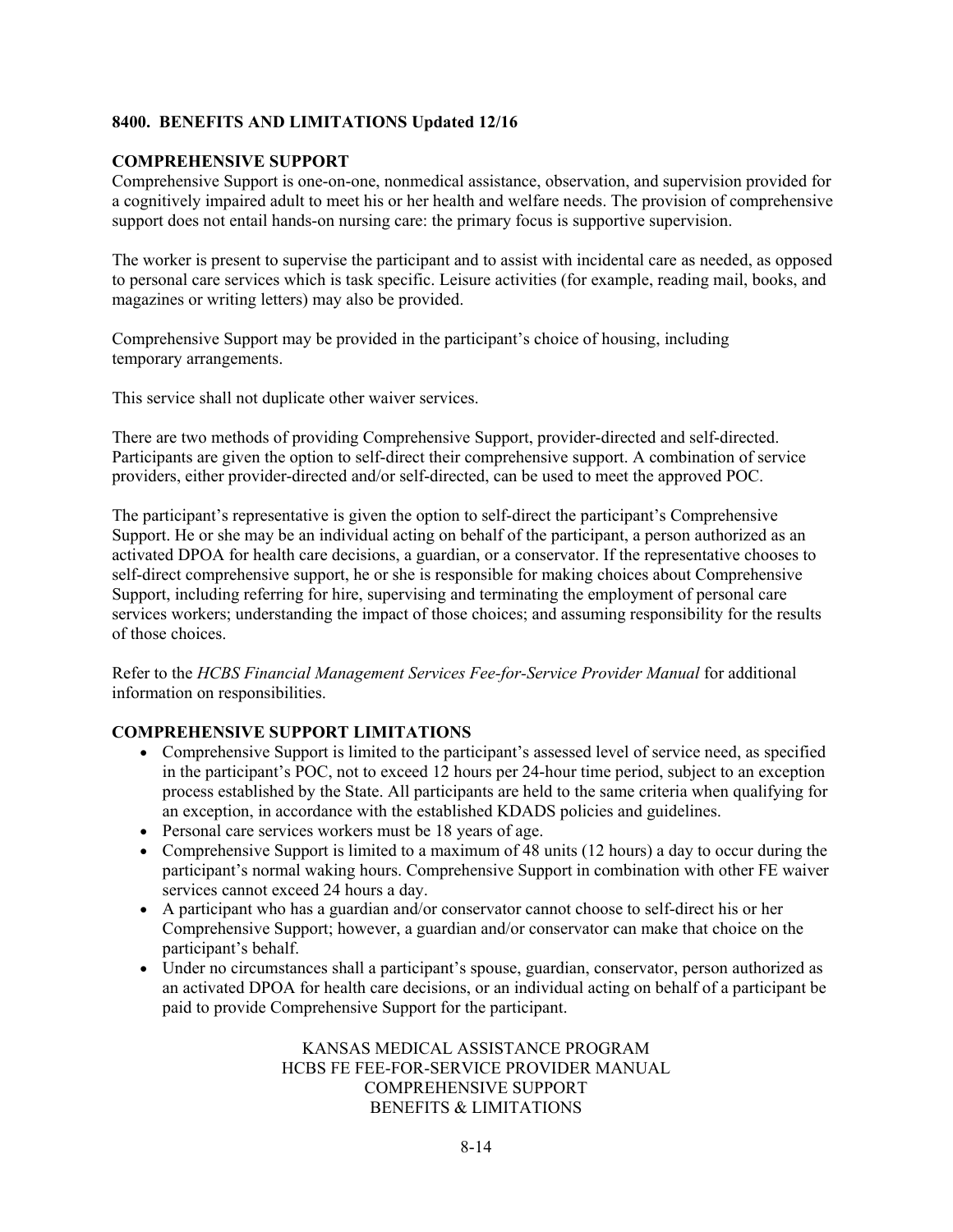#### **COMPREHENSIVE SUPPORT continued**

- For a participant self-directing, the MCO and the participant or his or her representative will use discretion in determining if the selected worker can perform the needed services.
- Participants residing in an assisted living facility, residential health care facility, home plus facility, or boarding care home must have this service provided by a licensed home health agency and are not eligible to self-direct this service.
- An individual providing Comprehensive Support must have a permanent residence separate and apart from the participant.
- This service is limited to those participants who live alone or do not have a regular caretaker for extended periods of time.
- Comprehensive Support cannot be provided at the same time as HCBS FE Personal Care Services or HCBS FE Enhanced Care Services.
- This service will not be paid while the participant is hospitalized, in a nursing home, or in any other location where he or she is unable to receive the service.
- Workers are not allowed to work and be paid for multiple HCBS participants at the same date and time.

# **PROVIDER-DIRECTED COMPREHENSIVE SUPPORT ENROLLMENT**

- Medicare-certified or KDHE-licensed home health agencies
- CILs
- County health departments
- Entities not licensed by DCF, KDADS, or KDHE *Note:* These entities must provide the following documentation:
	- o A certified copy of its Articles of Incorporation or Articles of Organization. If a corporation or limited liability company is organized in a jurisdiction outside the State of Kansas, the entity must provide written proof that it is authorized to do business in the State of Kansas.
	- o Written proof of liability insurance or surety bond.

#### **SELF-DIRECTED COMPREHENSIVE SUPPORT ENROLLMENT**

To enroll, providers must meet the provider requirements for FMS. Workers must be referred to the enrolled FMS provider of the participant's choice for completion of required human resources and payroll documentation.

#### **COMPREHENSIVE SUPPORT REIMBURSEMENT**

One unit equals 15 minutes.

Maximum unit cost equals \$3.38 per unit of provider-directed service. Procedure code is S5135.

Maximum unit cost equals \$2.71 per unit of self-directed service. Procedure code with modifier is S5135UD.

#### KANSAS MEDICAL ASSISTANCE PROGRAM HCBS FE FEE-FOR-SERVICE PROVIDER MANUAL COMPREHENSIVE SUPPORT BENEFITS & LIMITATIONS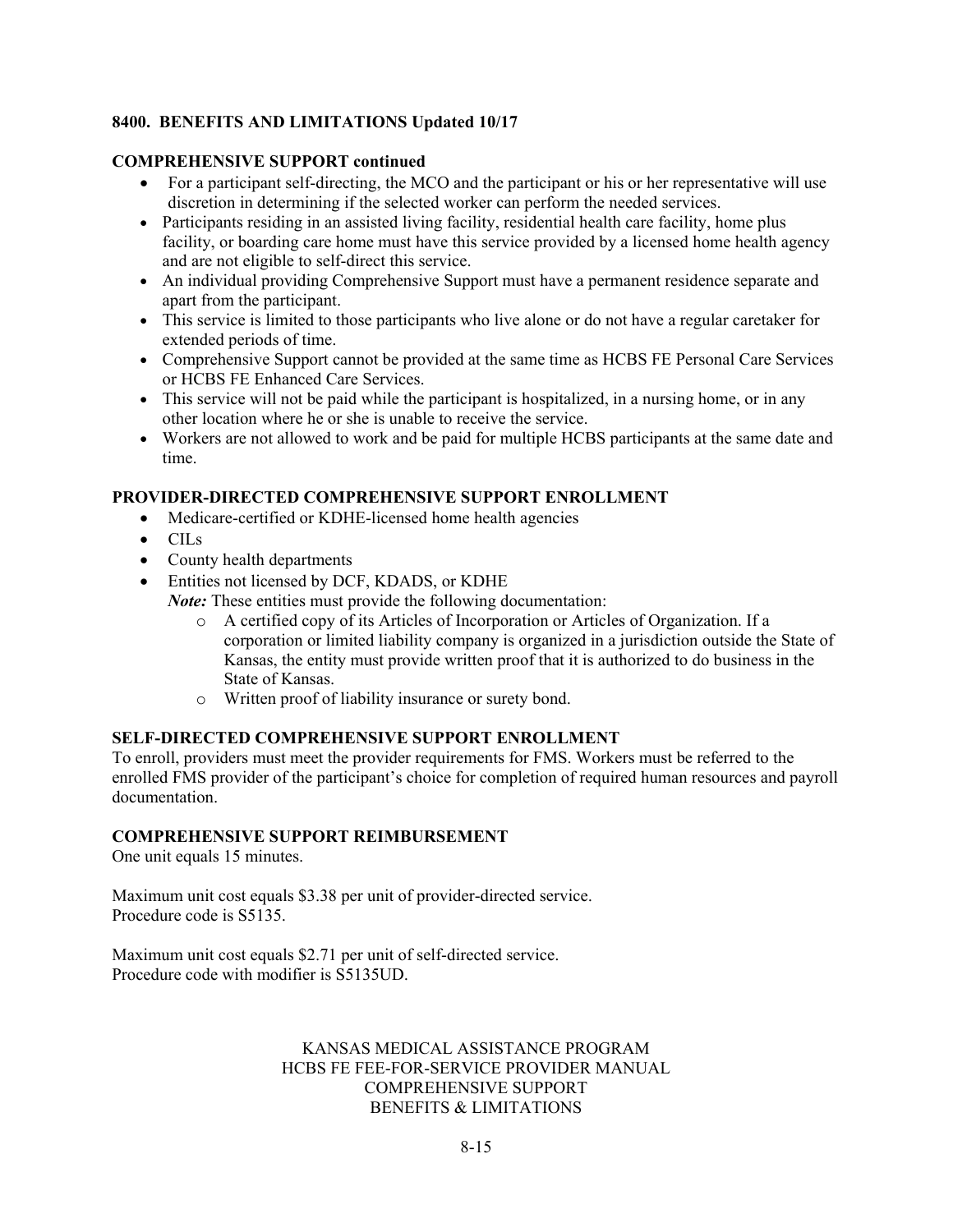#### **COMPREHENSIVE SUPPORT continued**

# **COMPREHENSIVE SUPPORT DOCUMENTATION REQUIREMENTS**

Documentation is required for services provided and billed to KMAP. Documentation must be generated at the time of the visit. Generating documentation after this time is not acceptable.

Documentation must be collected by using the EV&M system, AuthentiCare Kansas. Electronic visit verification documentation must, at a minimum, include the following:

- Identification of the waiver service being provided (Comprehensive Support)
- Identification of the participant receiving the service (first and last name)
- Identification of the worker providing the tasks
- Date of service  $(MM/DD/Y\Y)$
- Start time for each visit, include AM/PM or use 2400 clock hours
- Stop time for each visit, include AM/PM or use 2400 clock hours

For those limited instances where the participant does not have telephone (landline or cell) access, written documentation must, at a minimum, include the following:

- Identification of the waiver service being provided (Comprehensive Support)
- Initials of both participant and personal care services worker for each visit if using a log which covers more than one day
- Participant's name (first and last) and signature, on each page of documentation
- Personal care services worker's name and signature, on each page of documentation
- Date of service (MM/DD/YY)
- Start time for each visit, include AM/PM or use 2400 clock hours
- Stop time for each visit, include AM/PM or use 2400 clock hours
- Time must be totaled by actual minutes and hours worked.

*Note:* Billing staff may round the total to the nearest quarter hour at the end of a billing cycle.

For a postpayment review, reimbursement will be recouped if documentation is not complete.

• Documentation must be clearly written and self-explanatory, or reimbursement may be subject to recoupment. Sample forms are on the KMAP public and secure websites. They may be used to document HCBS FE services. Use of these specific forms is not required, but they may be duplicated for your use.

*Note:* For participants who have been notified by their MCO to receive services under ESD, the services must be documented following the written documentation requirements until the Medicaid determination is made. Upon determination of Medicaid and HCBS FE eligibility notification, services must immediately be documented through the EV&M system, AuthentiCare Kansas. Claims for services previously rendered must be manually entered into AuthentiCare Kansas to be confirmed and processed for payment.

#### KANSAS MEDICAL ASSISTANCE PROGRAM HCBS FE FEE-FOR-SERVICE PROVIDER MANUAL COMPREHENSIVE SUPPORT BENEFITS & LIMITATIONS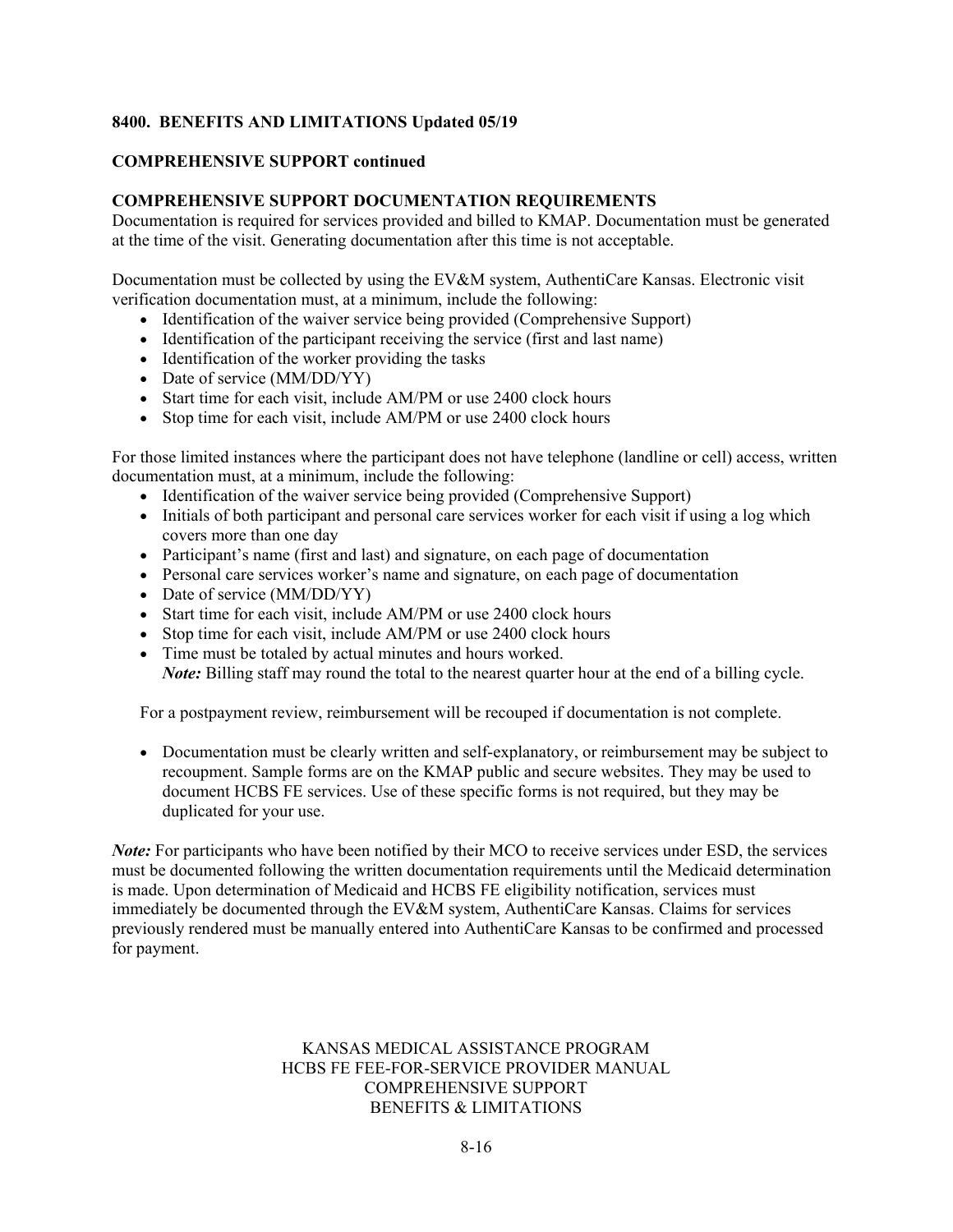#### **HOME TELEHEALTH**

Home Telehealth is a remote monitoring system that enables the participant to effectively manage one or more diseases and catch early signs of trouble so intervention can occur before the participant's health declines. The provision of Home Telehealth involves participant education specific to one or more diseases (e.g. COPD, CHF, hypertension, and diabetes), counseling, and nursing supervision.

- Home Telehealth automates disease management activities and engages participants with personalized daily interactions and education to build and expand their self-management behaviors. The service will enable telehealth providers, after determining the participant's progress, to motivate behavior changes through user-friendly technology, helping participants meet goals for improved compliance with diet, exercise, medication, medical treatments, and self-monitoring of conditions to lower healthcare costs.
- Remote Monitoring Technology could include, but is not be limited to, a cardiac telemonitoring system, vital sign telemonitoring system with teleconsultation and/or touchscreen, vital sign telemonitoring mattress, web applications, and phone applications.
- The service benefits are to improve the participant's ability to meet goals for improved compliance with diet, exercise, medication, medical treatments, and self-monitoring of conditions and to lower healthcare costs.
- The technology is located in the participant's home, in an area appropriate for the specific technology being used (e.g. a telemonitoring mattress in the bedroom, a web application on the participant's own computer or device provided specifically for the monitoring).
- Telemonitoring services supplement rather than replace face-to-face physician visits and are scheduled with the participant's provider. If the participant requires general supervision and protective oversight or overnight staff support, provisions are made in the participant's Integrated Service Plan of Care (ISPOC).
- The provider accesses the telehealth system to review each participant's baseline (defined by the participant's physician at enrollment and indicated in the ISPOC), trended survey responses, and vital sign measurements. A licensed nurse monitors the health status of multiple participants and is alerted if vital parameters or survey responses indicate a need for follow-up by a healthcare professional.
- Telehealth services are provided on an individualized basis for participants who have an identified need in their ISPOC. Participant options and information are provided and discussed during the development of the ISPOC.
- Monitoring is initiated by the participant. The participant has full control over the equipment to maintain his or her right to privacy.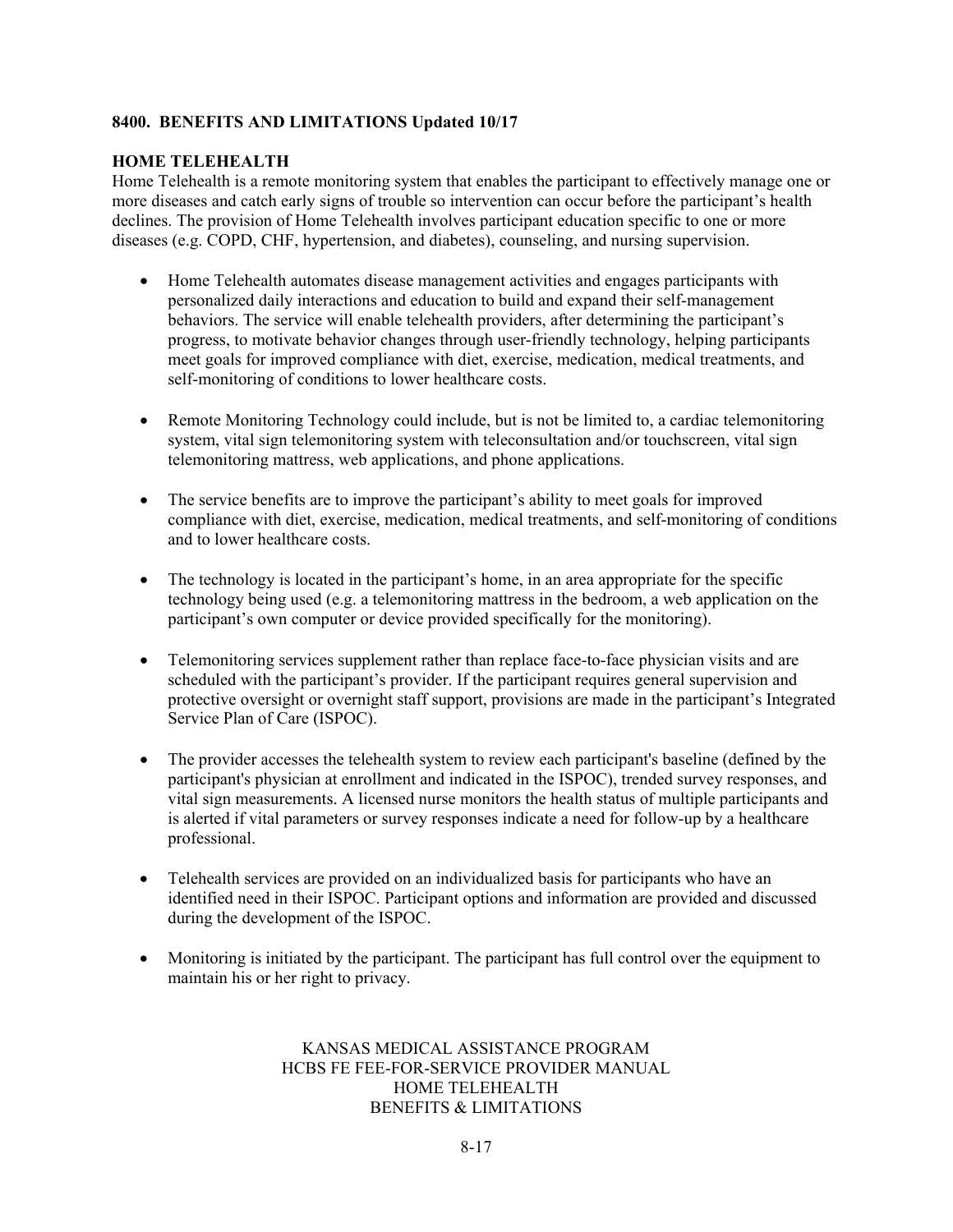#### **HOME TELEHEALTH continued**

- The participant must be trained on how to use the designated equipment by the provider and/or equipment supplier. Equipment examples could include items such as a cardiac telemonitoring system, vital sign telemonitoring system with teleconsultation and/or touchscreen, vital sign telemonitoring mattress, web applications, and phone applications.
- The provider must ensure ongoing participant education specific to one or more diseases, counseling, and nursing supervision. Education must include topics such as symptoms to report, disease processes, risk factors, and other relevant aspects relating to the disease(s).
- A participant can qualify for this service if either of the following apply:
	- o The participant is in need of disease management consultation and education AND has had two or more hospitalizations, including emergency room (ER) visits, within the previous year related to one or more diseases.
	- o The participant is using MFP to move from a nursing facility back into the community.
- HCBS FE Home Telehealth services are not a duplication of Medicare/Medicaid telehealth services.
	- o Even though the Kansas legislature calls this service "home telehealth", the actual service follows the Centers for Medicare & Medicaid Services (CMS) telemonitoring definition which Medicare does not cover. HCBS FE Home Telehealth is a daily monitoring of the participant's vital sign measurements from the participant's home setting to attempt to divert a crisis episode; whereas Medicare telehealth includes specific planned contacts for professional consultations, office visits, and office psychiatry services, usually through video contact.
	- o During the MCO development of the ISPOC approval process, the MCO will confirm there is no prior authorization for Medicaid home telehealth skilled nursing visits. If a prior authorization is identified, the HCBS FE Home Telehealth services will be denied.
- A backup plan must be documented in the participant's ISPOC in case of equipment malfunction. A response time must be included in the backup plan to avert any potential crisis situation.
- The services delivered through telemonitoring must comply with applicable state and federal laws related to the participant's right to privacy.
- Participants will be provided choice by the MCO care coordinator during the development of the participant's service plan.

# **HOME TELEHEALTH LIMITATIONS**

- A registered nurse (RN) or licensed practical nurse (LPN) with RN supervision must set up, supervise, and provide participant counseling.
- The participant must have a landline or wireless connection.
- Installation is required within 10 working days of approval.
- A maximum of two installations are covered per calendar year.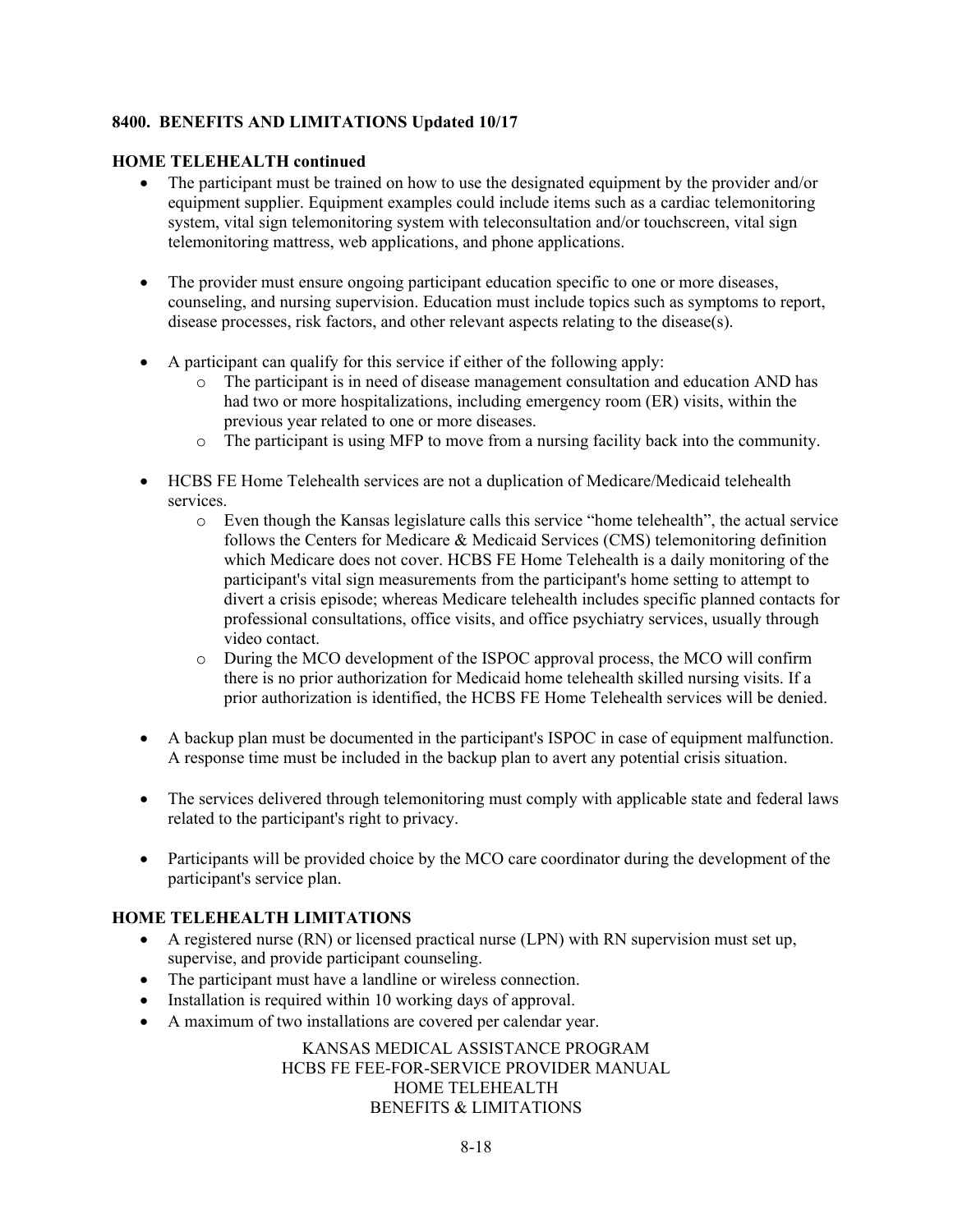#### **HOME TELEHEALTH continued**

- Monthly status reports must be provided to the physician and MCO care coordinator.
- Contact with the participant must be provided at least once a month to reinforce positive self-management behaviors.

*Note:* If a participant fails to perform daily monitoring for seven consecutive days, the MCO care coordinator must be notified to determine if continuation of the service is appropriate.

*Note:* A participant living in an assisted living facility, residential health care facility, or home plus facility is not eligible for this service.

# **HOME TELEHEALTH ENROLLMENT**

Providers can include home health agencies or county health departments with system equipment capable of monitoring participant vital signs daily. This includes (at a minimum) heart rate, blood pressure, mean arterial pressure, weight, oxygen saturation, and temperature. Also, the provider must have the capability to ask the participant questions which are tailored to his or her diagnosis.

The provider and equipment must have needed language options such as English, Spanish, Russian, and Vietnamese.

# **HOME TELEHEALTH REIMBURSEMENT**

Procedure code is S0317. One unit equals one day of service. Unit cost equals \$6.00.

**Install/Training:** Procedure code is S0315. One unit equals one installation (maximum of two installations per calendar year). Maximum cost per unit equals \$70.00.

*Note:* The requirement for providers to use AuthentiCare to bill for the referenced procedure codes/ service codes has been eliminated. These are limited service codes that no longer require providers to bill through AuthentiCare. Providers may bill through AuthentiCare or to the MCO directly.

# **HOME TELEHEALTH DOCUMENTATION REQUIREMENTS**

- Medicaid requires written documentation of services provided and billed to KMAP. Documentation, at a minimum, must include the following:
	- o Identification of the waiver service being provided
	- o Participant's name (first and last)
	- o Nurse's name and signature with credentials
	- o Date of service (MM/DD/YY)
	- o Clinical measurements, as needed, based on the participant's presentation
	- o Review of systems, as needed, based on the participant's presentation
	- o Additional observations, interventions, and teaching issues
- Documentation must be generated at the time of the visit. Generating documentation after this time is not acceptable.
- Documentation must be clearly written and self-explanatory, or reimbursement may be subject to recoupment.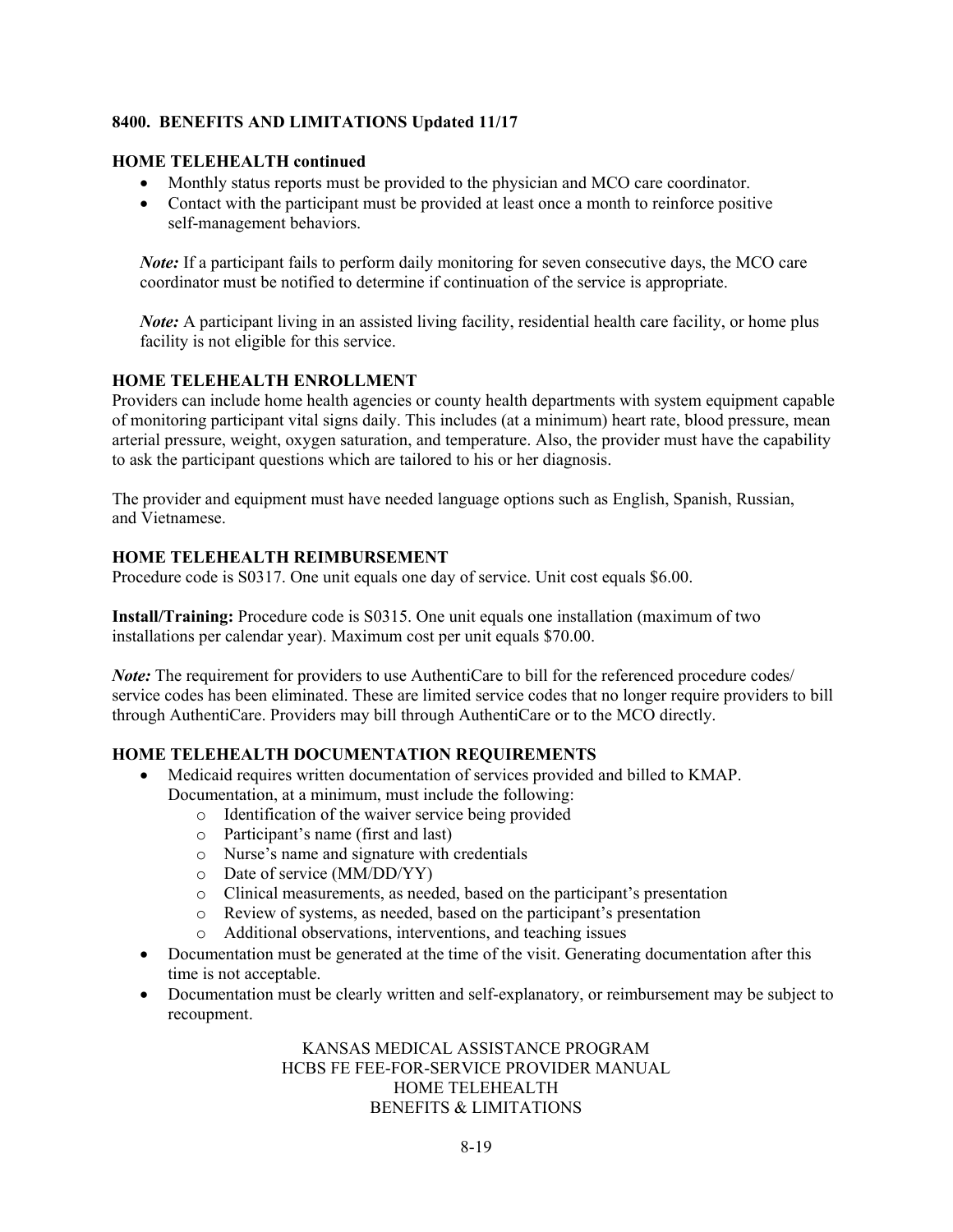#### **HOME TELEHEALTH continued**

#### **Electronic Documentation**

Documentation must include the following:

- Waiver service being provided (Home Telehealth)
- Participant receiving the service
- Nurse providing the service $(s)$
- Date of service (MM/DD/YY)
- Clinical measurements, as needed, based on the participant's presentation
- Review of systems, as needed, based on the participant's presentation
- Additional observations, interventions, and teaching issues
- Participant's signature authorizing the use of the electronic documentation system at the start of service delivery

*Note*: Electronic documentation of service delivery is allowed when meeting both documentation standards and signature standards as outlined above.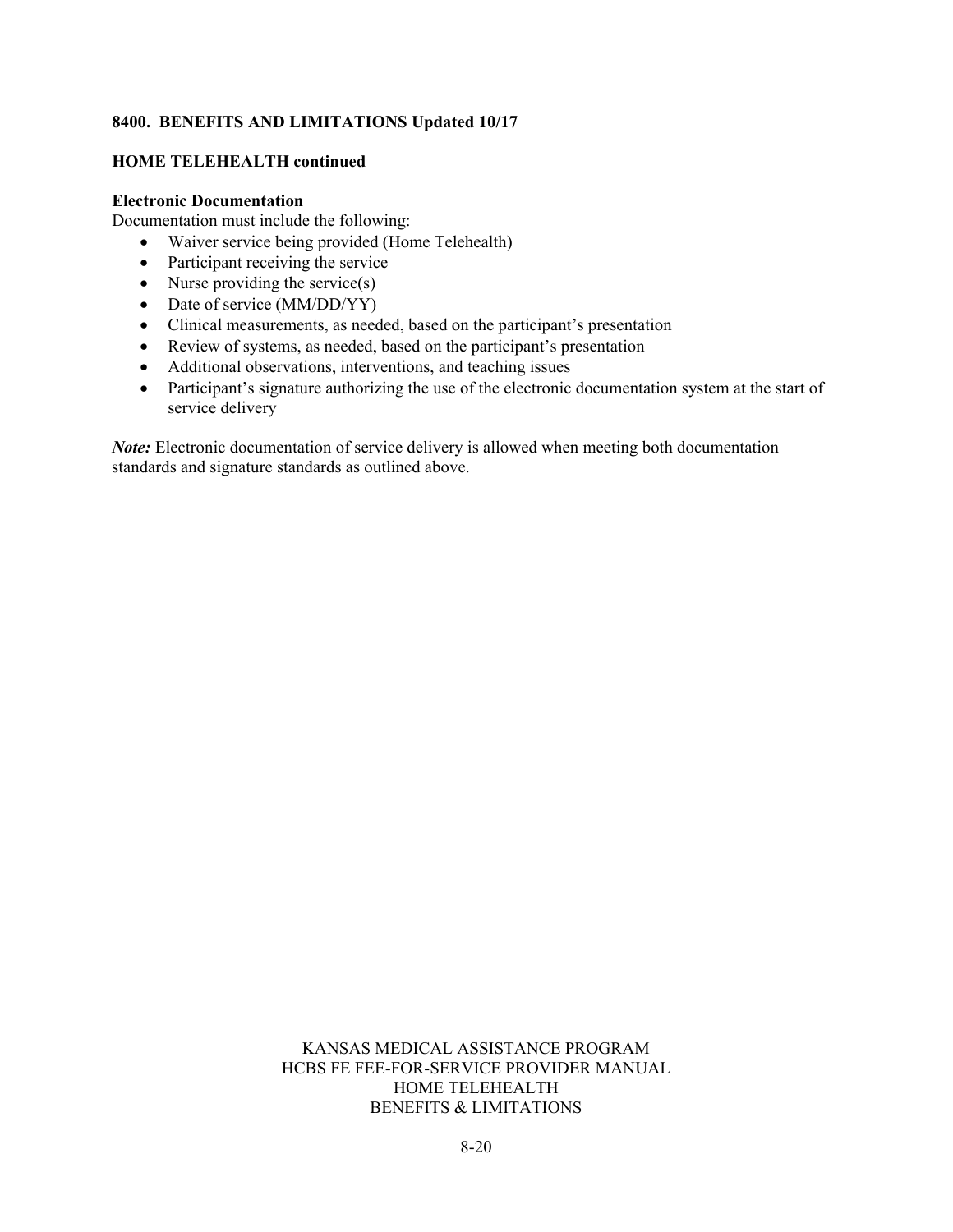#### **MEDICATION REMINDER**

A medication reminder service provides a scheduled reminder to a participant when it's time for him or her to take medications. The reminder may be a phone call, automated recording, or automated alarm depending on the provider's system.

This service does not duplicate other waiver services.

#### **MEDICATION REMINDER LIMITATIONS**

- Maintenance of rental equipment is the provider's responsibility.
- Repair/replacement of rental equipment is not covered.
- Rental, but not purchase, of equipment is covered.
- This service is limited to a participant who lives alone (or who is alone a significant portion of the day) in a residential setting, does not have a regular caretaker for extended periods of time, and would otherwise require extensive routine supervision.
- These systems may be maintained on a monthly rental basis even if a participant is admitted to a nursing facility or acute care facility for a planned brief stay period not to exceed two months following the admission month in accordance with public assistance policy.
- This service is available in the participant's place of residence, excluding adult care homes.

#### **MEDICATION REMINDER ENROLLMENT**

Any company providing medication reminder services is eligible to enroll. Adult care homes are excluded from this service.

#### **MEDICATION REMINDER REIMBURSEMENT**

Procedure code is S5185. One unit equals one month. Maximum unit cost equals \$15.91.

*Note:* The requirement for providers to use AuthentiCare to bill for the referenced procedure code/ service code has been eliminated. This is a limited service codes that no longer require providers to bill through AuthentiCare. Providers may bill through AuthentiCare or to the MCO directly.

> KANSAS MEDICAL ASSISTANCE PROGRAM HCBS FE FEE-FOR-SERVICE PROVIDER MANUAL MEDICATION REMINDER BENEFITS & LIMITATIONS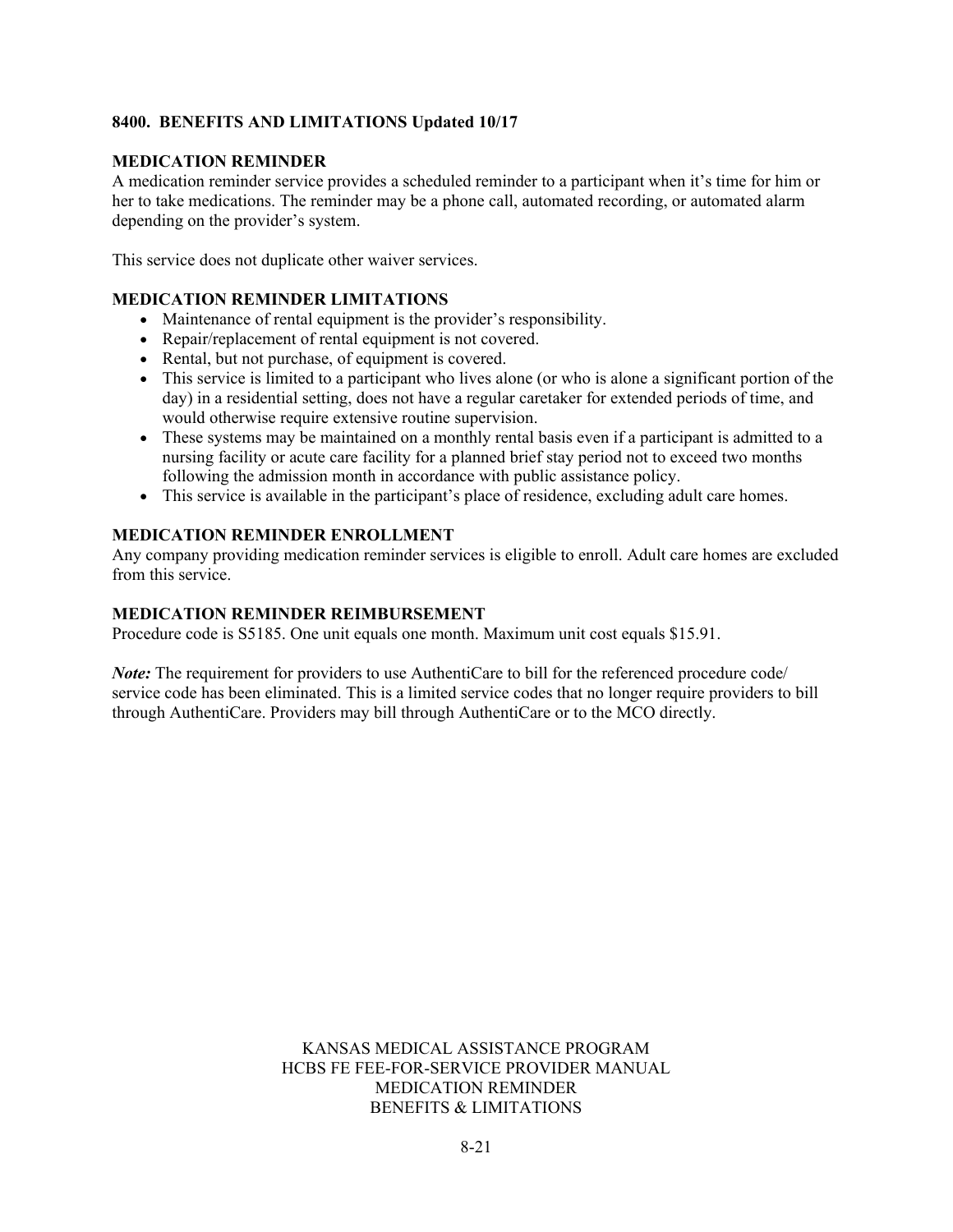#### **NURSING EVALUATION VISIT**

A Nursing Evaluation Visit is different from the initial assessment that is used to develop the Plan of Care (POC). A Nursing Evaluation Visit is a service provided only to participants that receive Level II Personal Care Services through a home health agency, assisted living facility, residential health care facility, or other licensed entity. A Nursing Evaluation Visit is conducted by an RN employed by the provider of Level II Personal Care Services. During the Nursing Evaluation Visit, the RN determines which Personal Care Services worker may best meet the needs of the participant and any special instructions/requests of the participant regarding delivery of services.

This service includes an initial face-to-face evaluation visit by an RN, one time, per participant, per provider. The following Level II Personal Care Services Health Maintenance Activities require an initial Nursing Evaluation Visit:

- Vital signs monitoring
- Supervision and/or training of nursing procedures
- Ostomy care
- Catheter care
- Enteral care
- Wound care
- Range of motion activities
- Changes in functions or condition reporting
- Medication administration and assistance

# **NURSING EVALUATION VISIT LIMITATIONS**

- A Nursing Evaluation Visit will need to be completed for a participant to access provider-directed Level II Personal Care Services Health Maintenance Activities.
- If a participant chooses a home health agency that has provided nursing services to the participant in the past and the agency is already familiar with the participant's health status, a nursing evaluation visit is not required.
- This service must be provided by an RN employed, or a self-employed RN contracted, by the Personal Care Services Level II provider.
- A Nursing Evaluation Visit is not conducted when a participant chooses to self-direct Personal Care Services (see the Personal Care Services Scope of Services Statement).
- The RN is responsible for submitting a written report to the participant's MCO within two weeks of the visit. This report will include any observations or recommendations the nurse may have relative to the participant which were identified during the Nursing Evaluation Visit.

#### **NURSING EVALUATION VISIT ENROLLMENT**

- County health departments
- Self-employed RNs licensed in Kansas
- The following entities licensed by KDHE:
	- o Medicare-certified home health agencies
	- o State-licensed home health agencies
- The following entities licensed by KDADS:
	- o Home plus facilities
	- o Assisted living facilities
	- o Residential health care facilities

#### KANSAS MEDICAL ASSISTANCE PROGRAM HCBS FE FEE-FOR-SERVICE PROVIDER MANUAL NURSING EVALUATION VISIT BENEFITS & LIMITATIONS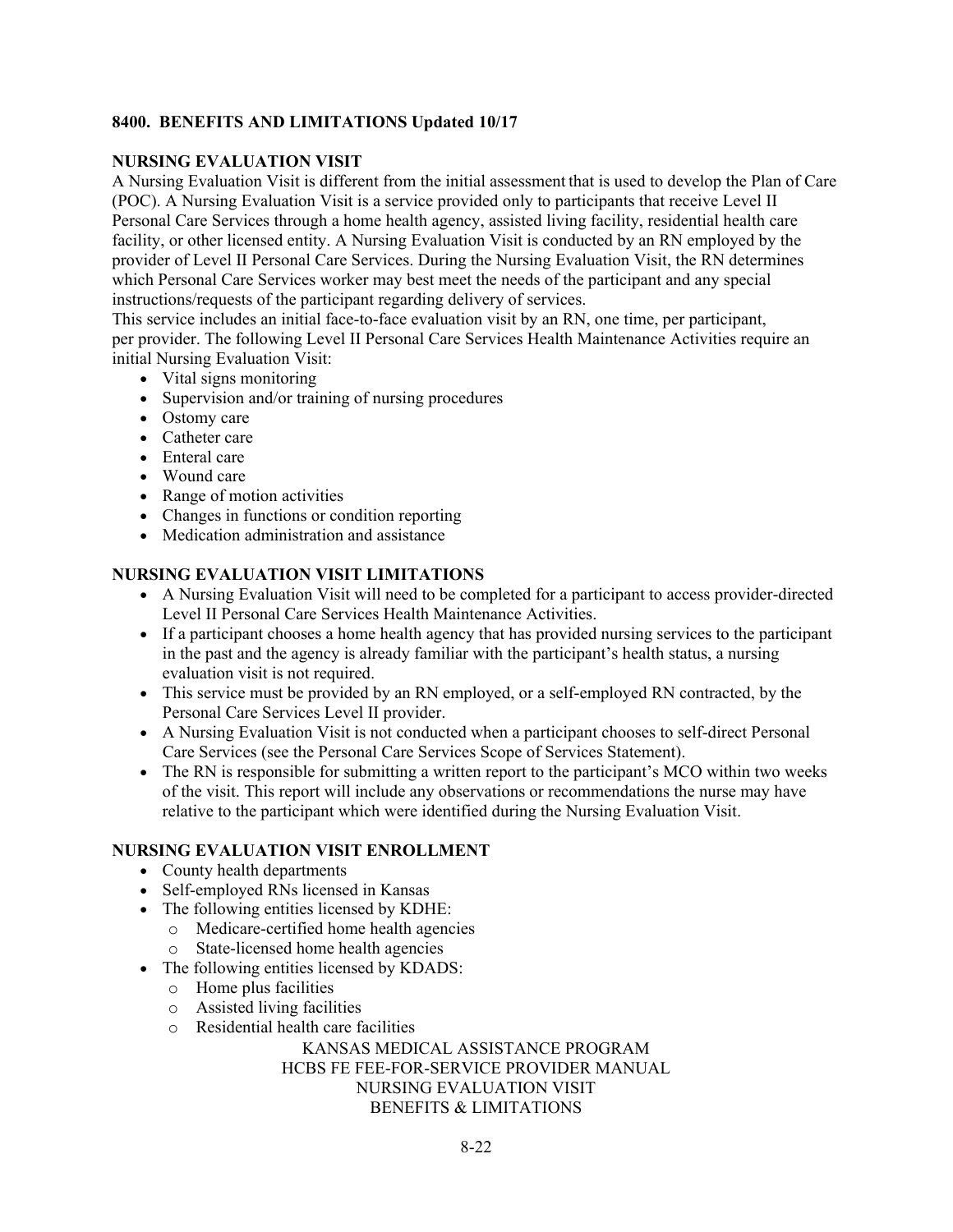#### **NURSING EVALUATION VISIT continued**

#### **NURSING EVALUATION VISIT REIMBURSEMENT**

Procedure code is T1001. One unit equals one face-to-face visit. Maximum unit cost equals \$40.56.

#### **NURSING EVALUATION VISIT DOCUMENTATION REQUIREMENTS**

Documentation is required for services provided and billed to KMAP. The nurse must provide the participant's MCO with a written summary of the visit within two weeks of the visit. The written summary must, at a minimum, include the following:

- Identification of the waiver service being provided
- Participant's name (first and last) and signature
- Nurse's name and signature with credentials
- Date of service (MM/DD/YY)
- Observations, interventions, teaching issues or instructions regarding delivery of services, etc.

For a service provided outside of a licensed adult care home, documentation must be collected by using the EV&M system, AuthentiCare Kansas. Electronic visit verification documentation must, at a minimum, include the following:

- Identification of the waiver service being provided (Nurse Evaluation Visit)
- Identification of the participant receiving the service (first and last name)
- Identification of the nurse providing the service
- Date of service (MM/DD/YY)
- Start time for each visit, including AM/PM or using 2400 clock hours

For a postpayment review, reimbursement will be recouped if documentation is not complete.

For those limited instances where the participant does not have telephone (landline or cell) access, written documentation must, at a minimum, include the following:

- Identification of the waiver service being provided (Nurse Evaluation Visit)
- Participant's name (first and last) and signature
- Identification of the nurse providing the service
- Date of service (MM/DD/YY)
- Start time for each visit, including AM/PM or using 2400 clock hours

For a postpayment review, reimbursement will be recouped if documentation is not complete.

Documentation must be generated at the time of the visit. Generating documentation after-the-fact is unacceptable. A sample of the HCBS FE Nursing Evaluation form is on the [Forms](https://www.kmap-state-ks.us/Public/forms.asp) page of the public and secure websites. It can be used to document HCBS FE services. Use of this specific form is not required, but it can be duplicated for your use.

Documentation must be clearly written and self-explanatory, or reimbursement may be subject to recoupment.

#### KANSAS MEDICAL ASSISTANCE PROGRAM HCBS FE FEE-FOR-SERVICE PROVIDER MANUAL NURSING EVALUATION VISIT BENEFITS & LIMITATIONS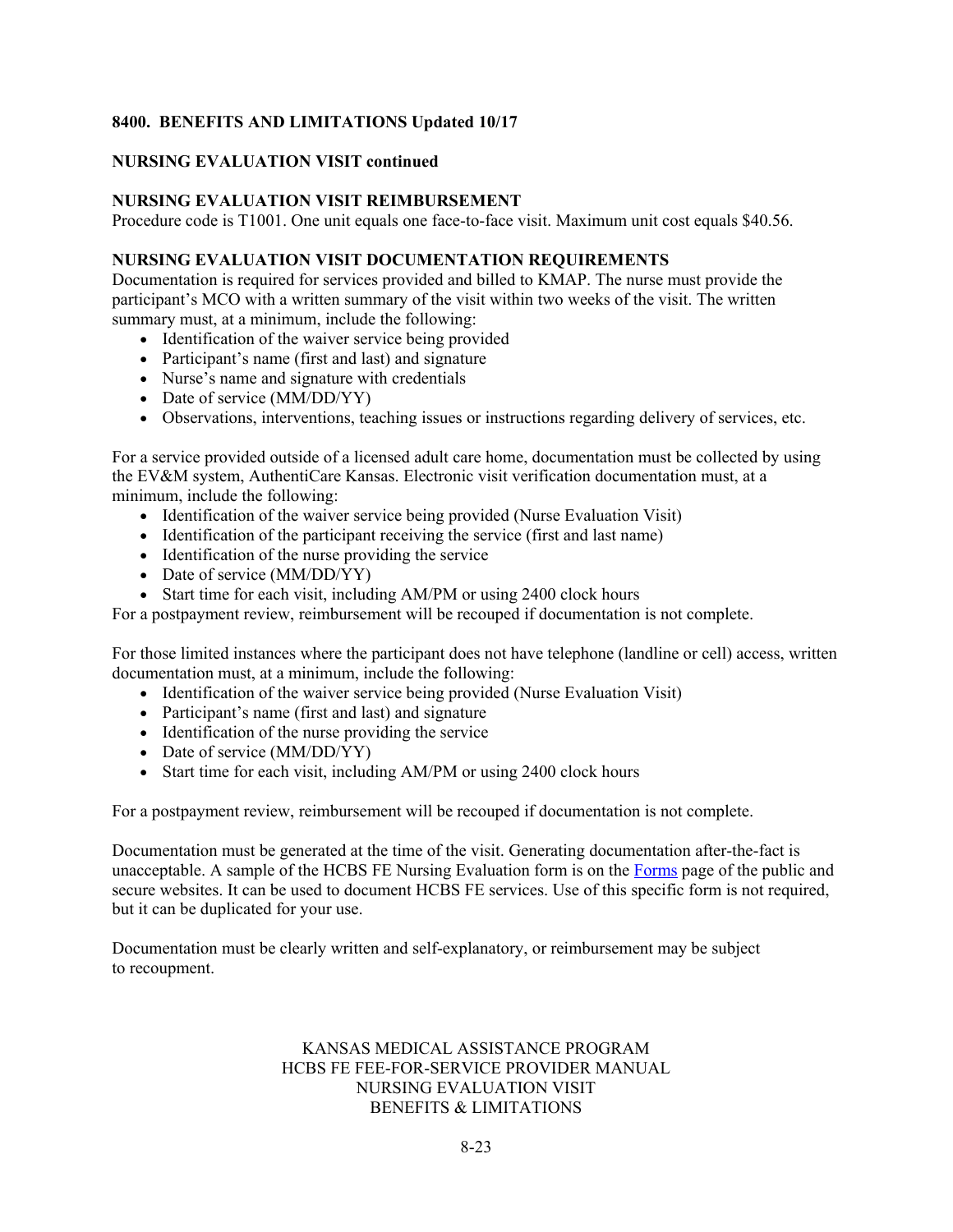#### **PERSONAL EMERGENCY RESPONSE**

Diagnosis alone does not determine need for this service. The participant's MCO authorizes the need for this service based on an underlying medical or functional impairment.

This service does not duplicate other waiver services.

Personal emergency response units are electronic devices and have portable buttons worn by the participant. These units provide 24-hour-a-day on-call support to the participant having a medical or emergency need that could become critical at any time.

Examples include:

- Potential for injury
- Cardiovascular condition
- Diabetes
- Convulsive disorders
- Neurological disorders
- Respiratory disorders

# **PERSONAL EMERGENCY RESPONSE LIMITATIONS**

- Maintenance of rental equipment is the responsibility of the provider.
- Repair/replacement of rental equipment is not covered.
- Rental, but not purchase, of this service is covered.
- Call lights do not meet this definition.
- This service is limited to those participants who live alone, or who are alone a significant portion of the day in residential settings, and have no regular caretaker for extended periods of time, and who otherwise require extensive routine supervision.
- Once installed, these systems may be maintained on a monthly rental basis even if the participant is admitted to a nursing facility or acute care facility for a planned brief stay period not to exceed the two months following the month of admission in accordance with public assistance policy.
- Installation for each participant is limited to twice per calendar year.

#### **PERSONAL EMERGENCY RESPONSE ENROLLMENT**

Any company providing personal emergency response systems is eligible to enroll.

#### **PERSONAL EMERGENCY RESPONSE REIMBURSEMENT**

**Rental: One unit equals one month.**

Maximum unit cost equals \$26.52. Procedure code is S5161.

**Install: One unit equals one installation (maximum of two installations per calendar year).** Maximum unit cost equals \$56.25. Procedure code is S5160.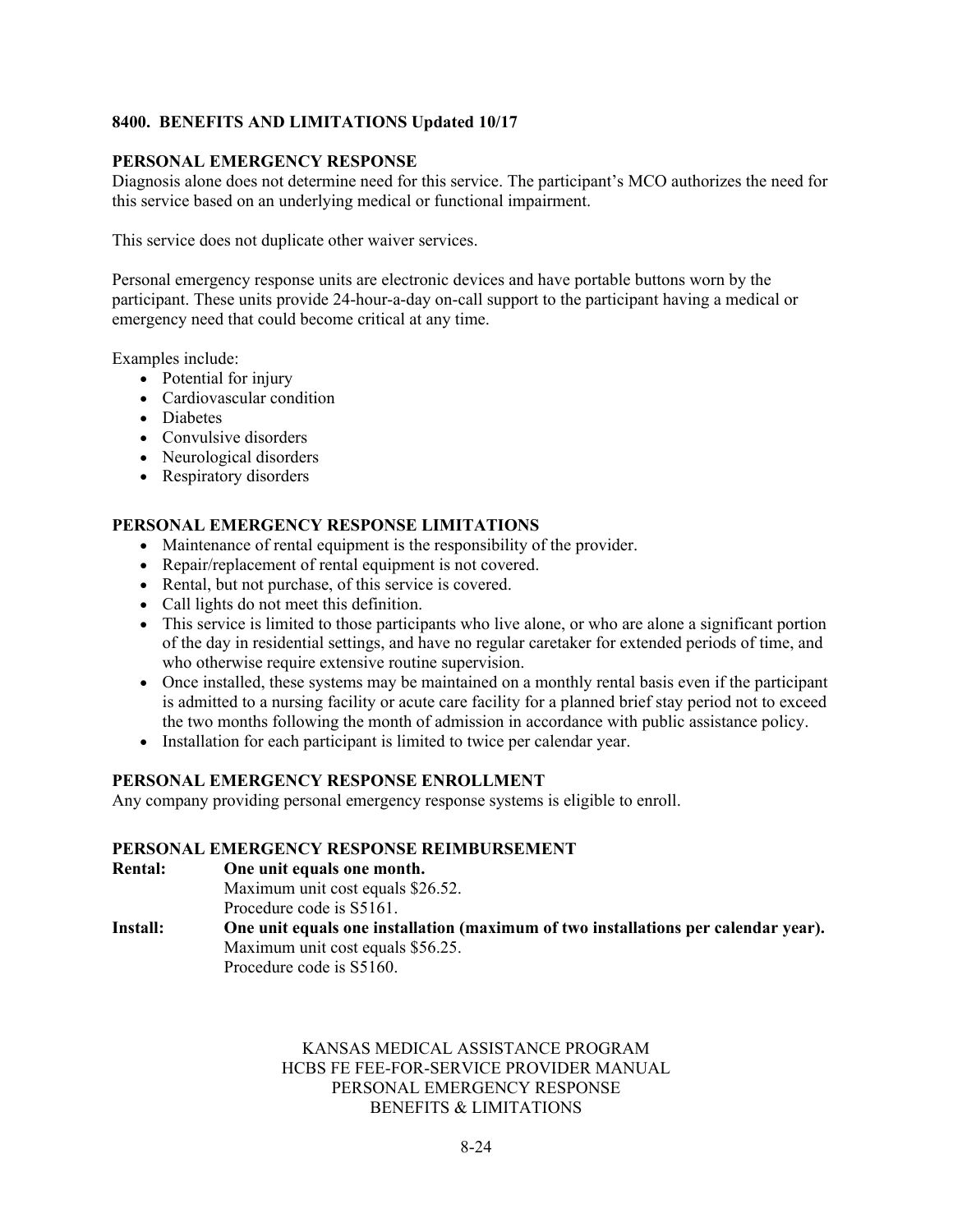#### **PERSONAL EMERGENCY RESPONSE continued**

#### **PERSONAL EMERGENCY RESPONSE DOCUMENTATION REQUIREMENTS**

For the installation service provided outside of a licensed adult care home, documentation must be collected by using the EV&M system, AuthentiCare Kansas. Electronic visit verification documentation must, at a minimum, include the following:

- Identification of the waiver service being provided (Personal Emergency Response Installation)
- Identification of the participant receiving the service (first and last name)
- Identification of the installer
- Date of service (MM/DD/YY)
- Start time for the installation, include AM/PM or use 2400 clock hours

For a postpayment review, reimbursement will be recouped if documentation is not complete.

For an installation service provided outside of a licensed adult care home and for those limited instances where the participant does not have telephone (landline or cell) access, written documentation must, at a minimum, include the following:

- Identification of the waiver service being provided (Personal Emergency Response Installation)
- Participant's name (first and last) and signature
- Identification of the installer and signature
- Date of service (MM/DD/YY)
- Start time for each visit, including AM/PM or using 2400 clock hours

For a postpayment review, reimbursement will be recouped if documentation is not complete.

For the monthly rental service, written documentation is not required.

*Note:* For participants who have been notified by their MCO to receive services under ESD, the services must be documented following the written documentation requirements until the Medicaid determination is made. Upon determination of Medicaid and HCBS FE eligibility notification, services must immediately be documented through the EV&M system, AuthentiCare Kansas. Claims for services previously rendered must be manually entered into AuthentiCare Kansas to be confirmed and processed for payment.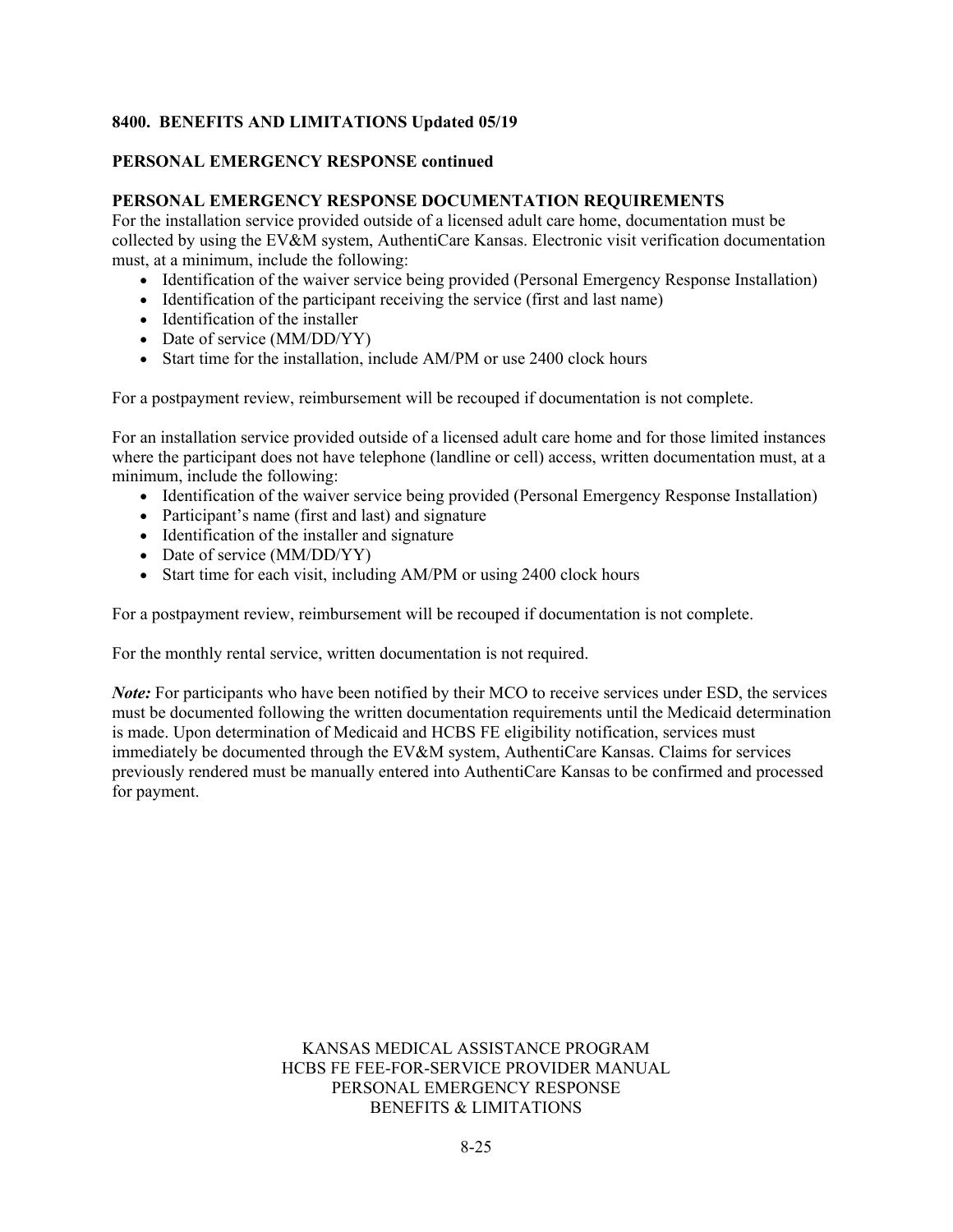# **ENHANCED CARE SERVICES**

Enhanced Care Services (ECS) are available to a participant who demonstrates an assessed need for a minimum of six hours of sleep support within a 24-hour period. The assessed need cannot be met by the use of a Personal Emergency Response System (PERS), informal support, or any other service such as Personal Care Services (PCS).

#### **ECS can be provided as a self-directed or agency-directed service.**

- Self-directing participants or designated representatives are responsible for hiring, supervising, and terminating the employment of the PCS worker; understanding the impact of those decisions, and assuming responsibility for the results of those decisions.
- Self-directing participants and agencies employing ECS workers shall comply with applicable state and federal employment laws.
- Self-directing participants employing ECS workers are subject to the same quality assurance standards as other ECS providers including, but not limited to, completion of the tasks identified on the Integrated Service Plan (ISP).

# **ECS is designed to provide supervision and/or non-nursing physical assistance during a participant's normal sleeping hours in his or her place of residence.**

- ECS must be provided in the participant's home or HCBS setting as approved and authorized on the ISP. Service providers must remain in the participant's home for the duration of this service provision based on the participant's normal sleep cycle as documented in the participant's ISP.
- The ECS worker must be able to be awakened and available to provide immediate supervision or physical assistance with tasks such as toileting, transferring, mobility, and medication reminders as needed.
- The ECS provider must be able to be awakened and capable of contacting a doctor, hospital, or medical professional in the event of an emergency.
- ECS is intended to provide support during a participant's normal sleep cycle and may include nonnursing help with tasks such as toileting and mobility.

#### **Participants in state custody cannot receive ECS.**

Refer to the *HCBS Financial Management Services Fee-for-Service Provider Manual* for additional information on responsibilities.

# **ENHANCED CARE SERVICES LIMITATIONS**

- Only one unit (a minimum of six hours) is allowed within a 24-hour period.
- ECS, in combination with other HCBS services, cannot exceed 24 hours within a 24-hour period.
- ECS must not be authorized when a participant resides in an assisted living facility (ALF), residential health care facility (RHCF), residential care facility (RCF), home plus, boarding care home, or residential supports for an individual with an intellectual and developmental disability (I/DD) that the participant has selected as a provider.
- Reimbursement of this service is provided as a flat rate. It is the responsibility of the employer to ensure adherence to all applicable labor regulations.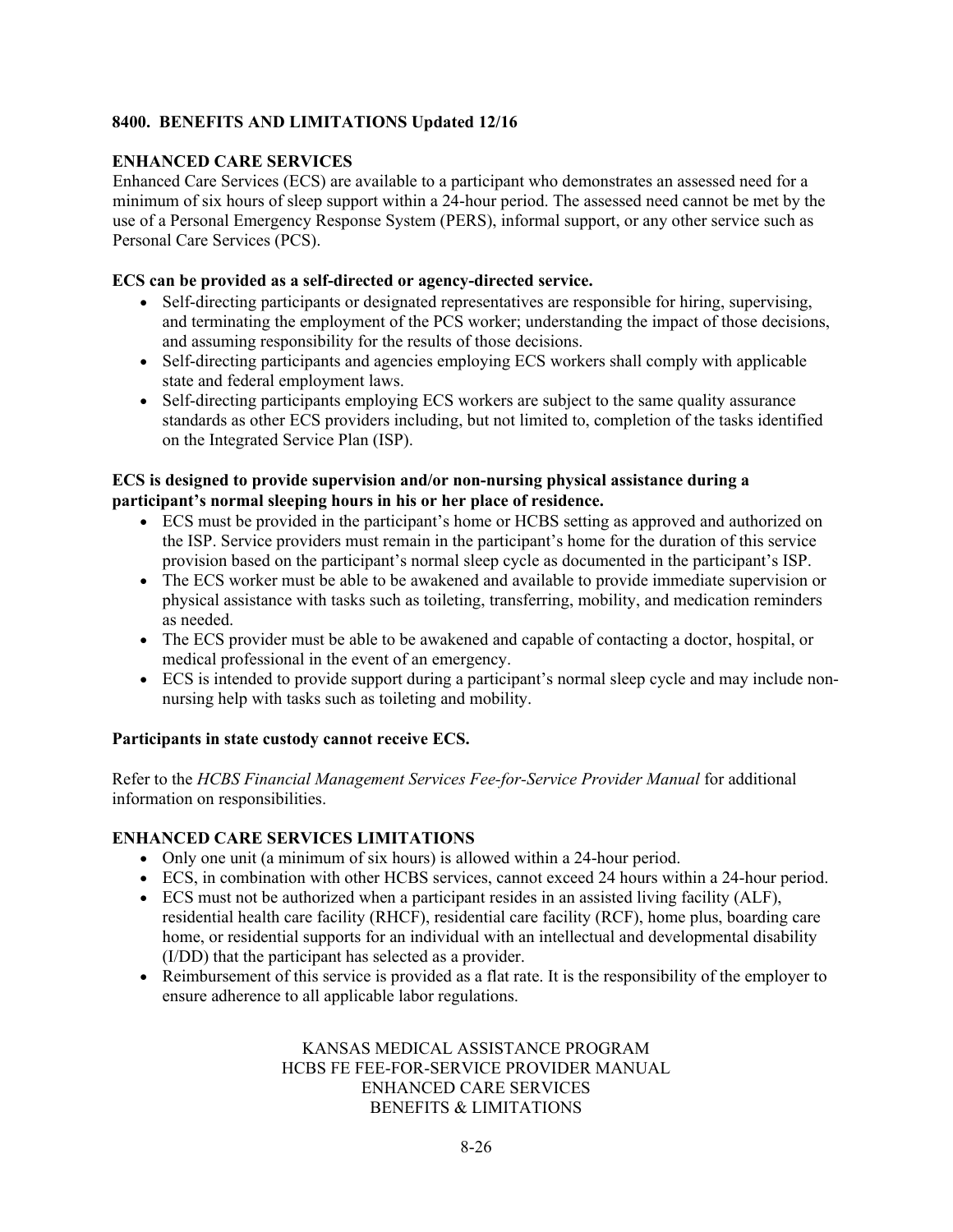#### **ENHANCED CARE SERVICES continued**

- Only one ECS worker can be paid for services at any given time of the day. In order to prevent payment for overlapping services, ECS workers must not be paid for services when another HCBS program service is being provided on the same time on the same day. For example, an ECS worker cannot provide services while a participant is receiving PCS or is in therapy. The only exception is when justification for a two-person lift or transfer is documented on the ISP as necessary to meet the health and welfare needs of the participant.
- ECS workers must not work or be paid for providing ECS, PCS, or any other HCBS program service for multiple HCBS program participants at the same time.
- ECS must not duplicate any personal care services provided through the HCBS program, Medicaid State Health, third-party entity, informal supports, or by any other method.
- ECS is provided as a crisis exception service if the participant meets five of the six criteria below:
	- o Lacks family or friends within close proximity to provide informal supports.
	- o Has Adult Protective Service confirmation of self-neglect or abuse.
	- $\circ$  Lives in a rural or frontier area that is either more than 50 miles from any provider or the participant lives alone.
	- o Has a severe cognitive impairment.
	- o Is in the end stages of an illness and is receiving hospice care.
	- o Scores a "4" in toileting, transferring, medication management and treatment, and walking and mobility.
- No person residing in the same residence shall be paid to provide ECS unless an exception is identified and authorized by the MCO to mitigate risk of institutionalization, and the exception is documented on the ISP in accordance with appropriate limitations and exception.
- ECS cannot be provided by a participant's legally responsible person (spouse or parent of a minor child) or any individual residing in the home with the participant. However, exceptions may be authorized under one or more of the following conditions in accordance with the approved HCBS waivers:
	- o The participant lives in a rural area, in which access to a provider is beyond a 50-mile radius from the participant's residence, and the relative or family member is the only provider available to meet the needs of the participant.
	- o The participant lives alone and has a severe cognitive impairment, physical disability, or intellectual disability.
	- $\circ$  The individual has exhausted other support options by the MCO and without ECS would be at significant risk of institutionalization.

#### **ENHANCED CARE SERVICES EXCEPTION TO LIMITATIONS Conflict of Interest Policy**

- A conflict of interest exists when the person responsible for developing the ISP to address functional needs is also a legal guardian, DPOA, or designated representative and that person is also a paid caregiver for the participant. Federal regulations prohibit the individual who directs services from also being a paid caregiver or financially benefitting from the services provided to an individual (42 CFR 441.505, as amended).
- A guardian or individual authorized as an A-DPOA may be paid to provide supports if the potential conflict of interest is mitigated.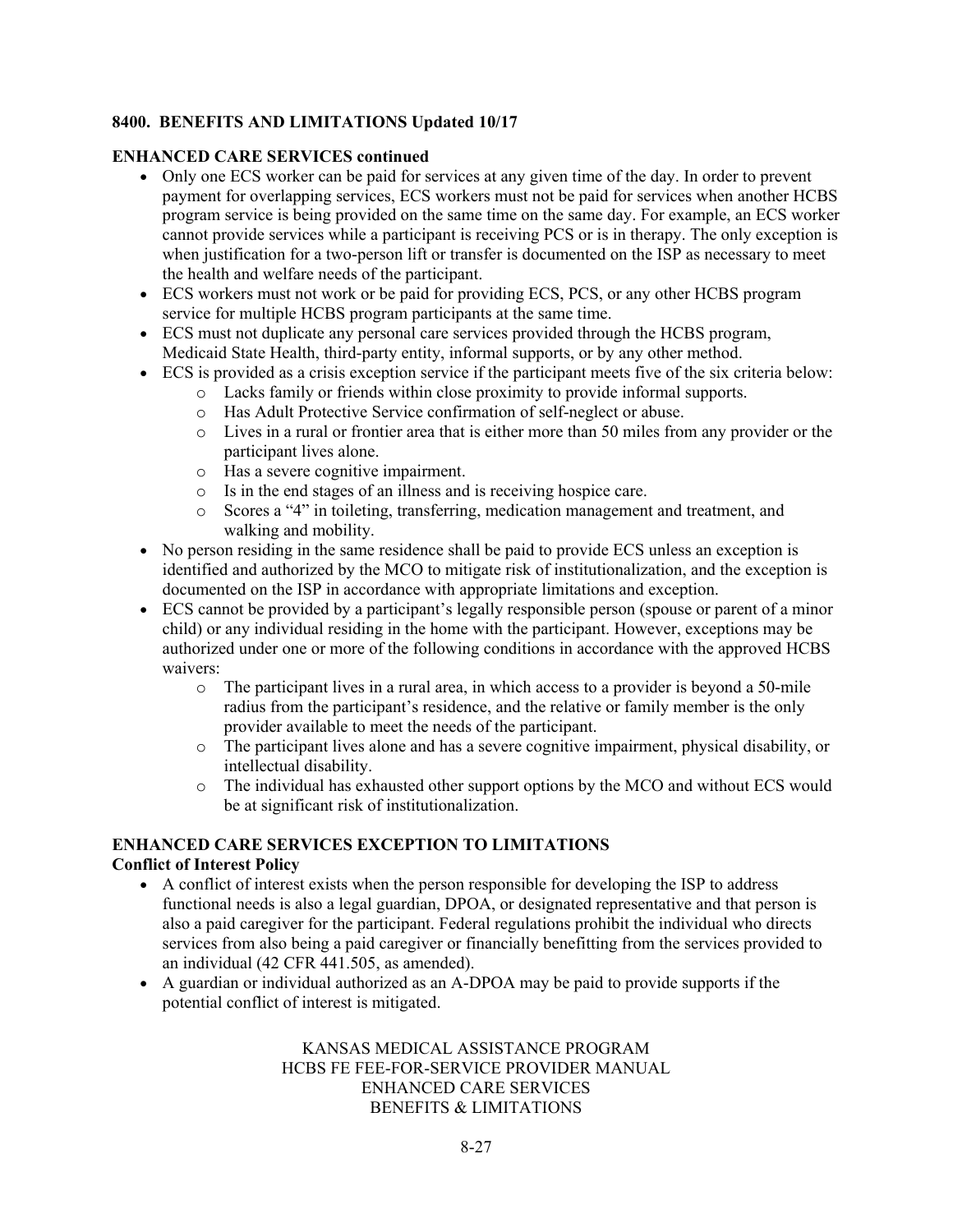#### **ENHANCED CARE SERVICES continued**

#### **Health Maintenance Activities**

- In accordance with the Healing Arts Act and the Nurse Practice Act, Health Maintenance Activities can only be performed by a licensed physician or nurse.
	- o Nursing assistance can be provided without delegation or supervision if provided for free by friends or members of the participant's family (informal supports) as incidental care of the ill participant by a domestic servant or in the case of an emergency.
	- o Nursing assistance can be provided as part of PCS directed by a participant or on behalf of a participant in need of in-home care, when the nursing procedure has been delegated through a written physician or RN statement to a participant who the physician or nurse knows or has reason to know is competent to perform those activities.
	- o If authorized on the participant's ISP, a licensed physician or nurse shall provide a written delegation for the following health maintenance activities:
		- Monitoring vital signs
		- Supervision and/or training of nursing procedures
		- Ostomy care
		- Catheter care
		- **Enteral nutrition**
		- Wound care
		- Range of motion
		- Reporting changes in functions or condition
		- Medication administration and assistance
- For agency-directed PCS workers:
	- o An attendant who is a certified home health aide or a certified nurse aide shall not perform any health maintenance activities without delegation and supervision by a licensed nurse or physician pursuant to K.S.A. 65-1165.
	- o A certified home health aide or certified nurse aide shall not perform acts beyond the scope of their curriculum without delegation by a licensed nurse.
	- o An agency shall maintain documentation of delegation by a licensed physician or nurse not employed by the agency. Agencies are responsible for ensuring appropriate supervision of delegated health maintenance activities.
	- o Failing to properly supervise, direct, or delegate acts that constitute the healing arts to persons who perform professional services pursuant to such licensee's direction, supervision, order, referral, delegation, or practice protocols could result in discipline by the Board of Healing Arts.
- For self-directing participants:
	- o A participant who chooses to self-direct care is not required to have the PCS supervised by a nurse or physician to perform health maintenance activities if both of the following apply:
		- Health maintenance activities can be provided without direct supervision. *". . . if such activities in the opinion of the attending physician or licensed professional nurse may be performed by the participant if the participant were physically capable, and the procedure may be safely performed in the home."* K.S.A. 65-6201(d)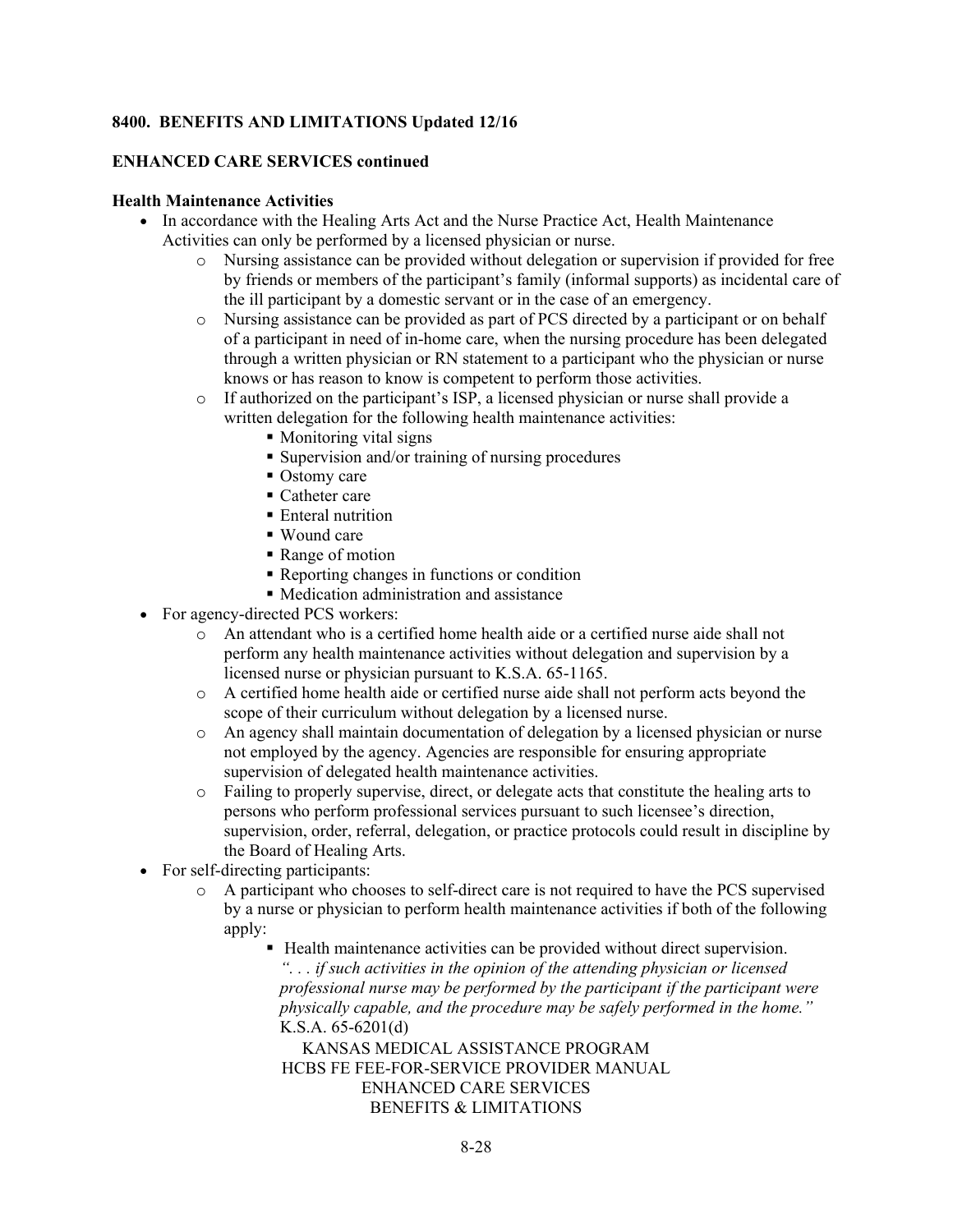#### **ENHANCED CARE SERVICES continued**

- Health maintenance activities and medication administration and assistance are authorized, in writing, by a physician or licensed professional nurse.
- o The participant's failure to properly supervise or direct health maintenance activities delegated to the participant by a physician or licensed professional nurse could result in the termination of self-direction for those activities.

#### **Medication Administration and Assistance**

- Provided in a licensed facility
	- o Any resident may self-administer and manage medications independently or by using a medication container or syringe prefilled by a licensed nurse or pharmacist or by a family member or friend providing this service gratuitously, if a licensed nurse has performed an assessment and determined that the resident can perform this function safely and accurately without staff assistance.
	- o Any resident who self-administers medication may select some medications to be administered by a licensed nurse or medication aide. The negotiated service agreement shall reflect this service and identify who is responsible for the administration and management of selected medications.
	- o If a facility is responsible for the administration of a resident's medications, the administrator or operator shall ensure that all medications and biologicals are administered to that resident in accordance with a medical care provider's written order, professional standards of practice, and each manufacturer's recommendations.
- Provided in a private residence
	- o A KDHE-licensed or Medicare-certified Home Health Agency can provide nursing delegation to aides with sufficient training. The nurse delegation and training shall be specific to the particular participant and his or her health needs. The qualified nurse retains overall responsibility.
	- o Medicare-certified Home Health Agencies and state-licensed Home Health Agencies may perform medication administration and assistance in accordance with their licenses.
	- o Self-directing participants employing PCS workers who have a written physician's or registered nurse's statement to delegate health maintenance activities, including medication administration and assistance, are responsible to supervise PCS workers and train them to administer medication according to the physician's orders.

#### **ENHANCED CARE SERVICES ENROLLMENT**

To enroll, providers must meet the provider requirements for FMS. Personal care services workers must be referred to the enrolled FMS provider of the participant's choice for completion of required human resources and payroll documentation.

# **ENHANCED CARE SERVICES PROVIDER REQUIREMENTS**

#### **ECS Workers**

- ECS workers must be 18 years of age or older, or have a high school diploma or equivalent, and meet the provider qualifications for providing ECS as defined in the HCBS program waiver.
- All ECS workers shall have all background check with no prohibited offenses prior to providing support services in accordance with the respective HCBS waiver requirements.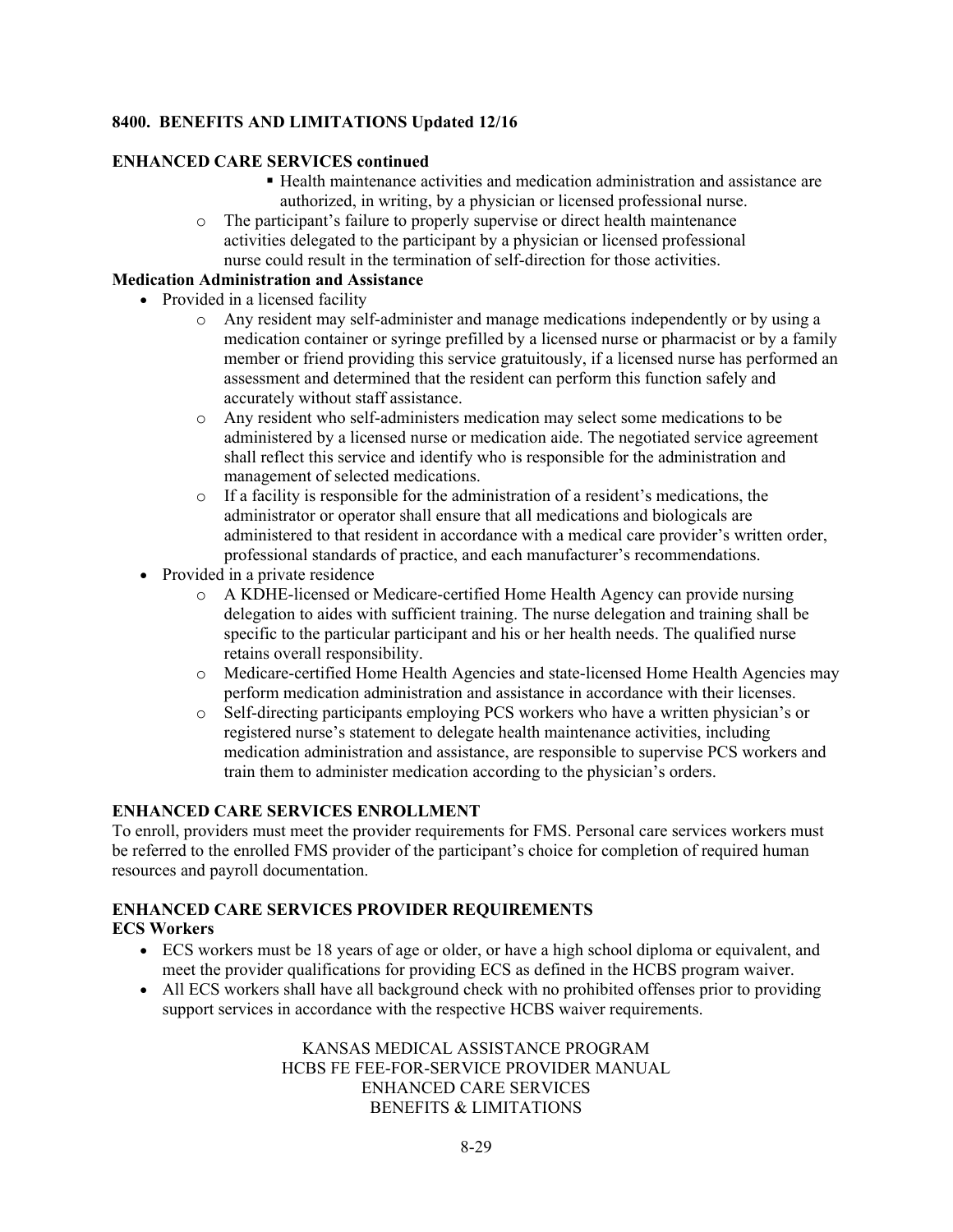#### **ENHANCED CARE SERVICES continued**

#### **Financial Management Services**

- Participants who are self-directing ECS must also receive FMS to receive the necessary information, assistance, and support with ministerial employer-related functions such as payroll and tax withholding.
- FMS providers provide information related to state and federal rules, employer duties, and HCBS program requirements and responsibilities. FMS providers provide assistance with employerrelated functions, referrals to community options, and information on the options available related to participant direction.
- Refer to the *HCBS Financial Management Services Fee-for-Services Provider Manual* for policies related to FMS.

# **ENHANCED CARE SERVICES REIMBURSEMENT**

The reimbursement for this service is defined as a range to allow flexibility and efficiency in service delivery, to provide consistency with other Medicaid services such as home health aide visits, and to meet the participant preferences in providers and service delivery methods. Participant health and safety and program cost-effectiveness will be monitored through case management. This will ensure providers deliver the necessary scope of services as agreed and defined in the plan regardless of the length of time needed to deliver the service.

# **ENHANCED CARE SERVICES DOCUMENTATION REQUIREMENTS**

ECS paid for by the HCBS program are limited to the number of hours/units authorized on the ISP and in the AuthentiCare Kansas system. ECS workers for both agency-directed and self-directed employers are required to use AuthentiCare Kansas. This is necessary to comply with federal requirements to ensure the health and safety of participants and to prevent fraud, waste, and abuse.

- Documentation must be generated at the time of the visit. Generating documentation after the time of the visit is not acceptable.
- Documentation must be clear and self-explanatory, or reimbursement may be subject to recoupment.
- Documentation must be uploaded to AuthentiCare Kansas by the FMS provider and in the participant's file, as applicable.
- The applicable documentation must be maintained in the participant's file and documented in the participant's ISP, as appropriate.

Documentation must be collected by using the EV&M system, AuthentiCare Kansas. Electronic visit verification documentation must, at a minimum, include the following:

- Identification of the waiver service being provided (Enhanced Care Services)
- Identification of the participant receiving the service (first and last name)
- Identification of the personal care services worker
- Date of service (MM/DD/YY)
- Start time for each visit, include AM/PM or use 2400 clock hours
- Stop time for each visit, include AM/PM or use 2400 clock hours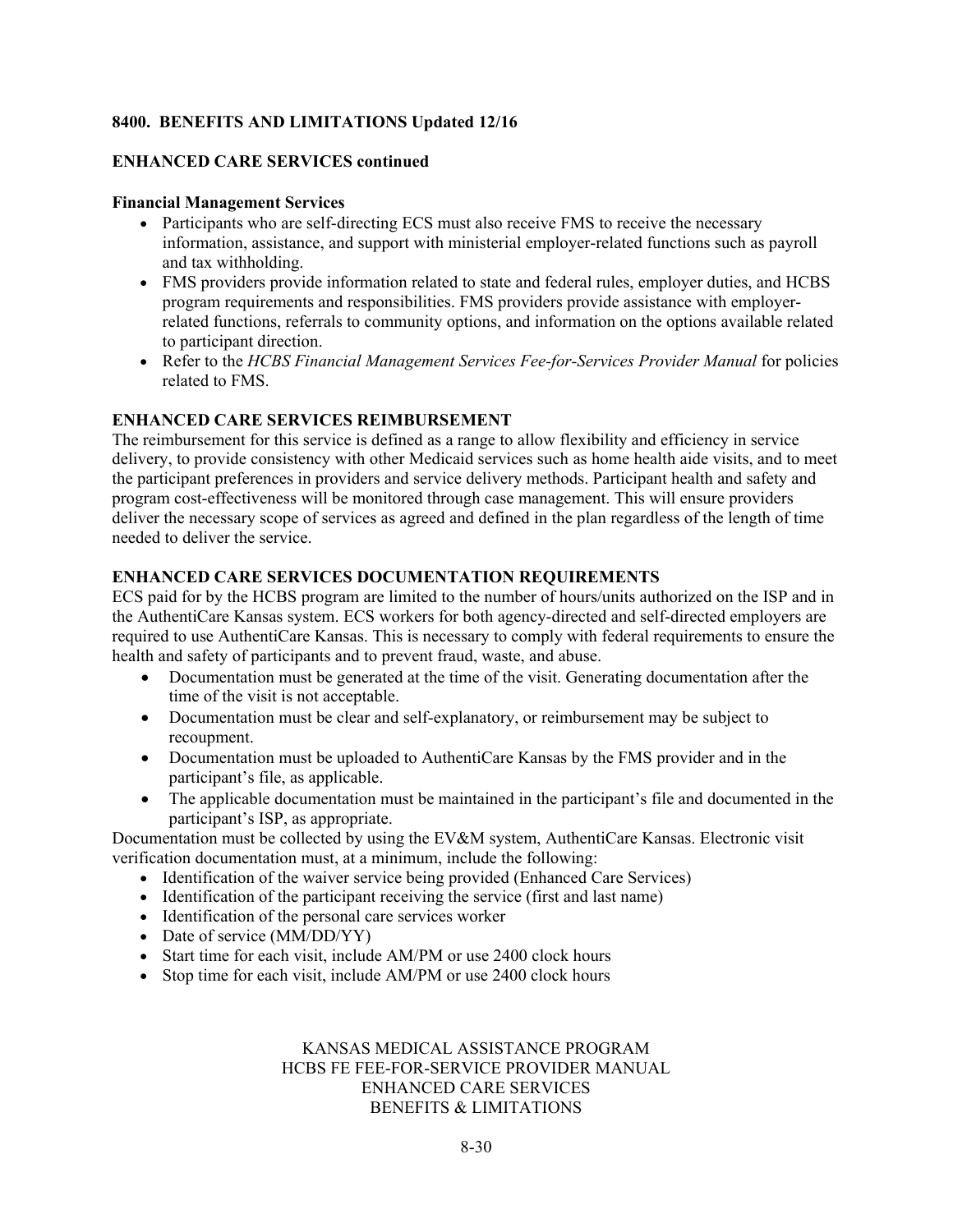#### **ENHANCED CARE SERVICES continued**

For those limited instances where the participant does not have telephone (landline or cell) access, written documentation must, at a minimum, include the following:

- Identification of the waiver service being provided (Enhanced Care Services)
- Participant's name (first and last) and signature on each page of documentation
- Personal care services worker's name and signature on each page of documentation
- Date of service (MM/DD/YY)
- Start time for each visit, including AM/PM or using 2400 clock hours
- Stop time for each visit, including AM/PM or using 2400 clock hours

For a postpayment review, reimbursement will be recouped if documentation is not complete.

*Note:* For participants who have been notified by their MCO to receive services under ESD, the services must be documented following the written documentation requirements until the Medicaid determination is made. Upon determination of Medicaid and HCBS FE eligibility notification, services must immediately be documented through the EV&M system, AuthentiCare Kansas. Claims for services previously rendered must be manually entered into AuthentiCare Kansas to be confirmed and processed for payment.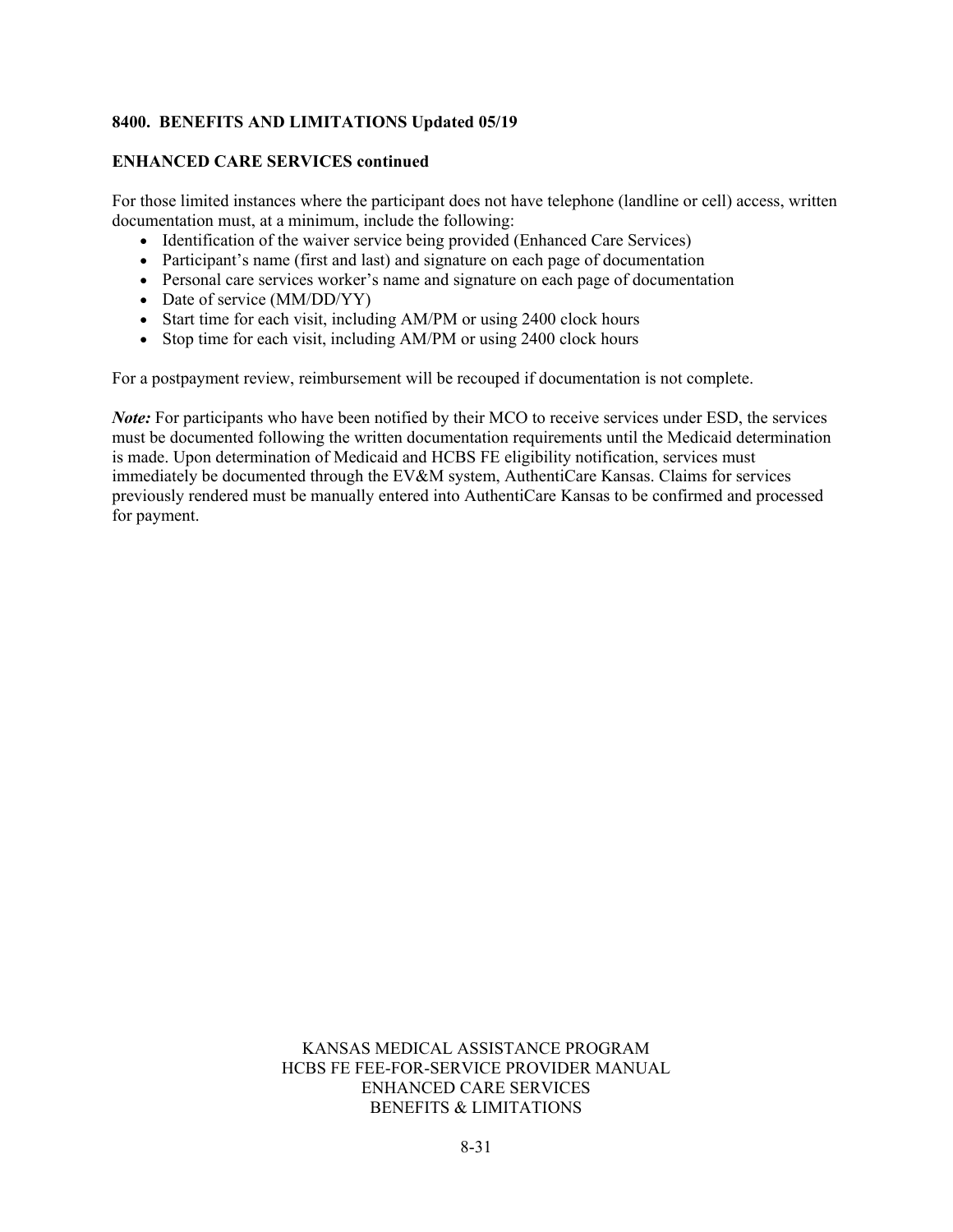#### **WELLNESS MONITORING**

This service provides a wellness monitoring visit through nursing assessment by a licensed nurse. This service provides an opportunity for the nurse to check a participant's health concerns that have been identified by their MCO. This service reduces the need for routine physician/health professional visits and care in more costly settings. Any changes in the health status of the participant during the visits are then brought to the attention of the MCO and the physician as needed. A written report must be sent to the MCO documenting the participant's status within two weeks of the nurse visit.

#### **This service includes:**

- Nursing diagnosis
- Nursing treatment
- Counseling and health teaching
- Administration/supervision of nursing process
- Teaching of the nursing process
- Execution of the medical regimen

This service shall not duplicate other waiver services.

#### **WELLNESS MONITORING LIMITATIONS**

- Wellness monitoring is limited to one face-to-face visit every 55 days, or less frequently, as determined by the MCO.
- Wellness monitoring requires a written follow-up report within two weeks of the face-to-face visit by the licensed nurse. This report will be sent to the MCO regarding the findings and recommendation of the licensed nurse.
- When an LPN performs this service, the provider must ensure that the requirements of the Nurse Practice Act are met.

#### **WELLNESS MONITORING ENROLLMENT**

- County health departments
- The following entities licensed by KDHE:
	- o Medicare-certified home health agencies
	- o State-licensed home health agencies
- The following entities licensed by KDADS:
	- o Home plus facilities
	- o Assisted living facilities
	- o Residential health care facilities
- Self-employed RNs licensed in Kansas

#### **WELLNESS MONITORING REIMBURSEMENT**

One unit equals one face-to-face visit. Maximum unit cost equals \$39.37. Procedure code is S5190.

#### KANSAS MEDICAL ASSISTANCE PROGRAM HCBS FE FEE-FOR-SERVICE PROVIDER MANUAL WELLNESS MONITORIING BENEFITS & LIMITATIONS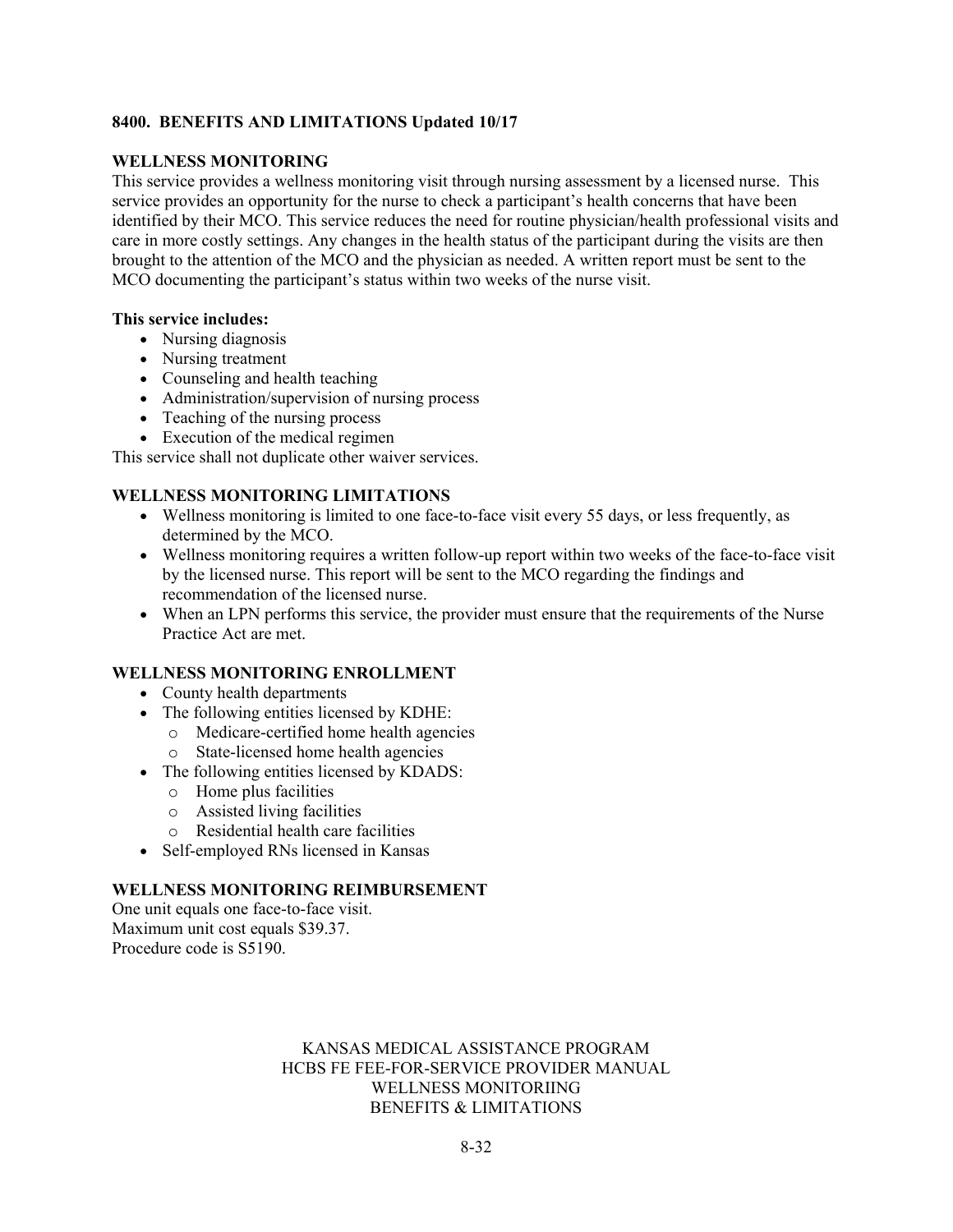#### **WELLNESS MONITORING continued**

#### **WELLNESS MONITORING DOCUMENTATION REQUIREMENTS**

Documentation is required for services provided and billed to KMAP. The nurse must provide the MCO with a written summary of the visit within two weeks of the visit. The written summary must, at a minimum, include the following:

- Identification of the waiver service being provided (Wellness Monitoring)
- Participant's name (first and last) and signature
- Nurse's name and signature with credentials
- Date of service (MM/DD/YY)
- Clinical measurements, as needed, based on the participant's presentation
- Review of systems, as needed, based on the participant's presentation
- Additional observations, interventions, teaching issues, etc.

For a service provided outside of a licensed adult care home, documentation must be collected by using the EV&M system, AuthentiCare Kansas. Electronic visit verification documentation must, at a minimum, include the following:

- Identification of the waiver service being provided (Wellness Monitoring)
- Identification of the participant receiving the service (first and last name)
- Identification of the nurse providing the service
- Date of service (MM/DD/YY)
- Start time for each visit, include AM/PM or use 2400 clock hours

For a postpayment review, reimbursement will be recouped if documentation is not complete.

For those limited instances where the participant does not have telephone (landline or cell) access, written documentation must, at a minimum, include the following:

- Identification of the waiver service being provided (Wellness Monitoring)
- Participant's name (first and last) and signature
- Identification of the nurse providing the service
- Date of service (MM/DD/YY)
- Start time for each visit, including AM/PM or using 2400 clock hours

For a postpayment review, reimbursement will be recouped if documentation is not complete.

Documentation must be generated at the time of the visit. Generating documentation after-the-fact is not acceptable. A sample of the HCBS FE Wellness Monitoring Log is on the public and secure websites. It may be used to document HCBS FE services. Use of this specific form is not required, but it may be duplicated for your use. Documentation must be clearly written and self-explanatory, or reimbursement may be subject to recoupment.

*Note:* For participants who have been notified by their MCO to receive services under ESD, the services must be documented following the written documentation requirements until the Medicaid determination is made. Upon determination of Medicaid and HCBS FE eligibility notification, services must immediately be documented through the EV&M system, AuthentiCare Kansas. Claims for services previously rendered must be manually entered into AuthentiCare Kansas to be confirmed and processed for payment.

> KANSAS MEDICAL ASSISTANCE PROGRAM HCBS FE FEE-FOR-SERVICE PROVIDER MANUAL WELLNESS MONITORIING BENEFITS & LIMITATIONS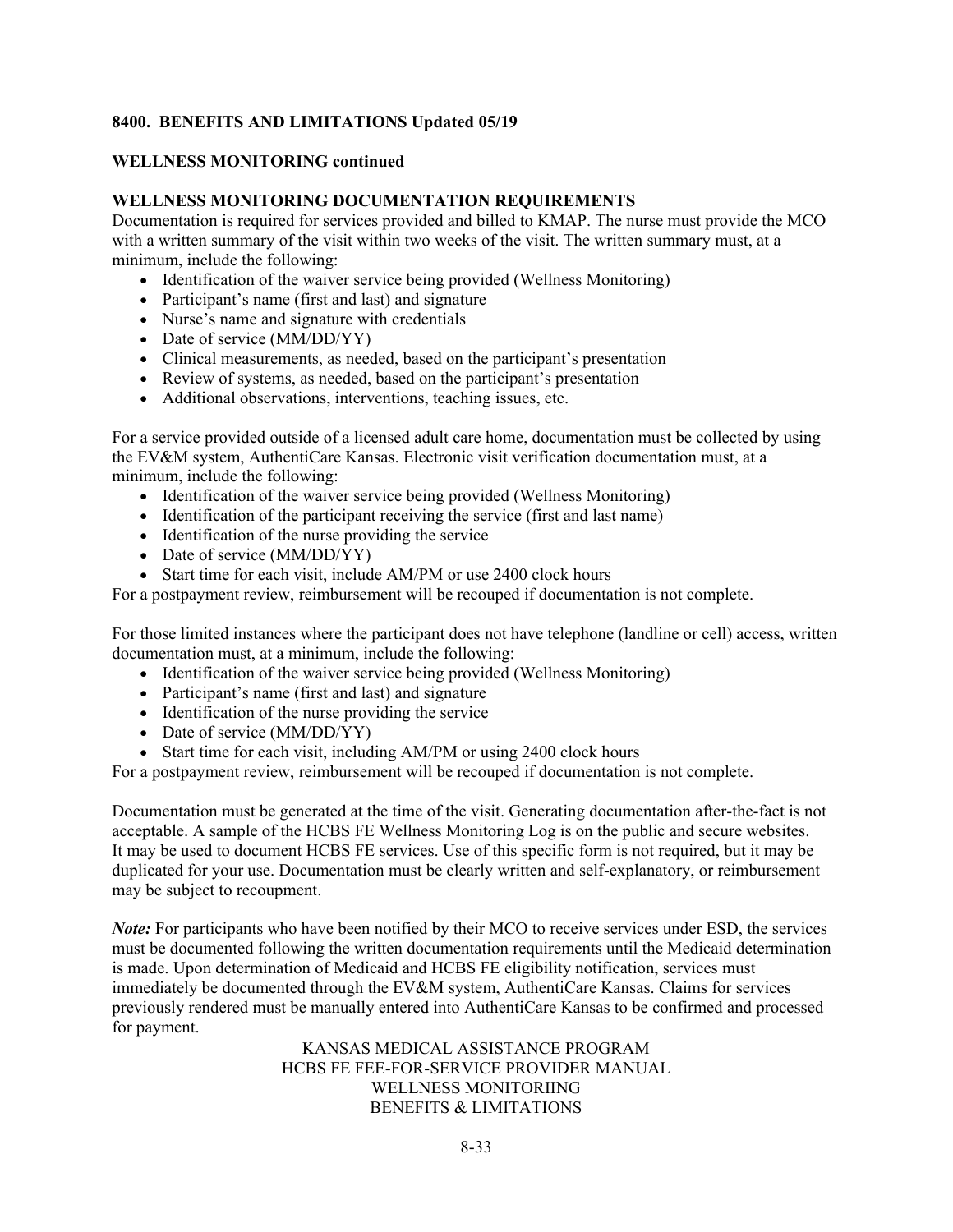# **Expected Service Outcomes for Individuals or Agencies Providing HCBS FE Services**

# **Updated 11/17**

- 1. Services are provided according to the POC, in a quality manner, and as authorized on the Notice of Action.
- 2. Provision of services is coordinated in a cost-effective and quality manner.
- 3. Participant's independence and health are maintained, where possible, in a safe and dignified manner.
- 4. Participant's concerns and needs, such as changes in health status, are communicated to the MCO care coordinator within 48 hours, including any ongoing reporting as required by the Medicaid program.
- 5. Any failure or inability to provide services as scheduled in accordance with the POC must be reported immediately, but at least within 48 hours, to the MCO care coordinator.

KDADS has established an adverse incident reporting and management system in accordance with the statutory requirements under 1915 (c) of the Social Security Act and the health and welfare waiver assurance and associated sub-assurances.

The Adverse Incident Reporting (AIR) system is designed for KDADS service providers and contractors to report all adverse incidents and serious occurrences involving individuals receiving services from KDADS. Providers can access the AIR system from the [KDADS](http://www.kdads.ks.gov/) Home page under the **Quick Links**  heading.

- I. General Requirements
	- A. All HCBS providers shall make adverse incident reports in accordance with this policy as set forth herein.
	- B. All adverse incidents, except those required to be reported to the Kansas Department of Children and Families (DCF) indicated below in General III A 1 shall be reported no later than 24 hours of becoming aware of the adverse incident by direct entry into the KDADS web-based AIR system.
	- C. Incidents shall be classified as adverse incidents when the event or incident brings harm or creates the potential for harm to any individual being served by a KDADS HCBS waiver program, the Older Americans Act, the Senior Care Act, the Money Follows the Person program, and the Behavioral Health Services programs.
- II. Adverse Incident Definitions
	- A. **Abuse:** Any act or failure to act performed intentionally or recklessly that causes or is likely to cause harm to a participant, including:
		- 1. Infliction of physical or mental injury
		- 2. Any sexual act with a participant that does not consent or when the other person knows or should know that the participant is incapable of resisting or declining consent to the sexual act due to mental deficiency or disease or due to fear of retribution or hardship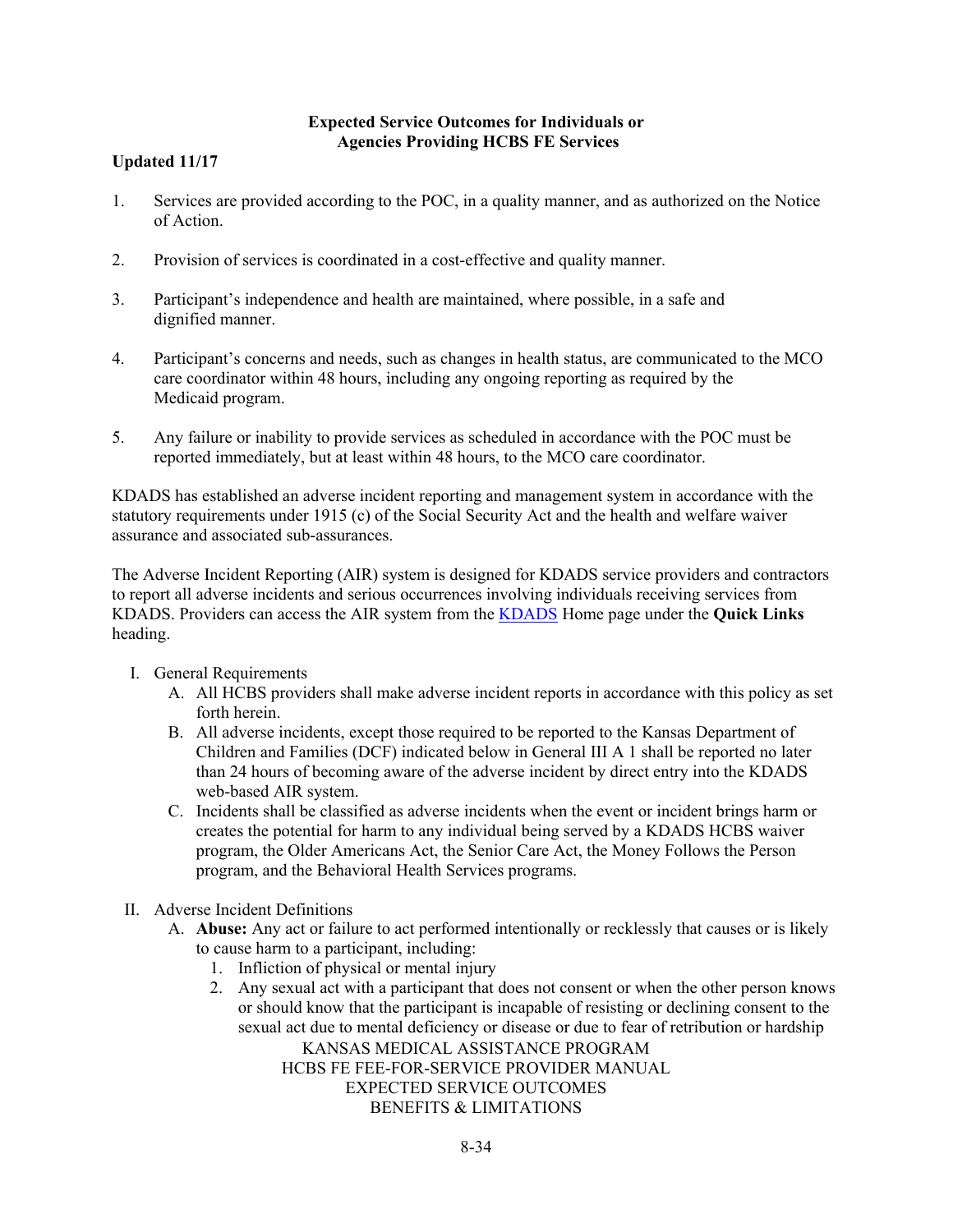- 3. Unreasonable use of a physical restraint, isolation, or medication that harms or is likely to harm the participant
- 4. Unreasonable use of a physical or chemical restraint, medication, or isolation as punishment, for convenience, in conflict with a physician's orders or as a substitute for treatment, except where such conduct or physical restraint is in furtherance of the health and safety of the participant or another individual
- 5. A threat or menacing conduct directed toward the participant that results or might reasonably be expected to result in fear or emotional or mental distress to the participant
- 6. Fiduciary abuse
- 7. Omission or deprivation by a caretaker or another person of goods or services which are necessary to avoid physical or mental harm or illness
- B. **Death:** Cessation of a participant's life.
- C. **Elopement:** The unplanned departure from a unit or facility where the participant leaves without prior notification or permission or staff escort.
- D. **Emergency Medical Care:** The provision of unplanned medical services to a recipient in an emergency room or emergency department.

*Note:* The unplanned medical care may or may not result in hospitalization.

- E. **Exploitation:** Misappropriation of the participant's property or intentionally taking unfair advantage of a participant's physical or financial resources for another individual's personal or financial advantage by the use of undue influence, coercion, harassment, duress, deception, false representation, or false pretense by a caretaker or another person.
- F. **Fiduciary Abuse:** A situation in which any person who is the caretaker of, or who stands in a position of trust to, a participant takes, secretes, or appropriates their money or property to any use or purpose not in the due and lawful execution of such person's trust or benefit.
- G. **Law Enforcement Involvement:** Any communication or contact with a public office that is vested by law with the duty to maintain public order and/or make arrests for crimes and investigate criminal acts, whether that duty extends to all crimes or is limited to specific crimes.
- H. **Misuse of Medications:** The incorrect administration or mismanagement of medication by someone providing a KDADS Community Services and Programs service which results in or could result in serious injury or illness to a participant.
- I. **Natural Disaster:** A natural event such as a flood, earthquake, or tornado that causes great damage or loss of life. *Note:* Approved emergency management protocols are to be followed, documented, and

reported as required by the policy in the AIR system. A separate AIR report shall be made for all HCBS participants in the area who are impacted by the natural disaster.

- J. **Neglect:** The failure or omission by one's self, caretaker, or another person with a duty to supply or to provide goods or services which are reasonably necessary to ensure safety and well-being and to avoid physical or mental harm or illness.
- K. **Seclusion:** The involuntary confinement of a participant alone in a room or area from which the participant is physically prevented from leaving.
- L. **Restraint:** Any bodily force, device/object, or chemical used to substantially limit a person's movement.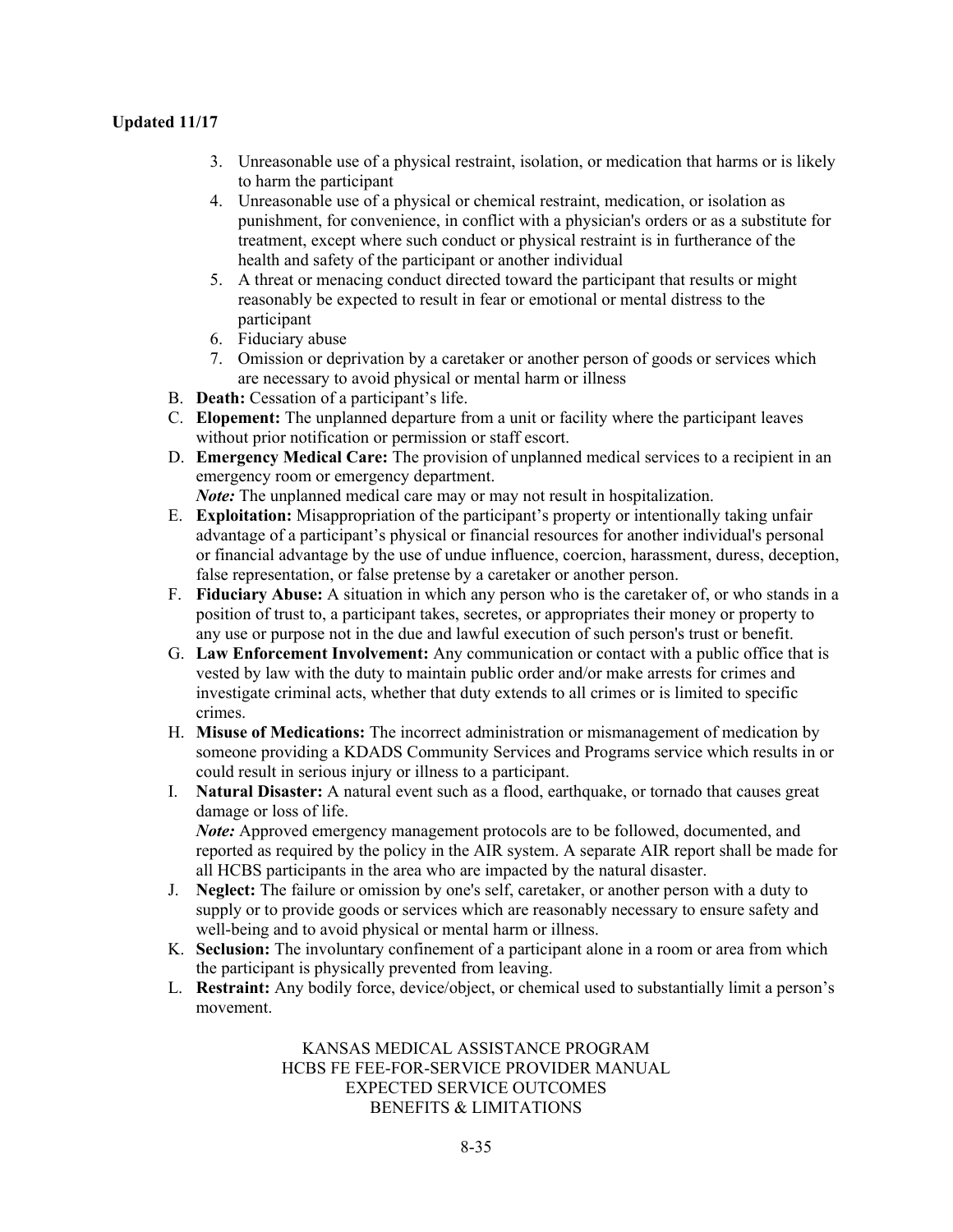M. **Serious Injury:** An unexpected occurrence involving the significant impairment of the physical condition of a participant.

*Note:* Serious injury specifically includes loss of limb or function.

- N. **Suicide:** Death caused by self-directed injurious behavior with any intent to die as a result of the behavior.
- O. **Suicide Attempt:** A nonfatal self-directed potentially injurious behavior with any intent to die as a result of the behavior.

*Note:* A suicide attempt may or may not result in injury.

- III. Adverse Incident Reporting Requirements
	- A. Reporting abuse, neglect, exploitation, and fiduciary abuse as required by K.S.A. 39-1433, K.S.A. 38-2223:
		- 1. All reports regarding abuse, neglect, exploitation, and fiduciary abuse shall be made to DCF as required by K.S.A. 39-1433, K.S.A. 38-2223.
		- 2. Once the DCF reports are automatically uploaded in the AIR system, duplicate reports to the KDADS AIR system shall not be required. Duplicate reports will therefore be required until KDADS provides notice that the DCF upload process is functional.
	- B. Reporting of all other adverse incidents not covered via K.S.A. 39-1433, K.S.A. 38-2223:
		- 1. The reporting of all other adverse incidents, as defined in this policy, not required via K.S.A. 39-1433, K.S.A.38-2223, shall be made through the AIR system.

#### **Military Inclusion**

Active duty or honorably discharged military personnel and/or immediate family members are permitted to bypass the waitlist for Health and Community Based Services (HCBS) programs in acknowledgment of their dedication and service to the United States of America.

#### **I. Policy**

- A. The Kansas Department for Aging and Disability Services (KDADS) determines HCBS waiver program eligibility for all HCBS waivers in the State of Kansas.
	- 1. Each current and approved HCBS waiver program has reserved capacity for active or honorably discharged military personnel and/or immediate family members.
- B. Active or honorably discharged eligible military personnel and/or immediate family members (eligible dependents) may bypass the HCBS program waitlists, and access services, if the following criteria are met:
	- 1. The military personnel must show proof of active-duty service or an honorable discharge.
		- (a) Proof of active service or honorable discharge shall be any of the following:
			- i. Most recent copy of Leave and Earning Statement (LES)
			- ii. Valid Military Identification Card
			- iii. Certificate of Release or Discharge from Active Duty (Form DD-214)
	- 2. The military personnel, or eligible dependent, must present documentation showing proof of: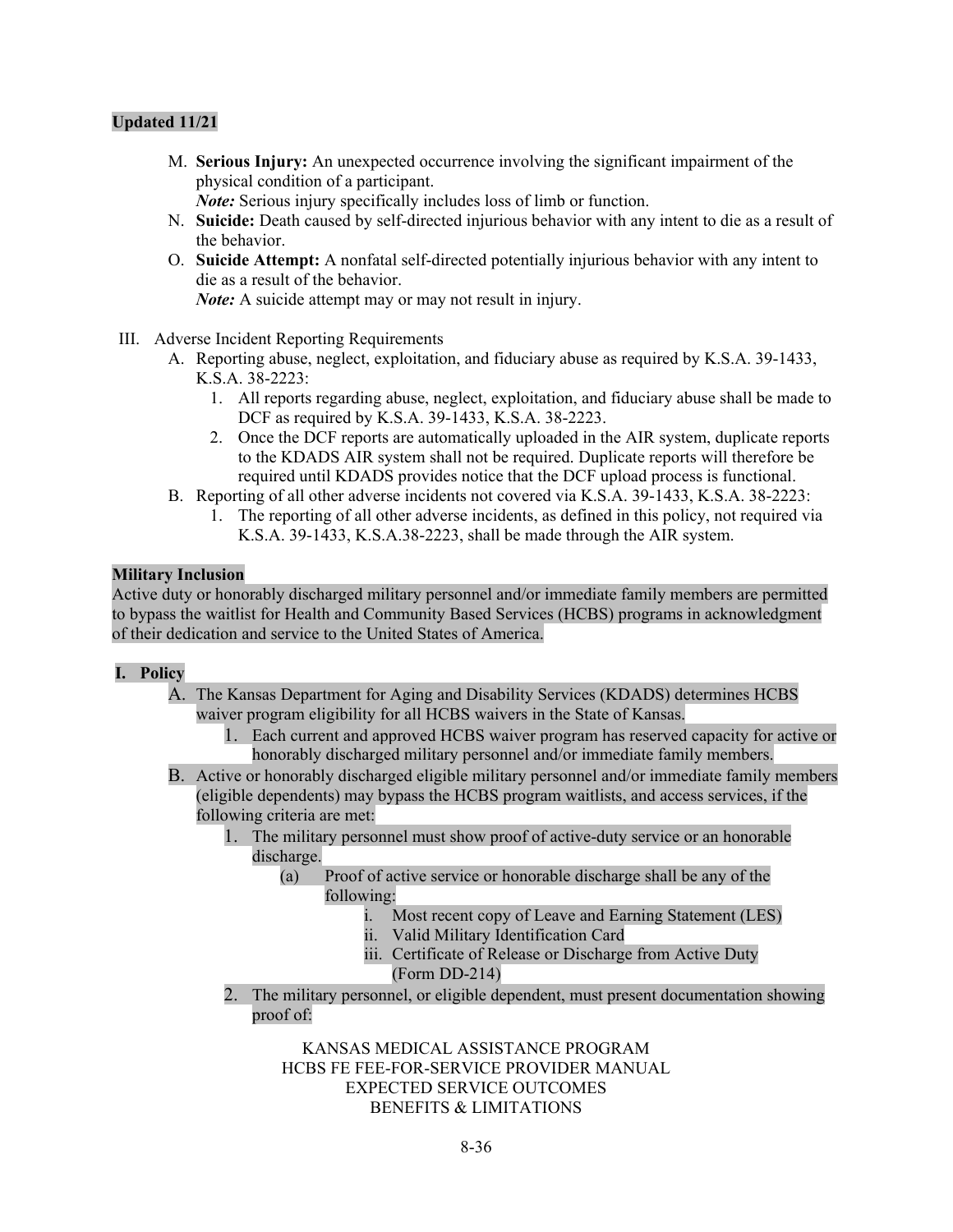- (a) Coverage under Tricare Extended Care Health Option (ECHO) during the time of military service; or
- (b) Coverage under Tricare Extended Care Health Option (ECHO) at the time of separation from active military service.
- 3. Be a Kansas resident, by maintaining or demonstrating the intent to make Kansas the principal place of residency, consistent with K.S.A.79-39,109 and K.A.R. 95-12-4a.
	- (a) Evidence supporting residency or demonstrating the intent to establish residency, may include, but is not limited to, the following:
		- i. Proof eligible military personnel is registered to vote in Kansas
		- ii. Proof eligible military personnel has filed a Kansas resident income tax return for the most recent taxable year
		- iii. Proof eligible military personnel has current motor vehicle registration in Kansas
		- iv. Proof eligible military personnel holds a current valid Kansas driver's license or non-driver identification card
- 4. A dependent of military personnel residing in the state of Kansas may qualify for military inclusion exception.
	- (a) A qualifying dependent must meet the criteria for dependency as defined by the Internal Revenue Service (IRS).
	- (b) Evidence supporting dependency may include, but is not limited to, the following:
		- i. Recent tax return
		- ii. Marriage license
		- iii. Birth certificate
		- iv. Court order
		- v. Adoption documentation
- 5. The eligible military personnel or their eligible dependent must meet the functional eligibility, program eligibility, and financial eligibility requirements for the HCBS waiver program that they have requested.
	- (a) Financial eligibility for all HCBS waiver programs is determined by the Kansas Department for Health and Environment (KDHE)

#### **II. Procedures**

- A. Functional Eligibility Determination
	- 1. If an active or honorably discharged military personnel and/or their dependent is referred to an assessing entity for functional assessment, and if the individual requests an exception based on military inclusion, the assessor shall collect the proof of the following:
		- (a) Kansas residency
		- (b) Military member's or dependent's Tricare Echo Verification Documentation, and
		- (c) Proof of active-duty service through documentation (such as Form DD-214)
		- (d) Proof of dependency on qualified military personnel (when applicable)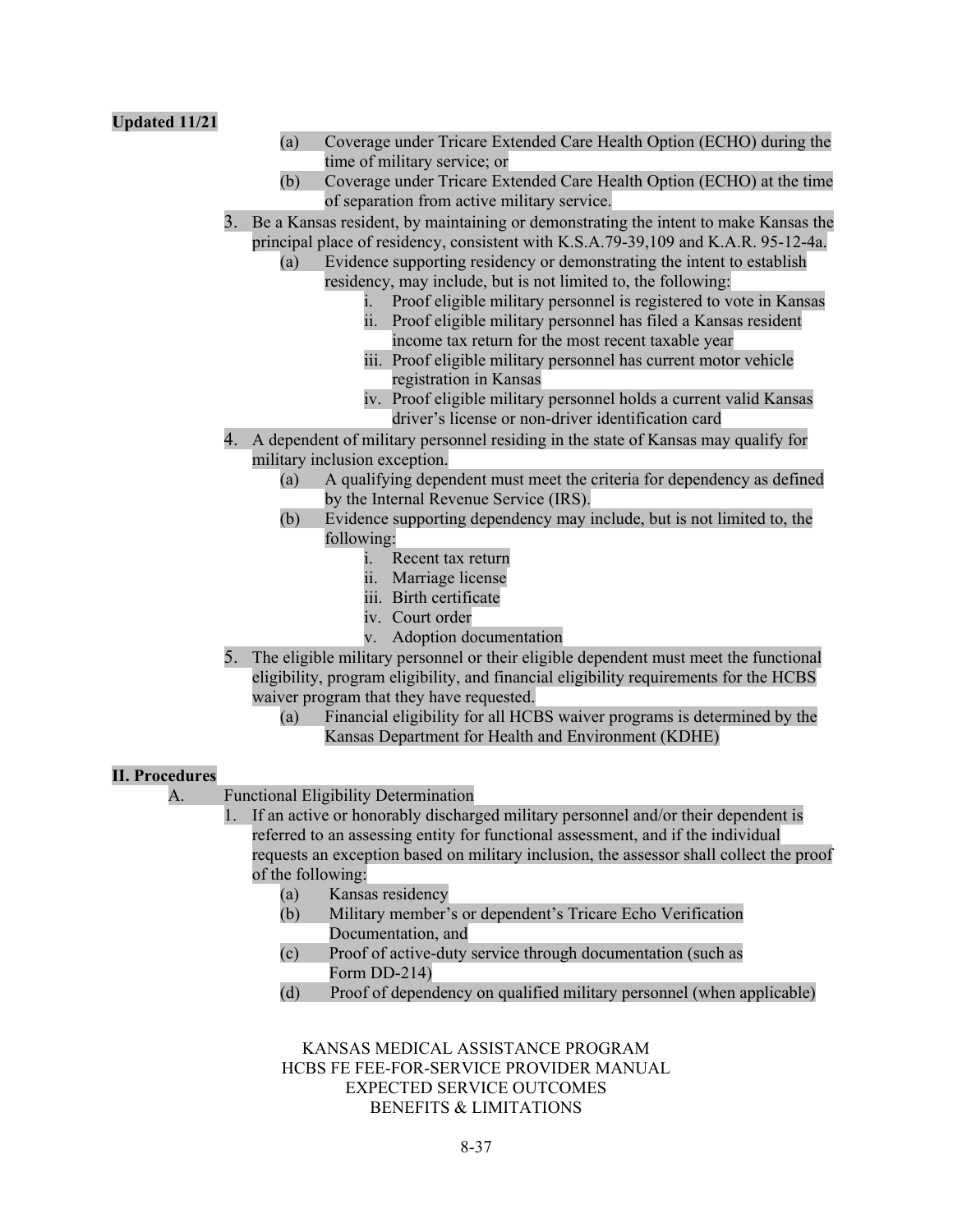| <b>Partical International Proper</b> |                                                                                                                                                                                                                                                                                                                                                                                                                                                                                                                                                                                                                                                                                                                                                                                                                                                                                                                                      |
|--------------------------------------|--------------------------------------------------------------------------------------------------------------------------------------------------------------------------------------------------------------------------------------------------------------------------------------------------------------------------------------------------------------------------------------------------------------------------------------------------------------------------------------------------------------------------------------------------------------------------------------------------------------------------------------------------------------------------------------------------------------------------------------------------------------------------------------------------------------------------------------------------------------------------------------------------------------------------------------|
| В.                                   | Applicant shall provide required supporting proof of military service to the assessing<br>entity at the time of functional assessment:<br>1. If such documentation is not available at the time of functional assessment, the<br>assessor shall proceed with completing a functional assessment based upon<br>applicable current/approved waiver program requirements, policy, and procedures.<br>Supporting proof of military service must be provided to the state's<br>(a)<br>designated system of record no later than five days after the functional<br>assessment to be considered for inclusion exception during program<br>eligibility determination.<br>The assessor must notify the appropriate HCBS Program Manager, or<br>(b)<br>designated state agency, of receipt and validation of the appropriate<br>documentation showing qualification for military inclusion exception.                                          |
| C.                                   | For individuals separating from active-duty military service:<br>A functional assessment must be completed within 30 days of termination of active<br>1.<br>duty or separation from military service to be considered for the military inclusion<br>exception.<br>2.<br>If an individual meets the functional eligibility but fails to meet the requirements for<br>a military inclusion exception, then the individual may:<br>Access an HCBS program in the same manner as any other applicant<br>(a)<br>found functionally eligible; or<br>(b)<br>Be placed on the appropriate waitlist as of the date of functional eligibility<br>if the qualifying HCBS program has a waitlist.                                                                                                                                                                                                                                                |
| D.                                   | After validating the proof of military service and determining that an eligible military<br>personnel or eligible dependent meets the requested HCBS waiver functional eligibility<br>criteria:<br>The assessor shall follow functional assessment and waiver eligibility procedures of<br>the relevant HCBS waiver program.<br>The assessor shall notify, using the state-designated communication<br>(a)<br>method, the appropriate HCBS Program Manager, or designated state<br>agency, of receipt and validation of the appropriate documentation<br>showing qualification for military inclusion exception listed in the Section<br>I of this policy.<br>KDADS may request the supporting documentation proving eligibility for military<br>2.<br>inclusion exception from the assessor, or directly from the individual deemed<br>eligible for military inclusion exception to support a program eligibility<br>determination. |
| Ε.                                   | If the assessor determines the individual seeking military inclusion exception for<br>themselves or their dependent is not functionally eligible for the HCBS waiver program:<br>The assessor shall follow waiver policies and procedures applicable to the waiver<br>program that the applicant has applied.<br>2.<br>The assessor shall counsel the applicant on alternative community options and<br>services, including services available through the Veterans Affairs (VA)<br>Administration.                                                                                                                                                                                                                                                                                                                                                                                                                                  |